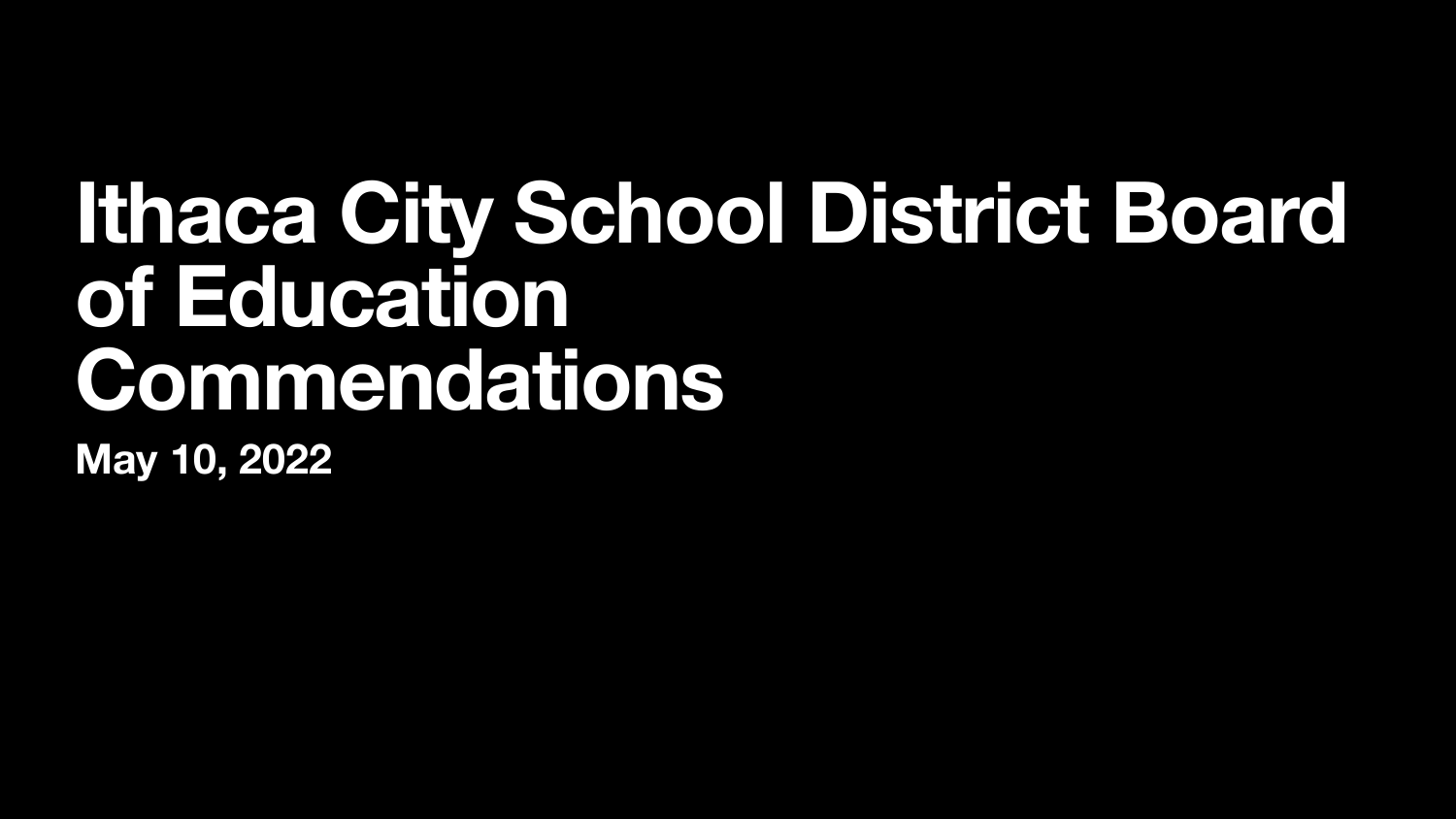### **GIAC Annual Spelling Bee Winners**

**Cartier Clemons Zamara Butler Yekaterina Mugambee-Ioanide Ysenia Gonzalez-Ashton Ava Sierra Za'Lariah BienAime Juliana Oliver**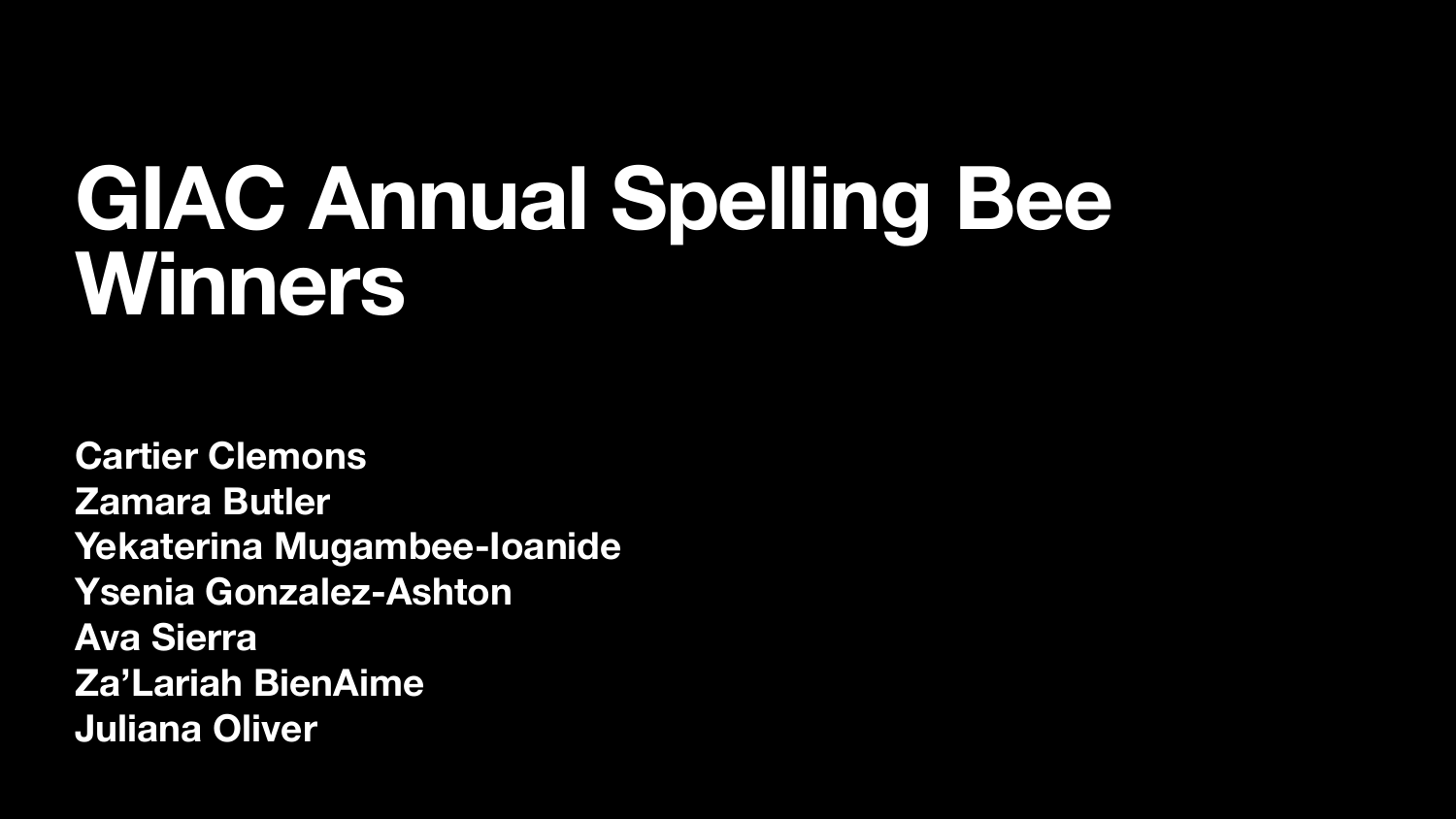### **Flute Solo**

**Julia Howe**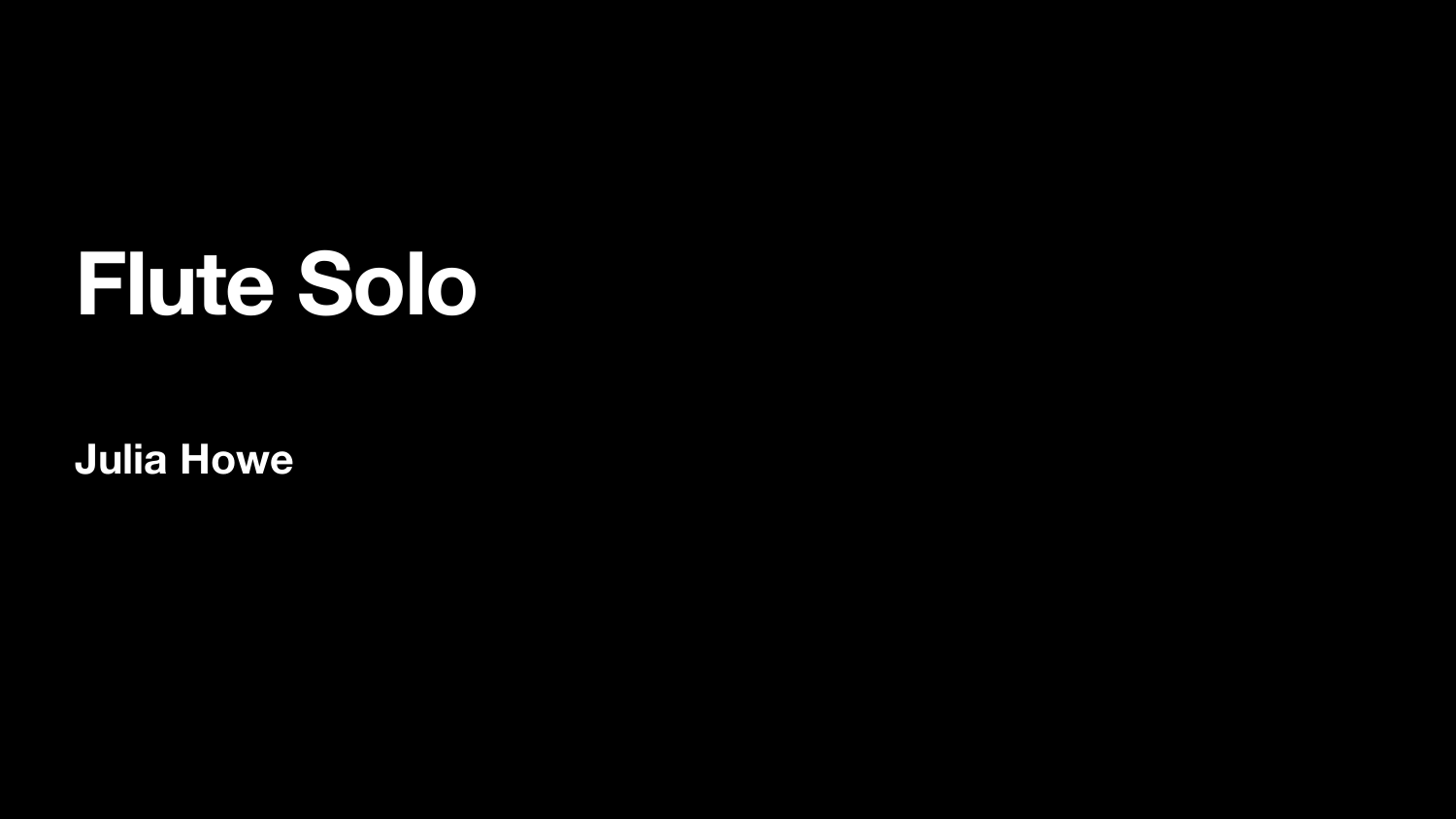# **Honoring Student Activism**

**Alexis Garner Esther Castillo Lukas Lomax Cadence Butler Natalya Velez**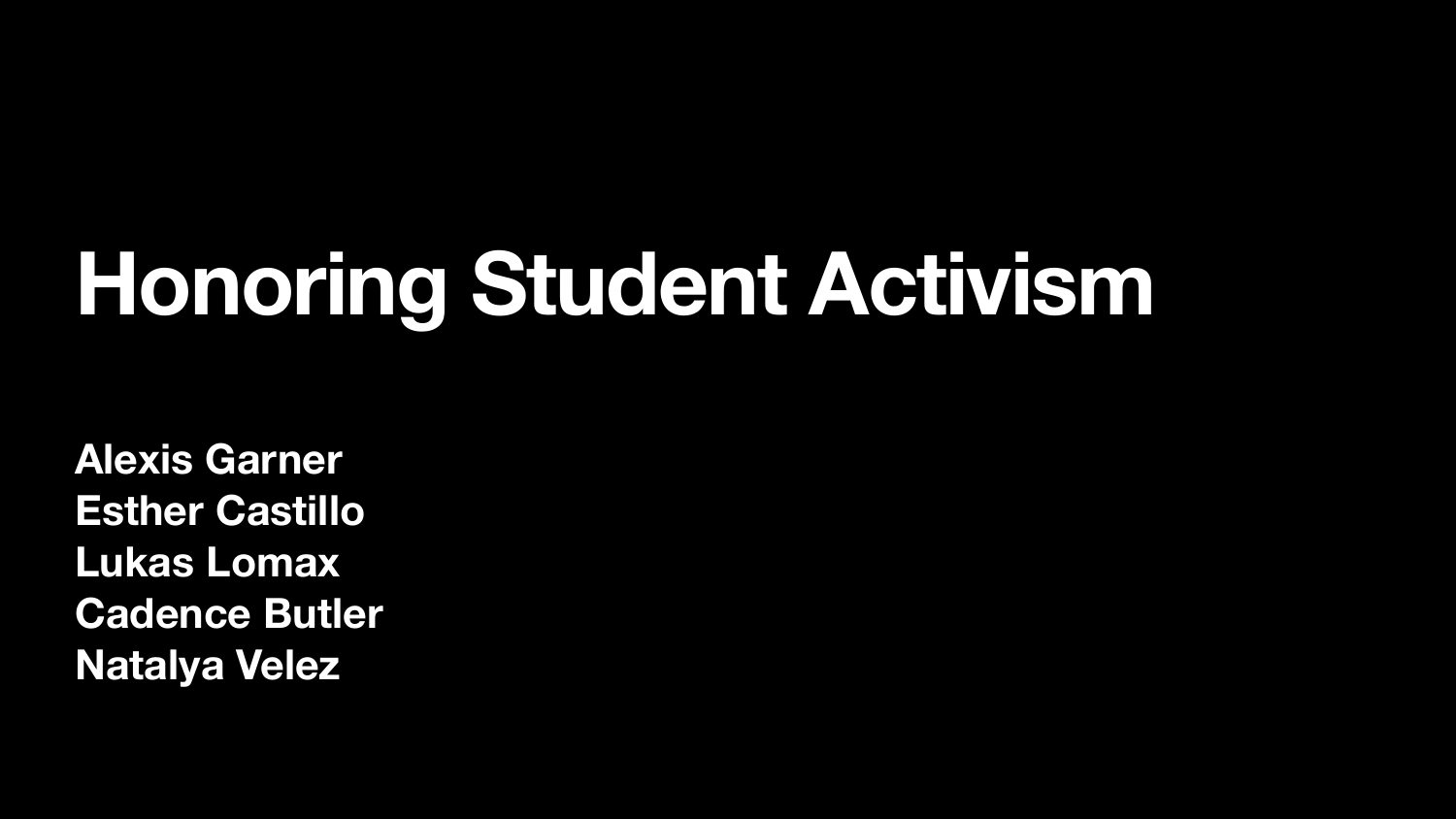# **Honoring Student Activism**

**Zadie Wang**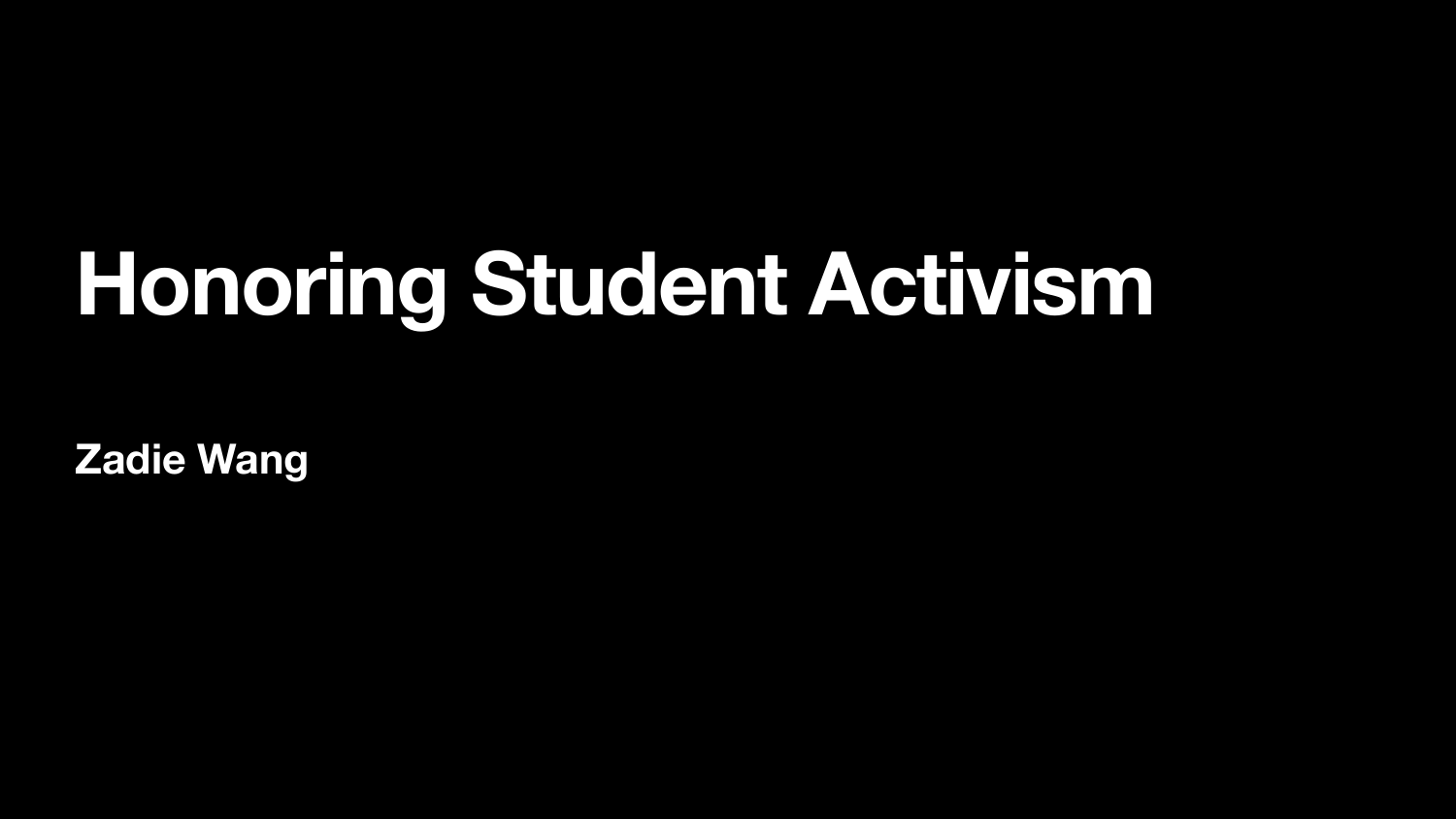### **Dewitt Middle School Poetry Slam Winners**

**Zadie Wang - 1st Plan Corallus Meeks - 2nd Place**  Kai Truame - 3rd Place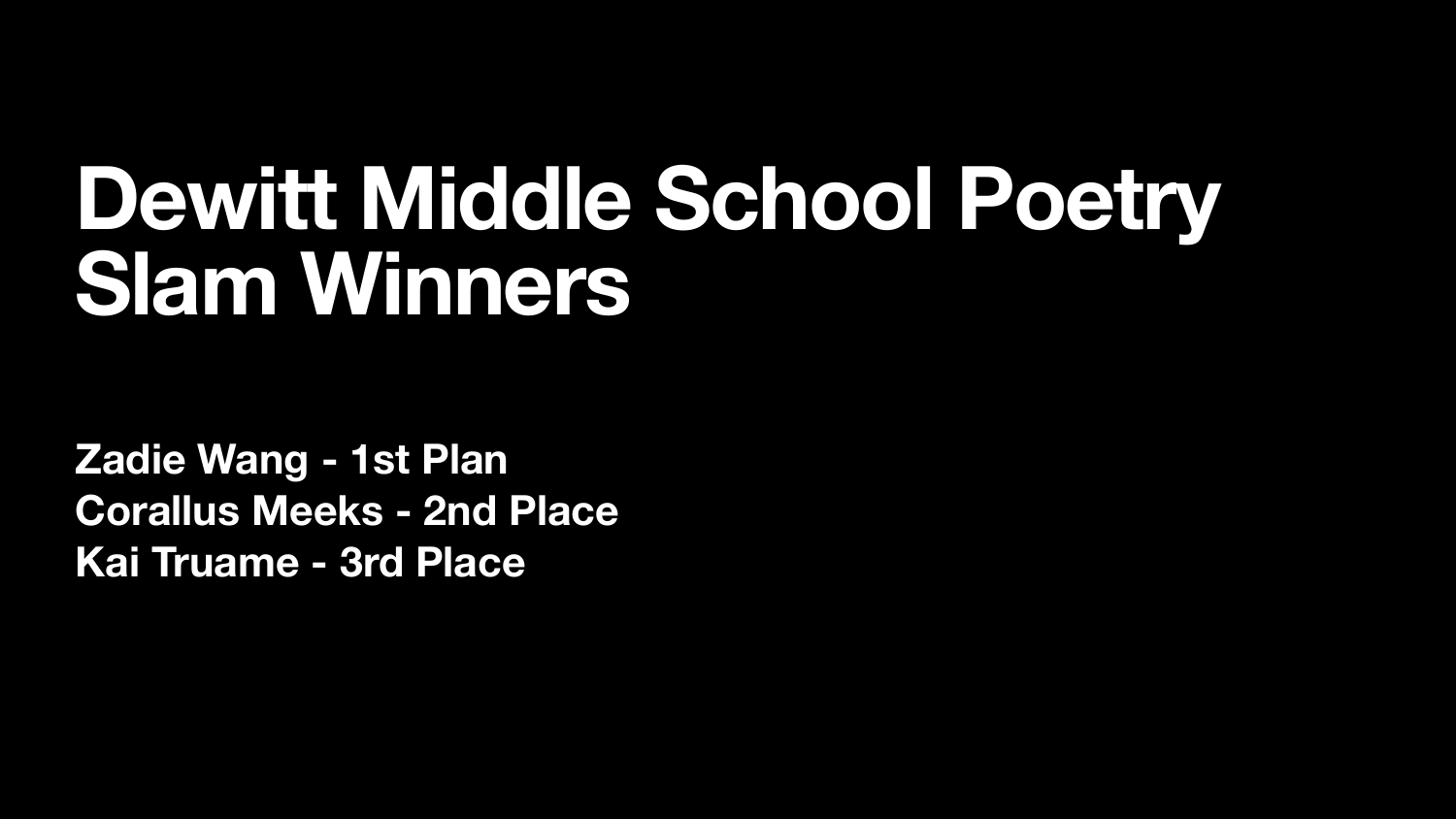#### **American Choral Directors Association Eastern Division High School Honor Choir**

**Anna Bjerken Sam Sachs Anais Vanek-Raphaeolidis Clare Weislogel Gigi Weislogel Noa Yamaguchi**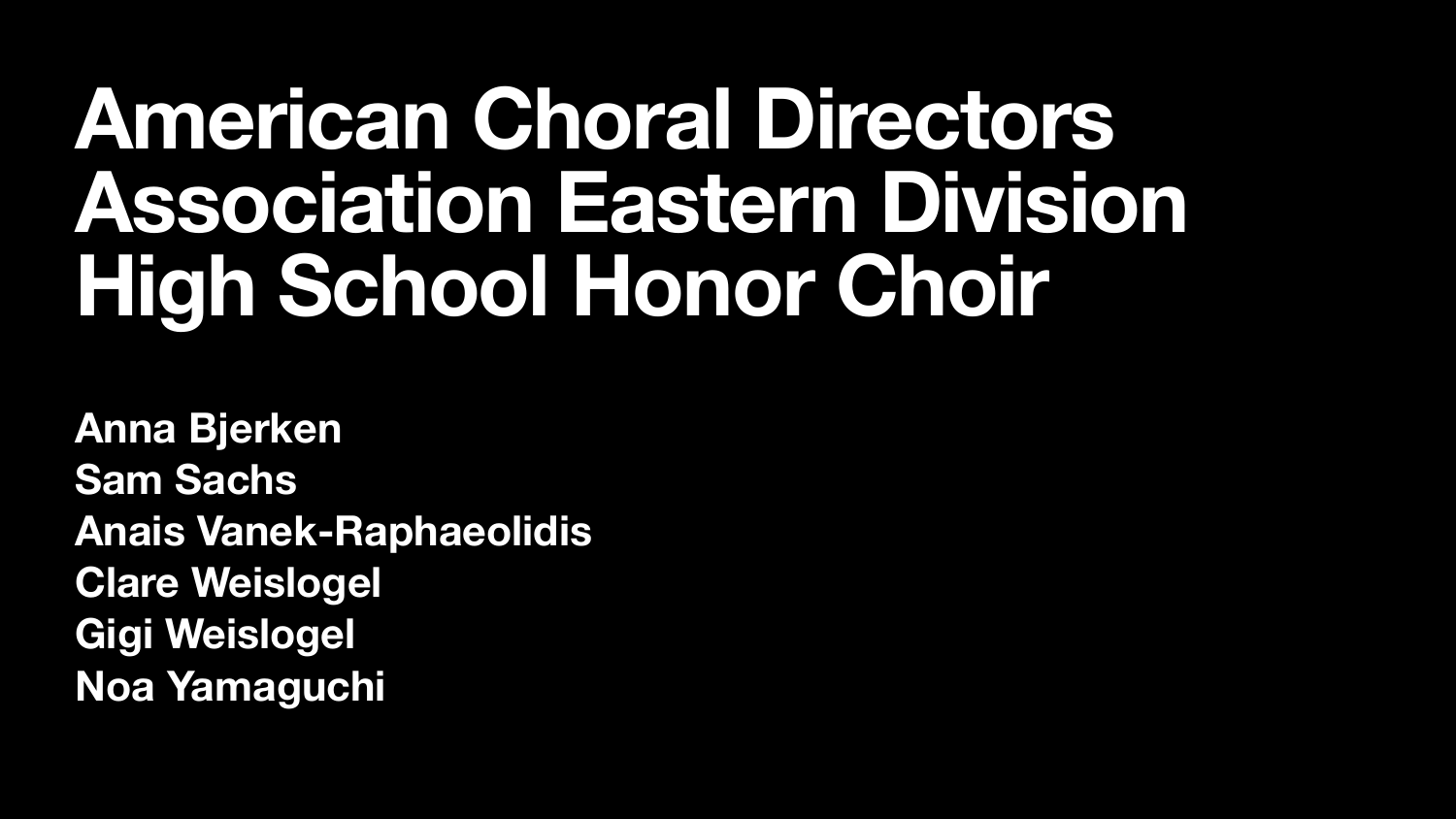#### **2022 NYS School Band Directors Association**

**Rani Marie Sethupathy**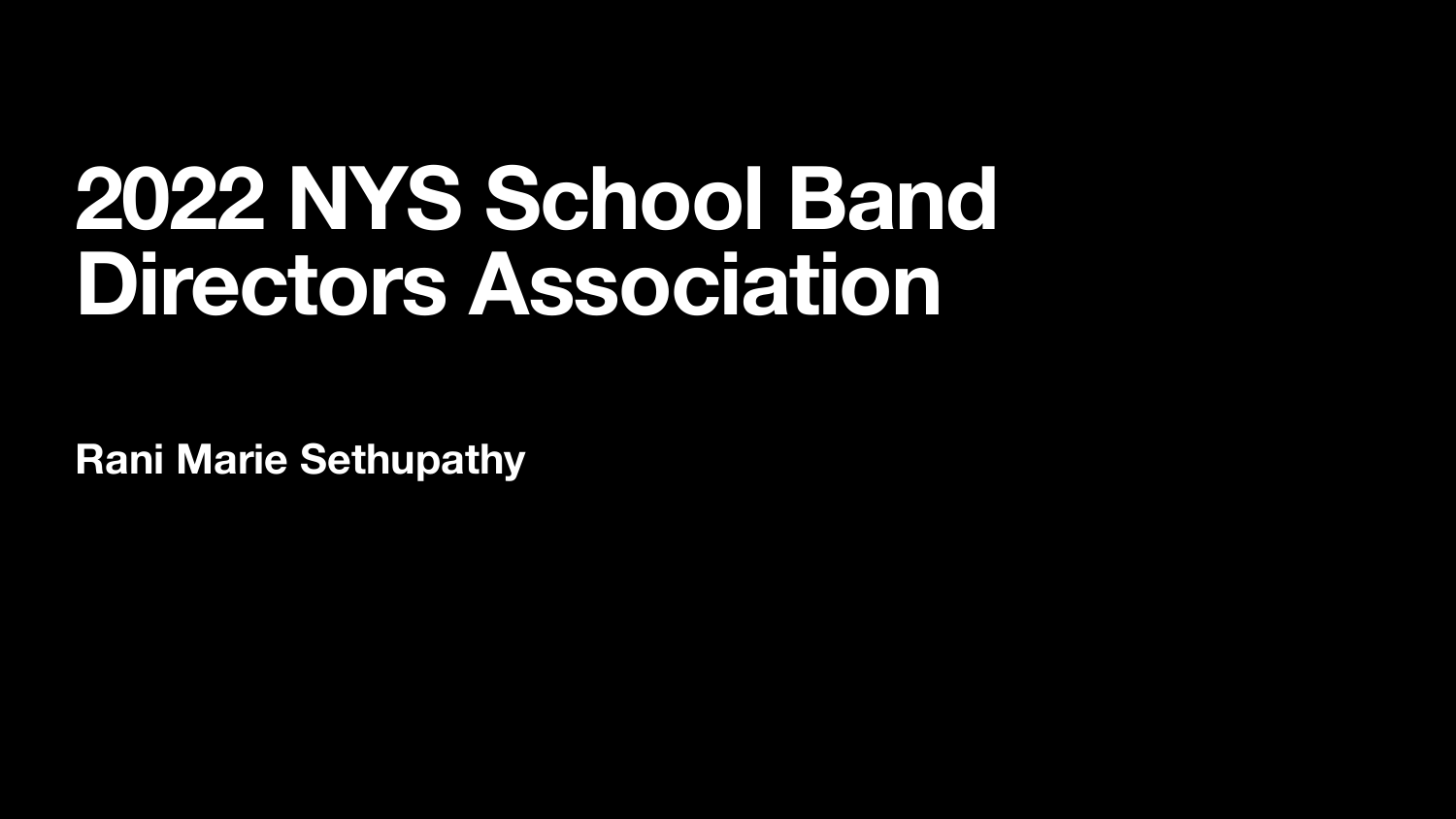## **BJM Changemakers**

**Mikolaj Aures Journii Bard Abdul Boyd Jr. Nicki Brown Justin Collado Kaleese Dennard Sofia Eckenrode Clare Flores Christopher Forbes Audrey Pecan Trenton Glezen Anissa Green Ruo Guan Karina Hill Adam Ibrahim Tyresee Jackson Anna James RenKhaja-Phillips** 

**Liam Killian Alayshia Kithcart Elise Kourkoutis Desmond LaFave Zoe Lasser Sebastian Mack Henry Marte Aaron McCoy Jaquetin McFee Ah'Saan Monahan Julian Moore Bassam Naser Mila Shoe Samuel Habit JayShawn Padre Ella Paling Need Rexhepi Sidari Rivera** 

**Brian Thorne Maya Trent Timur Varetsa Jaidyn Ward Malikye Wilson Kaylee Woodcock Danial Yazdani Stephen Anderson Rebecca Stilwell Christine Chernikoff Cathy Currier Maria Connell Mike Nembhard Musa Nteombela Katie Thannhauser Amy Lupo**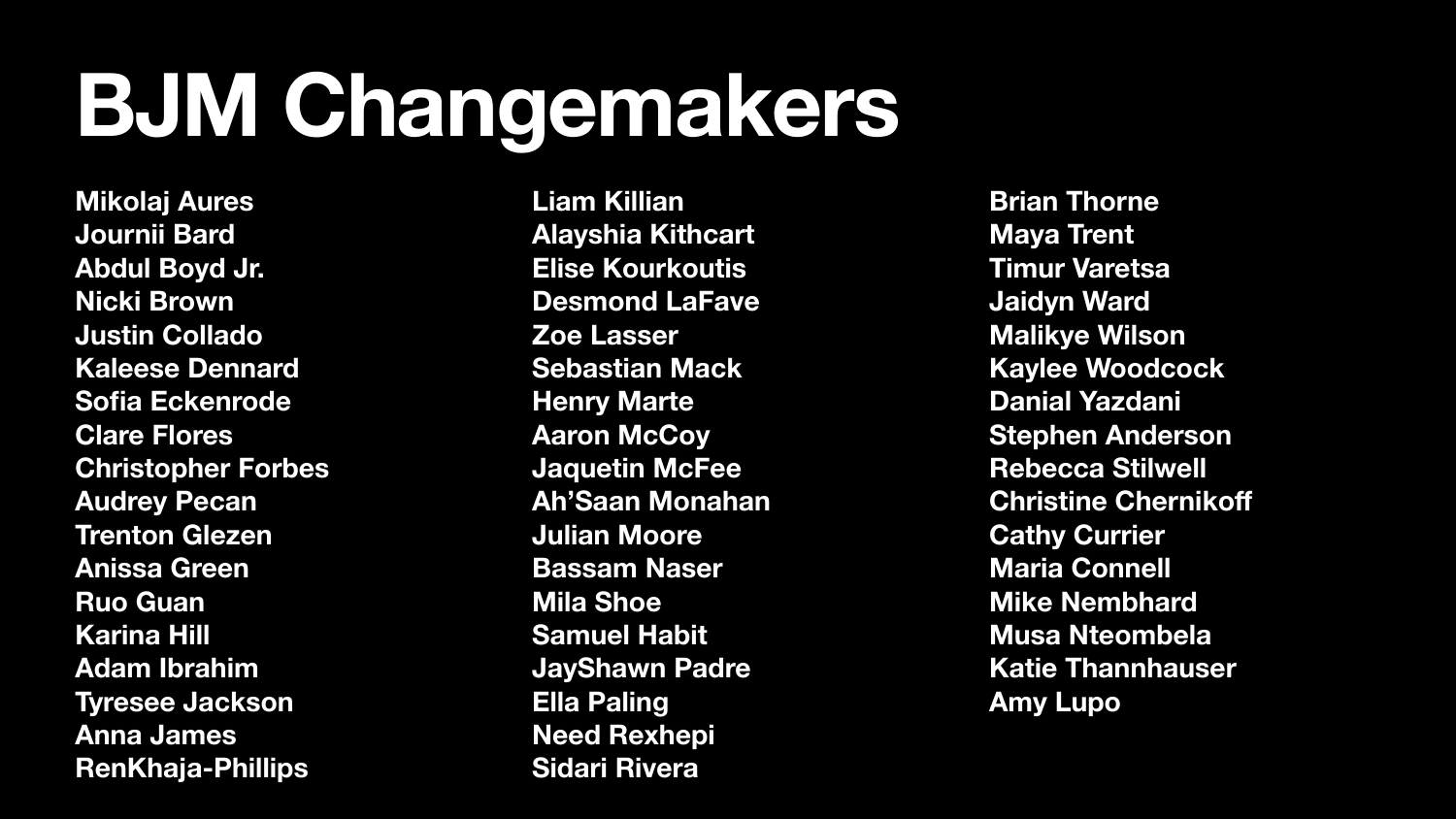### **Created a Mural Advocating for Social Justice**

**Allyah Armstrong Garrett Cornell Simon Ganger Kaleb Hockenberry Emily Htoo Patricia Kerfoot** 

**Elena Martin Eldrich Pelobello Louis Pollio III Ayana Radcliffe Arthur Soeung Pyleighann Sow** 

**Allegra Lambert Hannah Volpi Michelle Harty**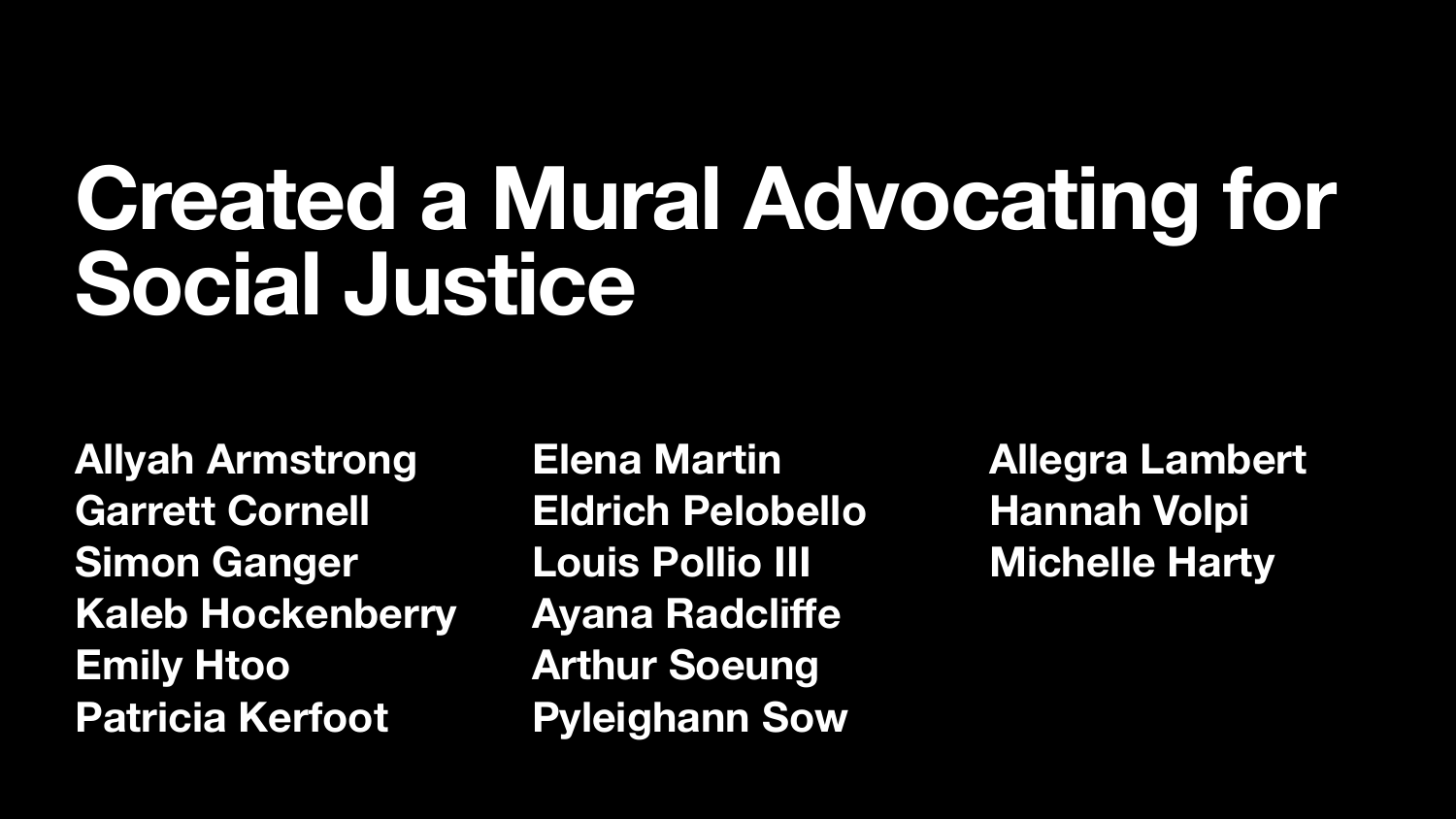#### **VEXIQ Robotics Competition Winners**

**Luke Hwang Griffin Gold-Rogers Bohan Zhu Hayul Kang Bram Elia Jamie Pritchard** 

**Jonah Minas Ruka Yamasaki Ada Goldweber Camille Lindbloom Annalise Thompson Jan Vanek-Raphaelidis**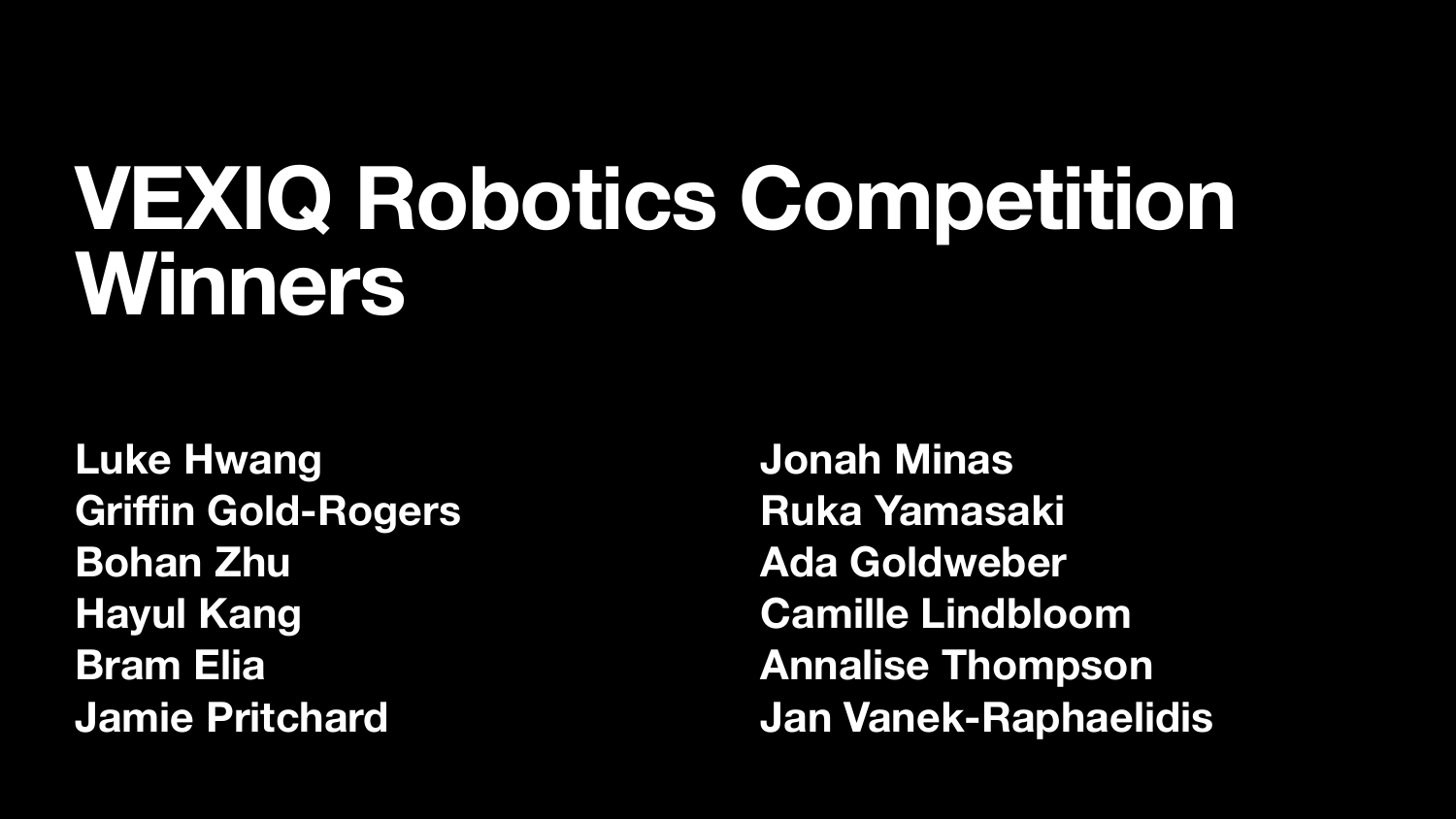#### **Student Delegates for the Angelo del Toro Puerto Rican/Hispanic Youth Leadership Institute**

**Sofia Trigueros Ufford Lara Correa Silva**

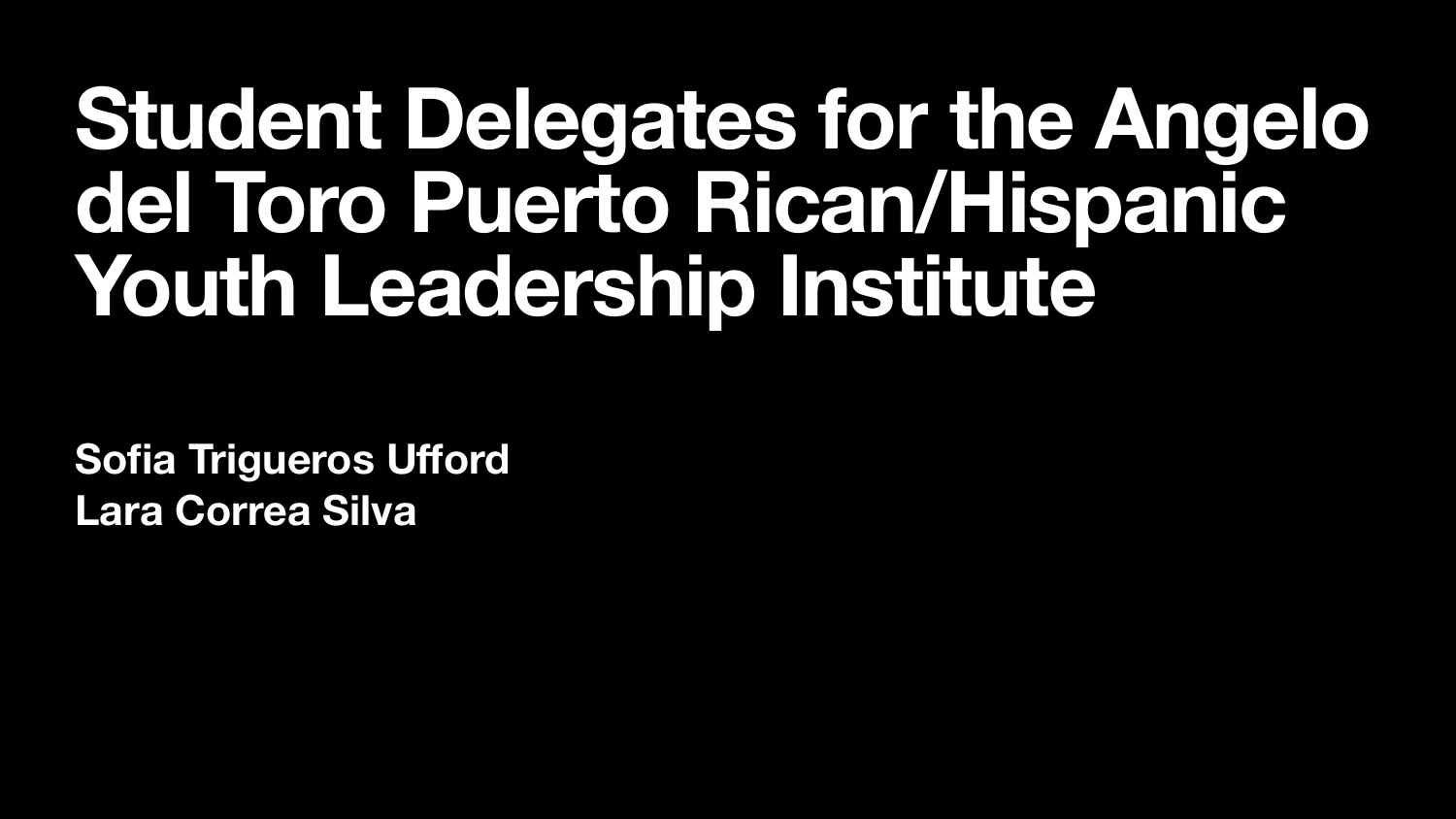# **NYS Seal of Biliteracy**

**Arina Akopdzhanova Finn Buckley Daniela Rivas Ana Duke Cárdenas Nomi Falk Corinne Ford Desislava Furber Cecilia Grace-Martin Victoria Herrada** 

- 
- 
- 
- 
- **Annika Marschner** 
	-
	-
	-
	-

**Nathaniel Horan Xin Lu Huang Emma Loiacono Tobias Maines Shaqued Menda Sophie Mertha Louisa Miller-Out Fennel Moore** 

**Aria Petrella Viveka Plassmann Angelica Shcherenkov Sofia Trigueros Ufford Linden Utz Krispijn Vanderpoorten Noa Yamaguchi Daniel Zawel**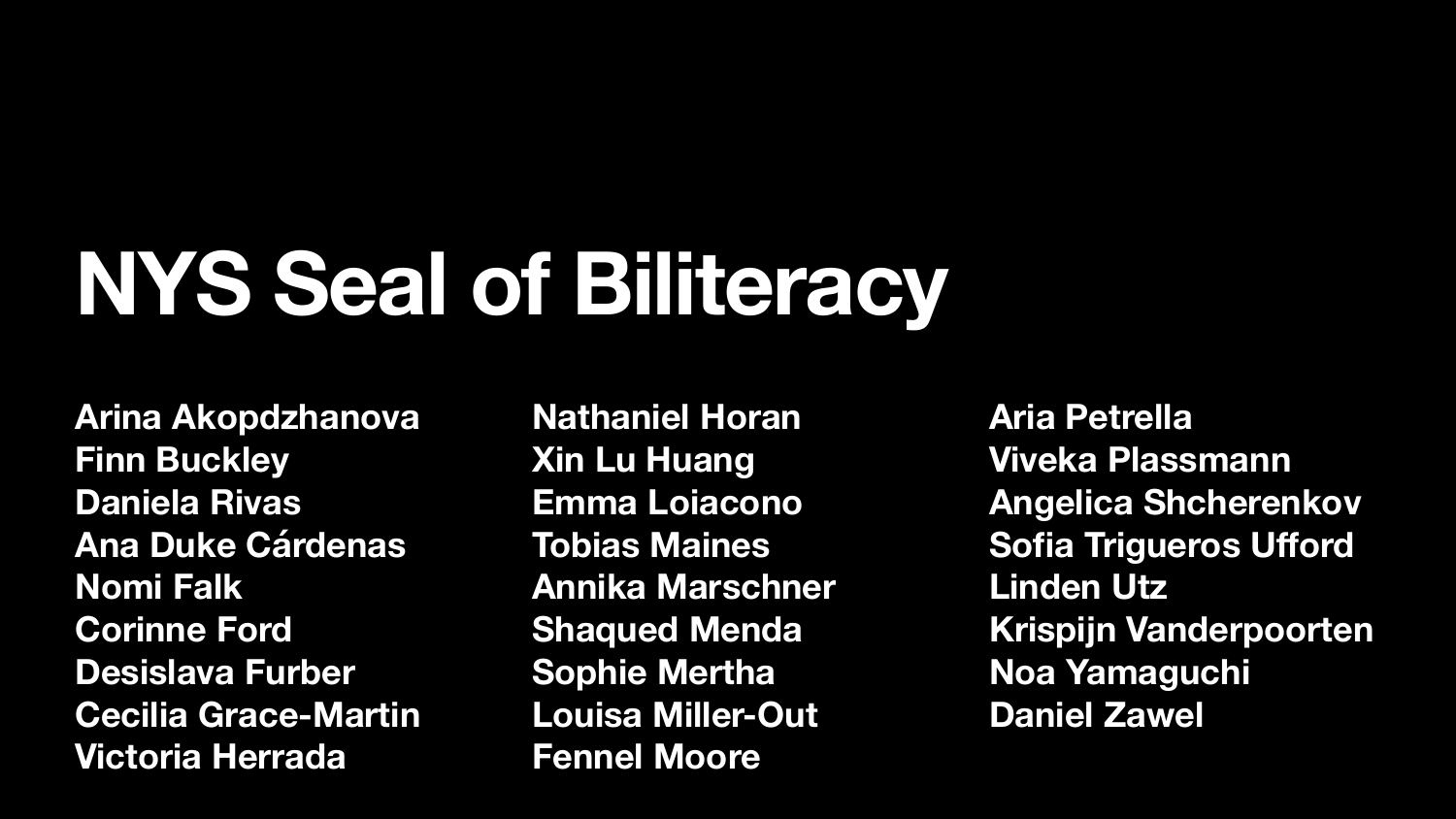### **Accomplished work of the IHS TV Production Club**

**Adina Wilensky Calum Campbell Raia Gutman Owen Miller Lucas West Katie Pollock Evan James Ronan Caci-Kukelka Jonathan Shyne**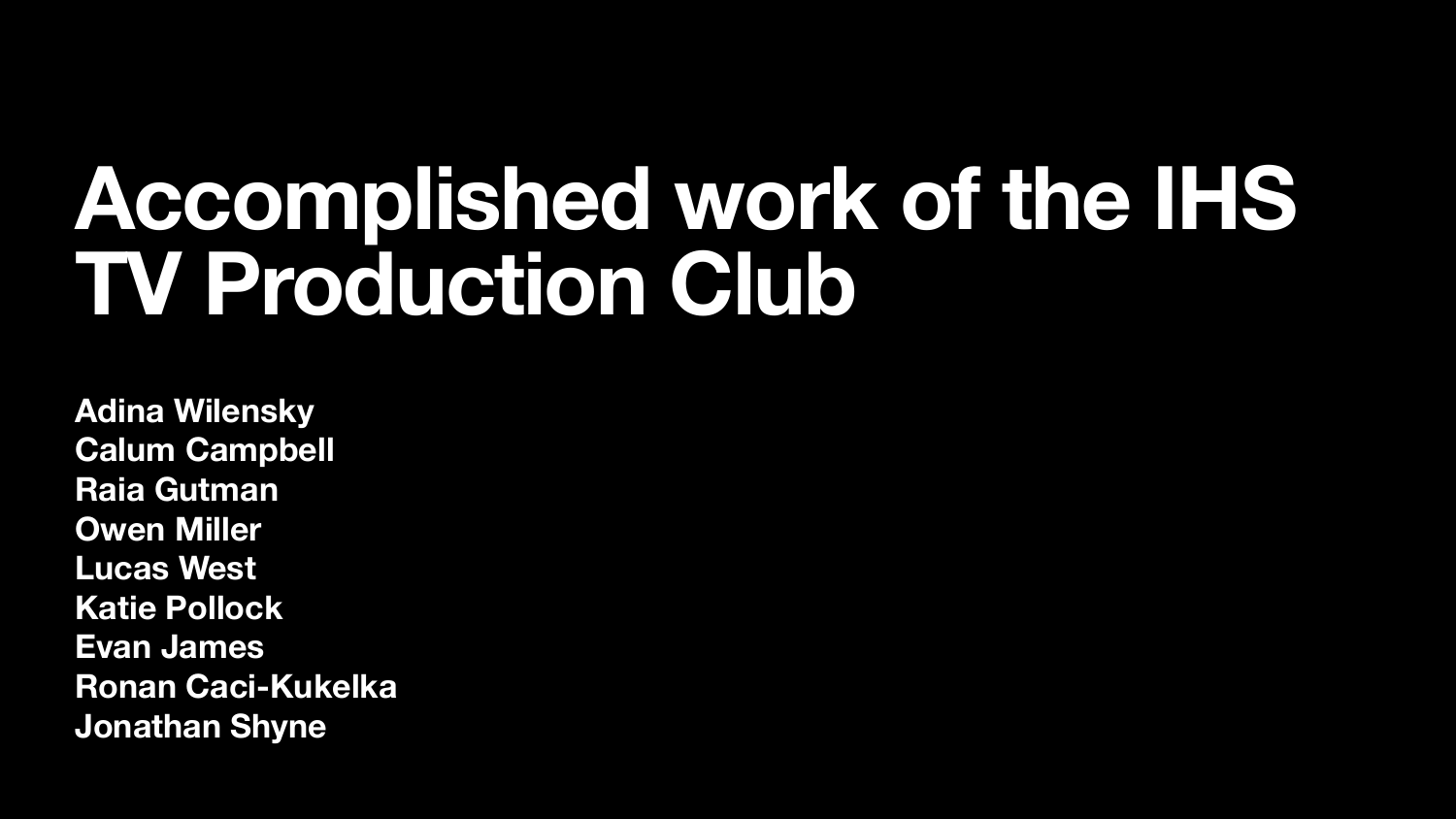### **2022 Wrestling Sportsmanship Award**

**Abdulrahman Alturkestani Alexander Bazarov Kaleb Chilson Will Fritz Aires Galbraith** 

**Quentin Getzin Dikota Hamilton Finn Kelly** 

**Elijah Jacobstein Phoenix Morales-Vico Nicholas Oplinger** 

**George Oroudjov Daniel Parker John Ranjitsingh Ariel Schwartz Nicholas Talbot**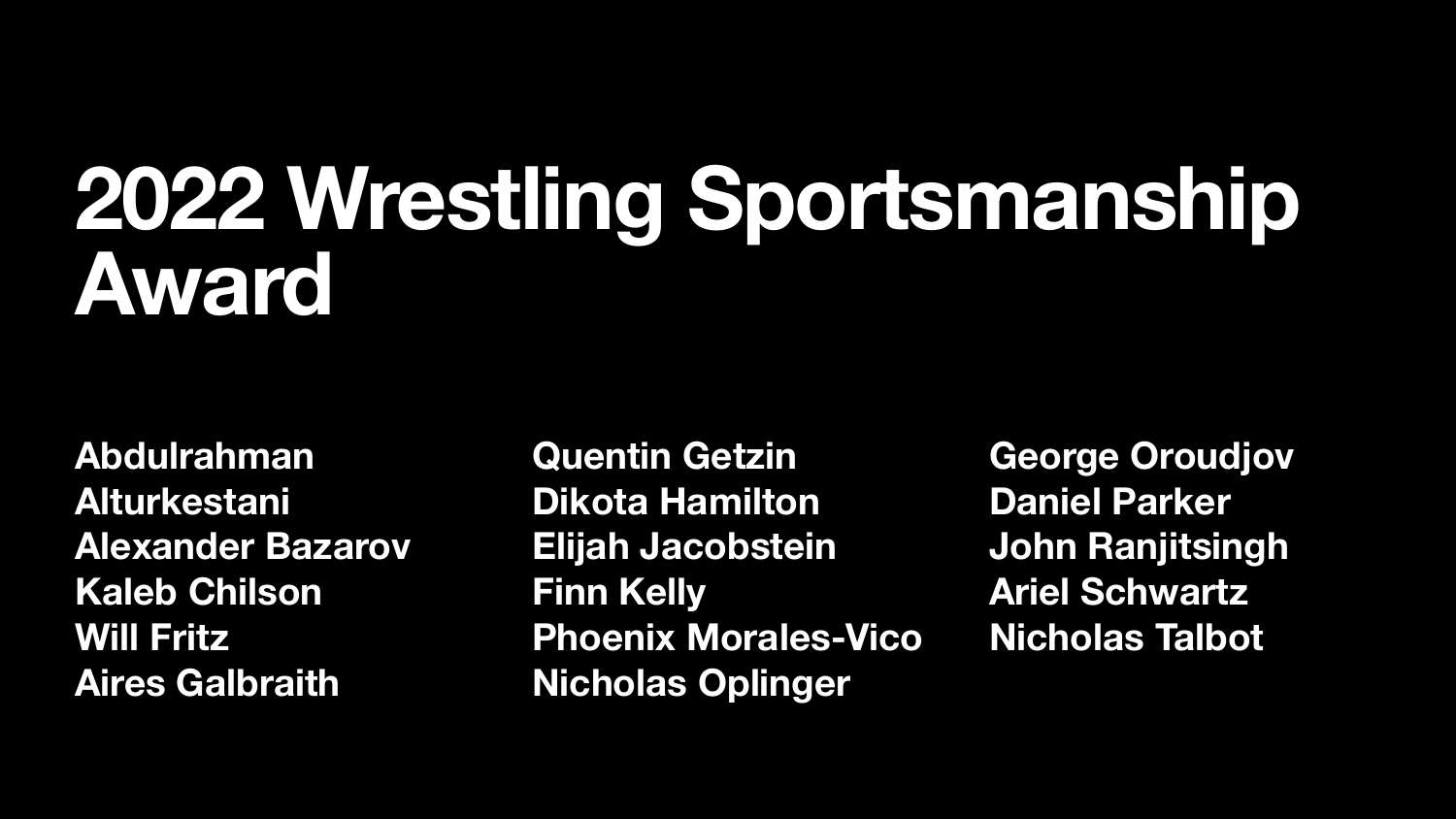### **102lb Weight Class Section IV State Tournament - 2nd Place**

**Quentin Getzin**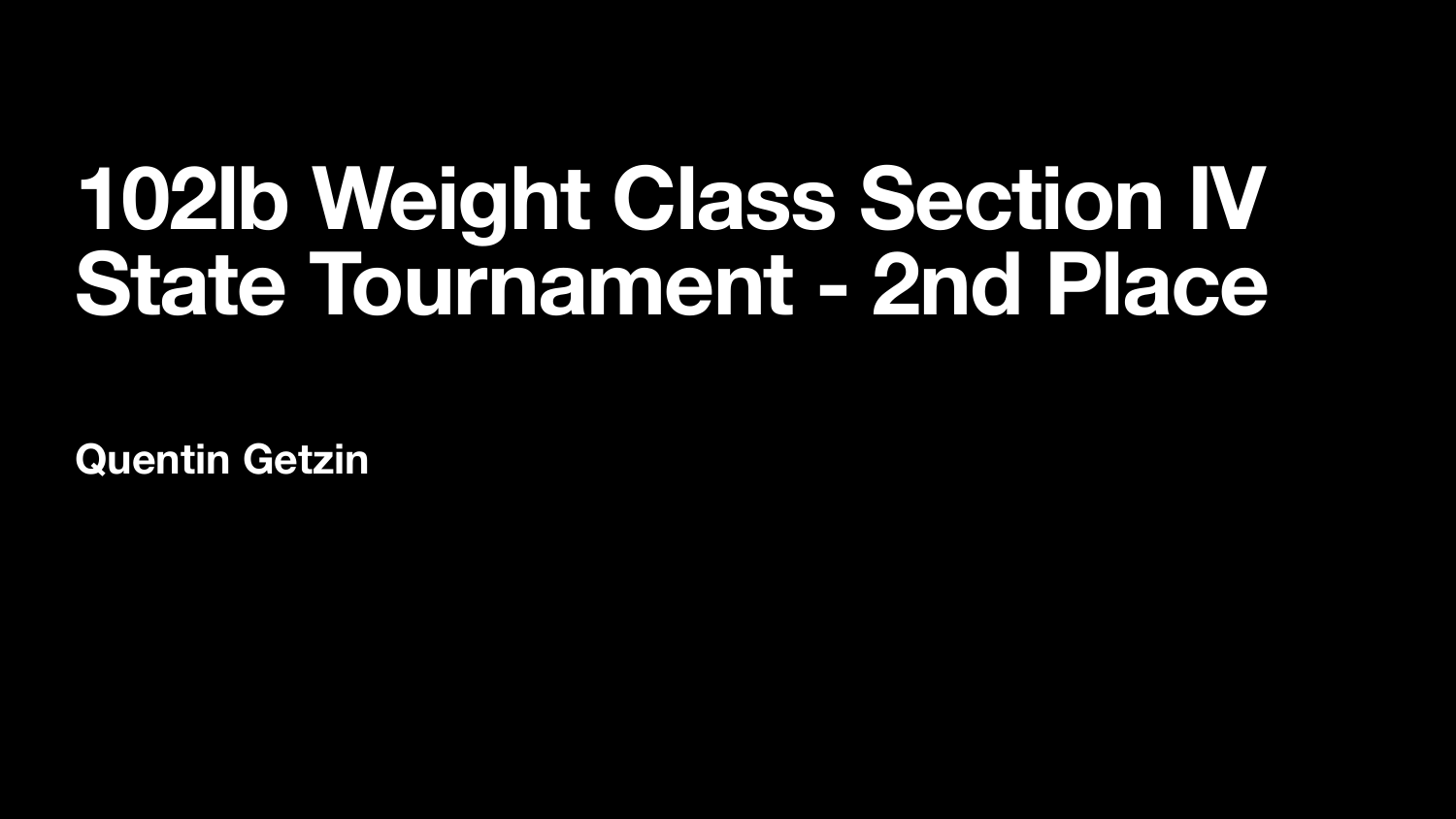### **138lb weight class: 2nd place at State Championship**

**George Oroudjov**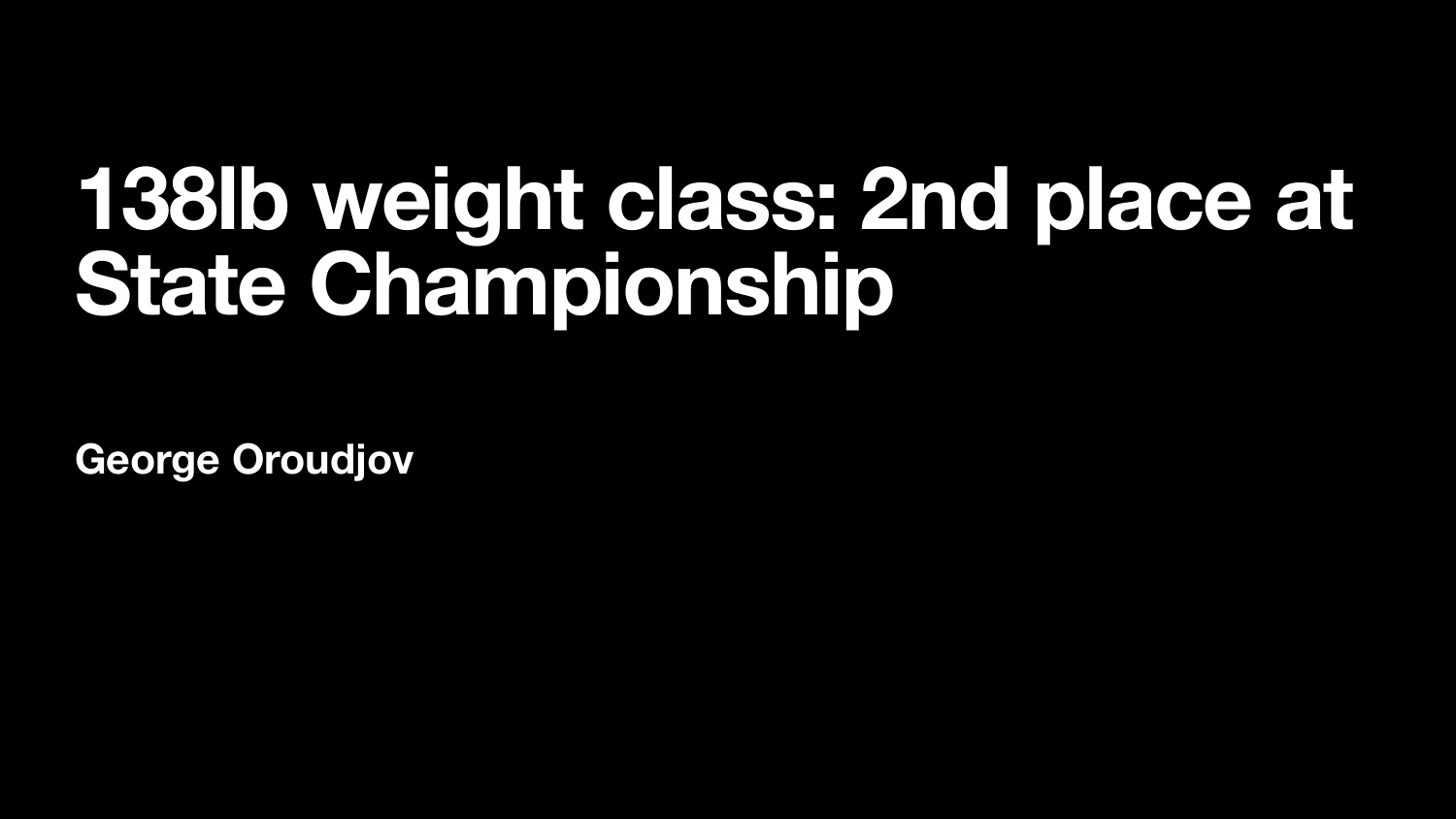### **145lb weight class: Sectional Title Champion**

**Daniel Parker**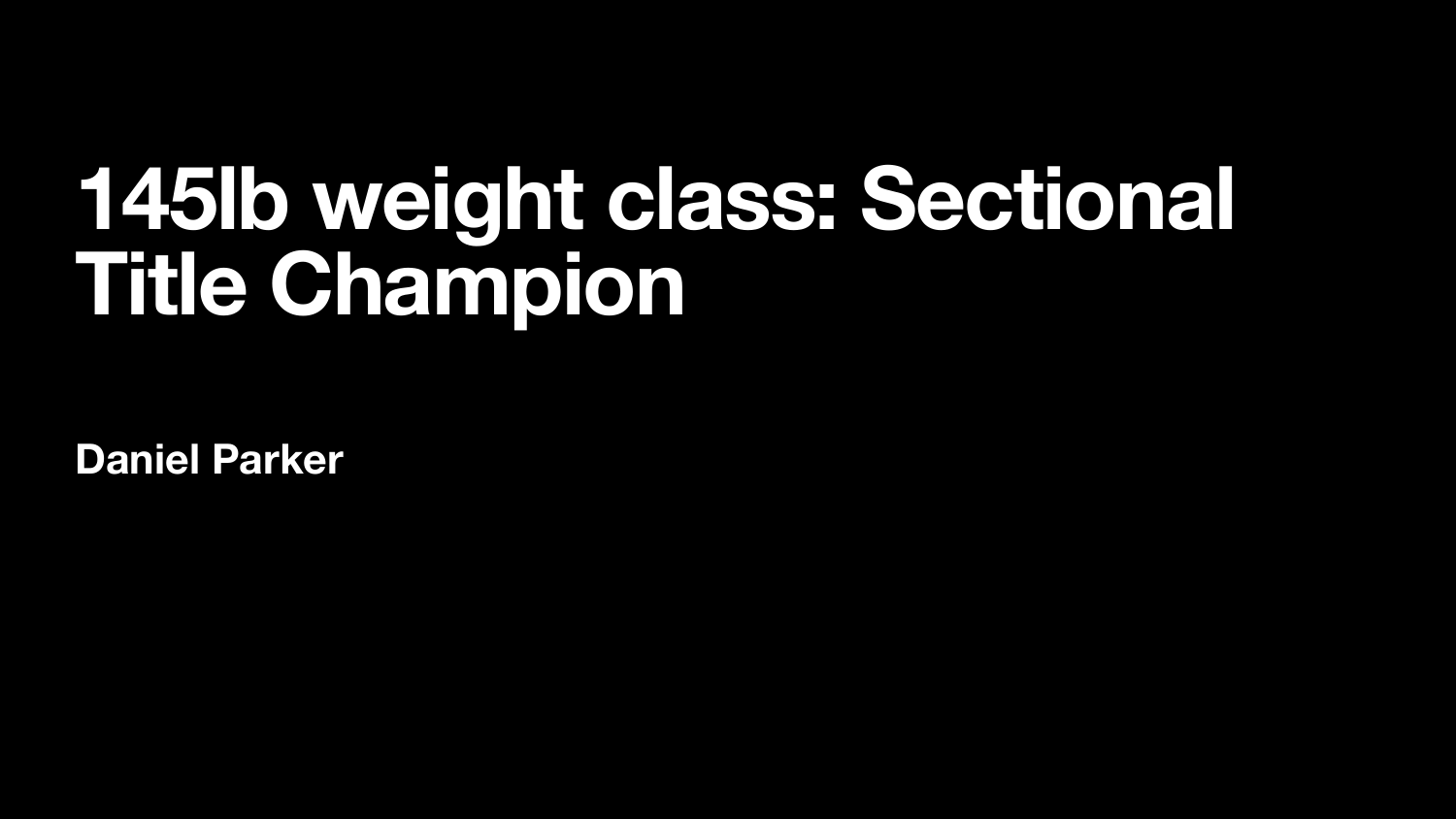### **Section IV Class A Champion: 100 Butterfly**

**Xuyan Dong**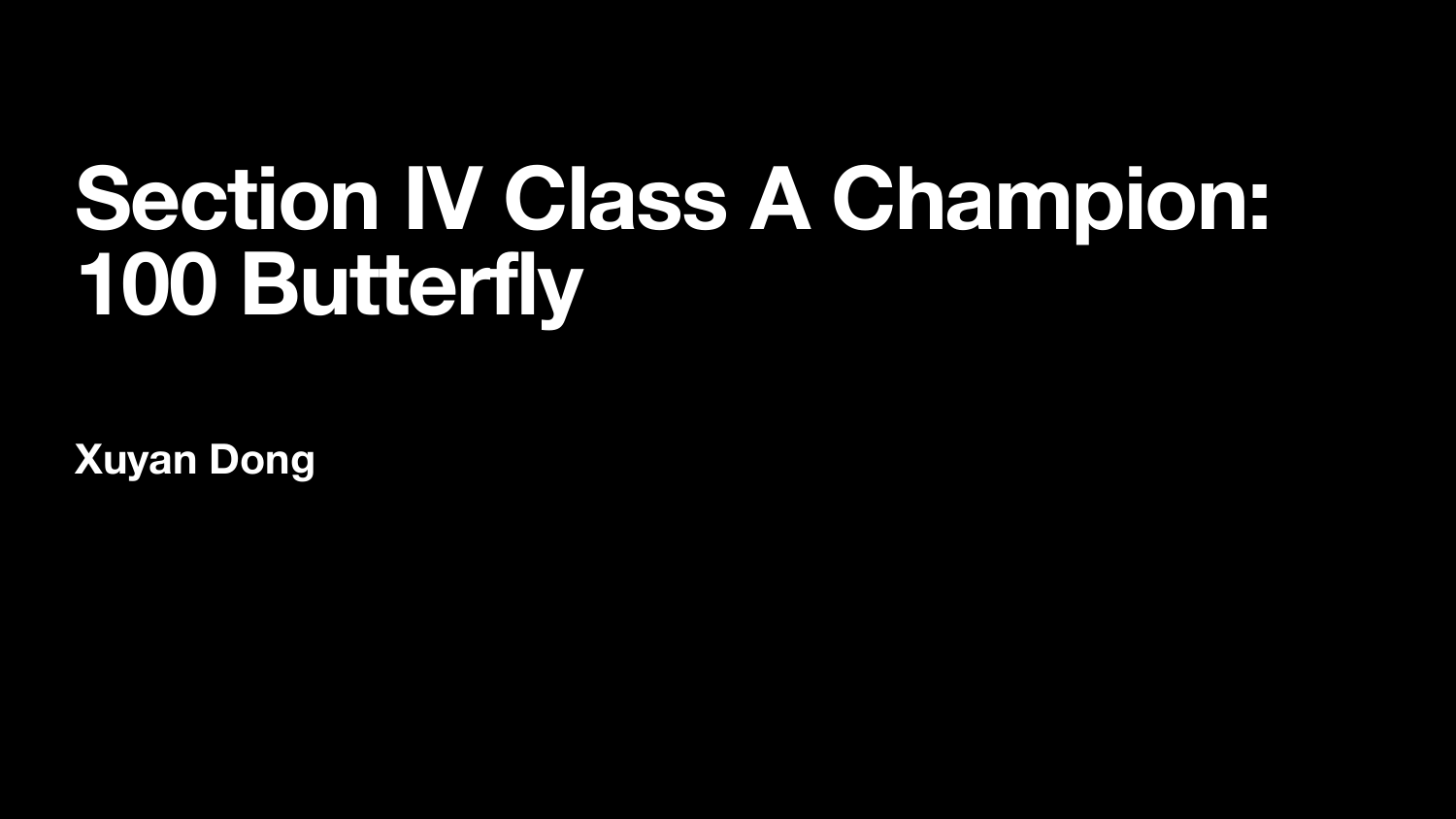#### **Qualifiers in the State Varsity Swim Meet for Boys Swim & Dive Relay Team**

**Xuyan Dong David Guan Finn Buckley Ryan Bascom Spencer Hwang-Geddes** 

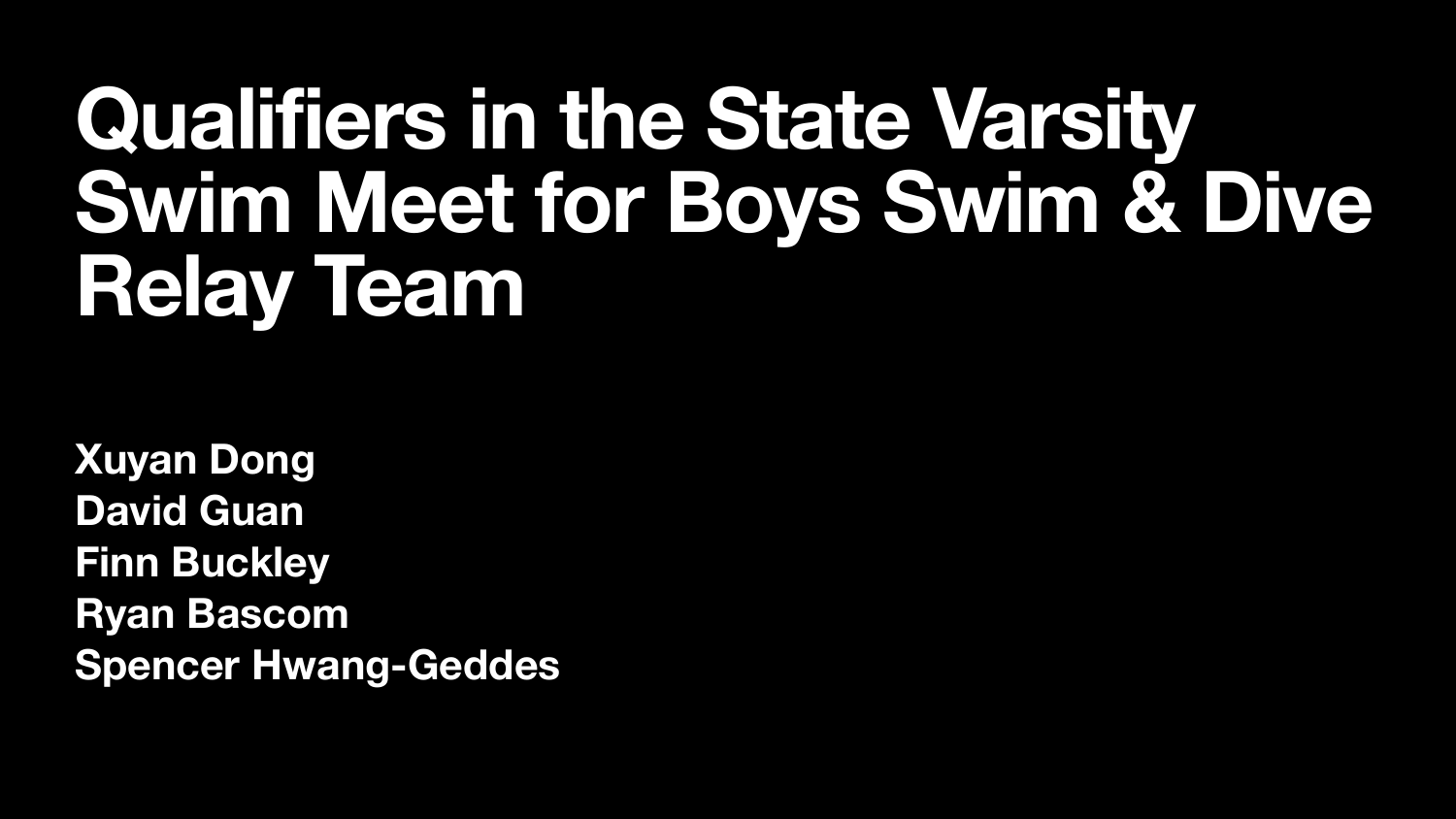### **Qualifiers in the State Indoor Track & Field Meet**

**Elodie Fey Emmanuel Moss Dengler Forrest Kingsley Silas Richardson Everett Shaw**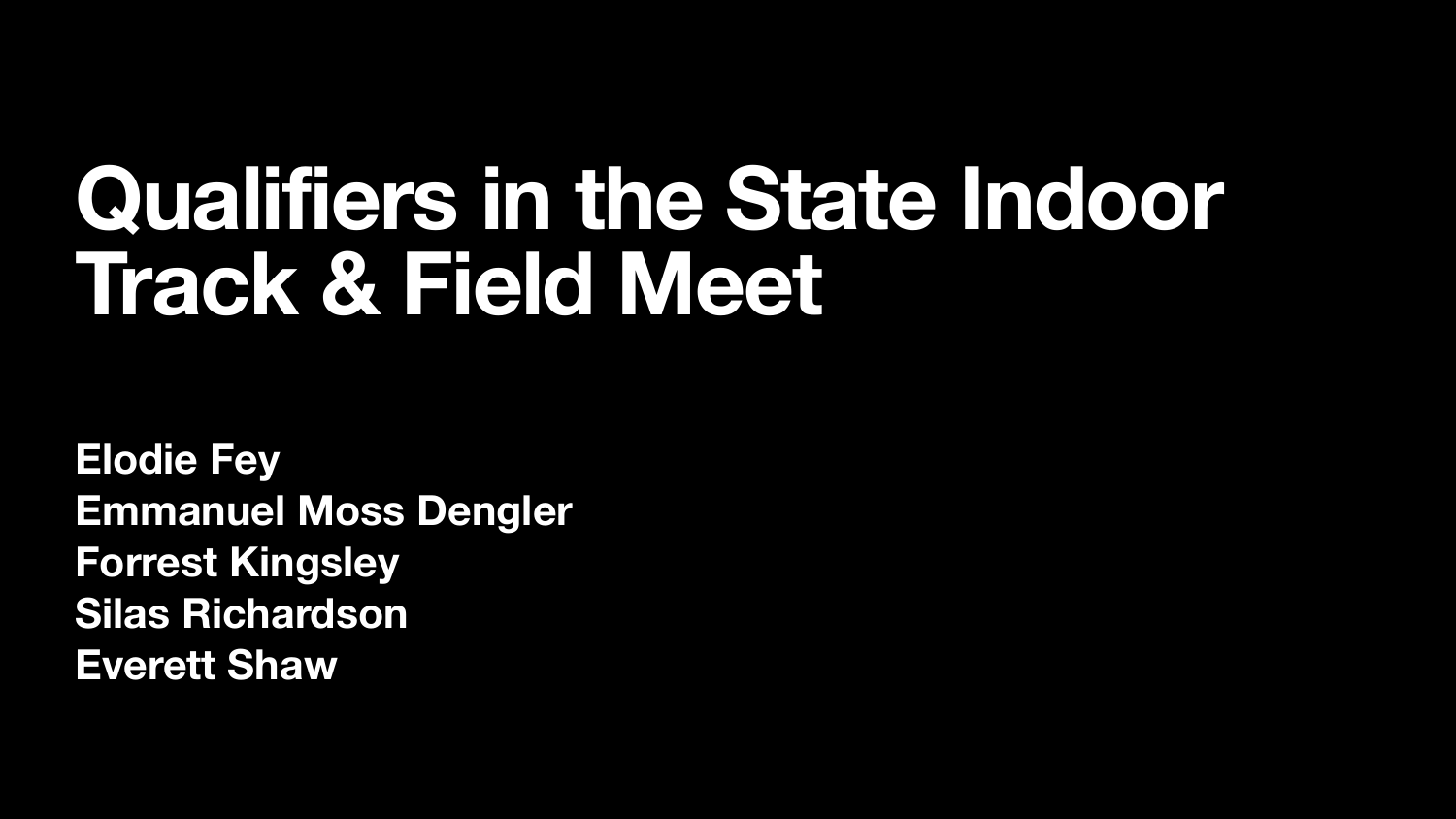#### **Winner of the National Interscholastic Athletic Administrators Association Scholar Essay Award**

**Eli Simons**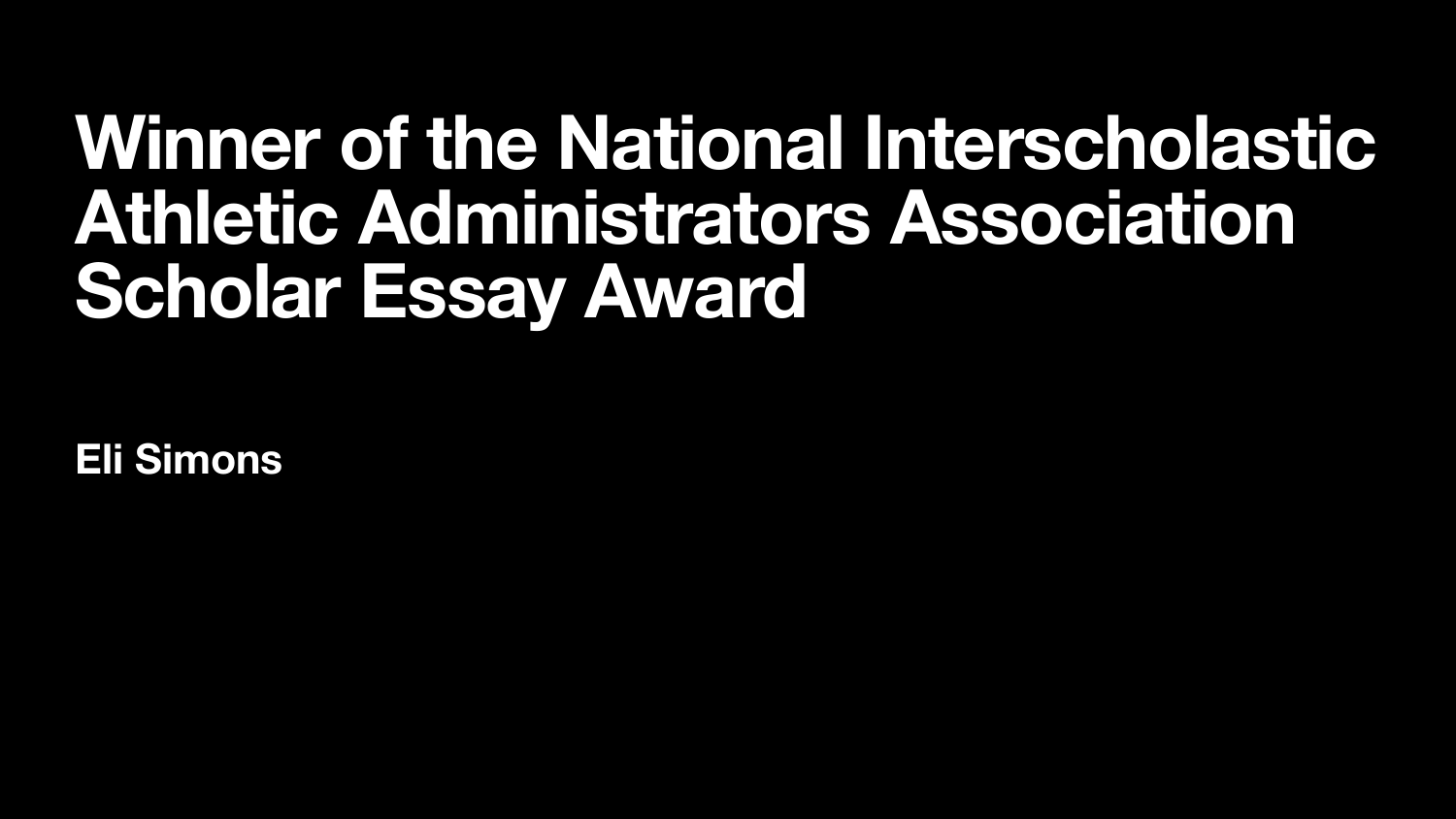## **Achieved a NYS Scholar Athlete Average: Boys Varsity Swim**

**Zach Adams Robert Bael Ryan Bascom Ryder Bonn Finn Buckley Ivan Chen Xuyan Dong** 

**David Guan Geddes Alden Moore** 

- **Nathaniel Horan Spencer Hwang-**
	-
- **Issei Nishii-Kim**

**Arina Akopdzhanova**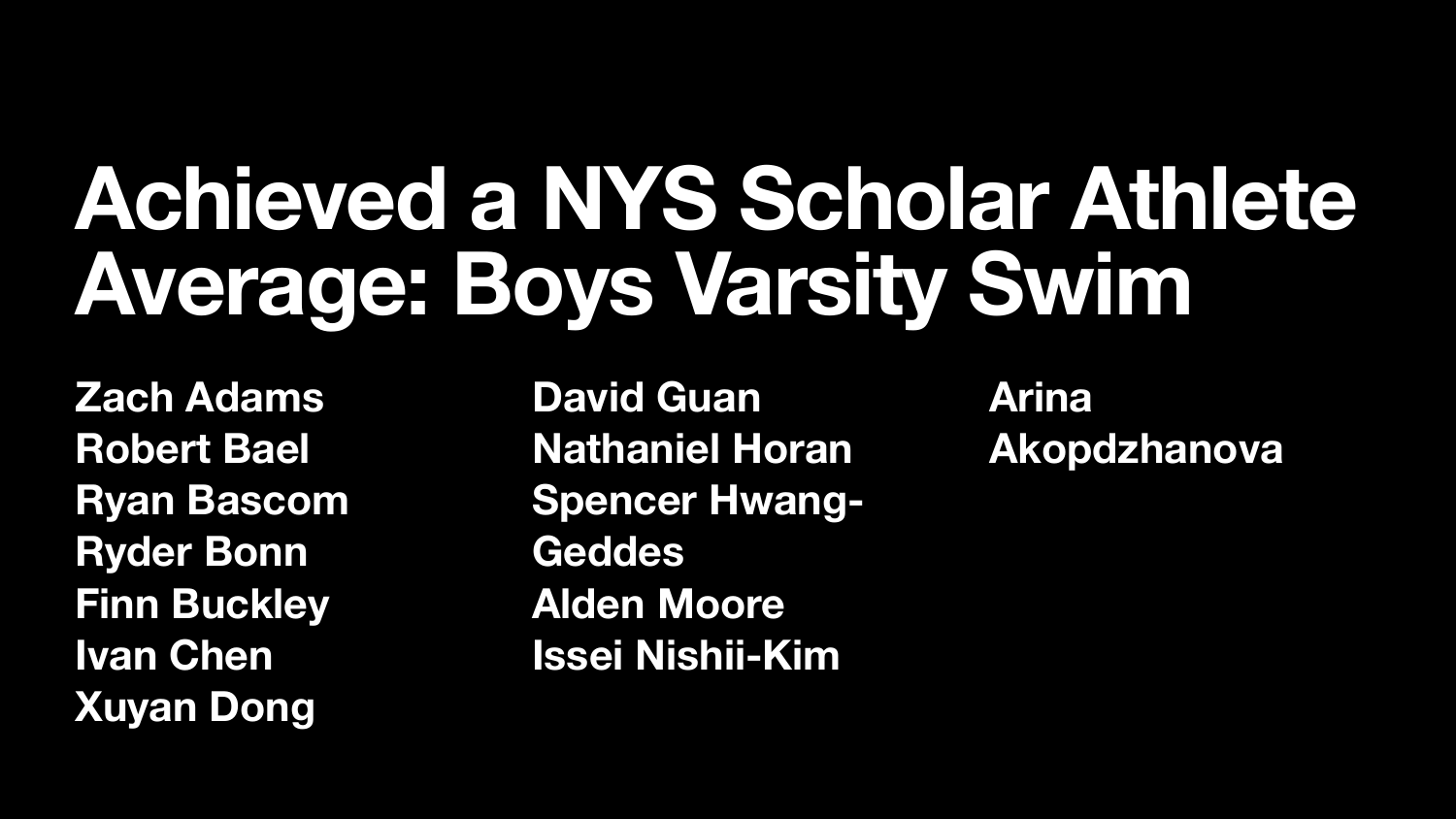### **Achieved a NYS Scholar Athlete Average: Boys Varsity Hockey**

**Hewitt Gao Macsen Elkouh Miles Ackerman Kaidi Hu Zach Snyder**  **Sean Albertson Estyn Elkouh Aidan Cornell Max Walder Ben Wakshlag Jack Cokeley** 

**Louis Enns Miles Neely Greg Gorsky Lincoln Babcock Eli Simons Tamio Kawate** 

**Sam Holmes Owen Simons Cameron Gaines Stephen Yang Derek Jordan Tano Moroni** 

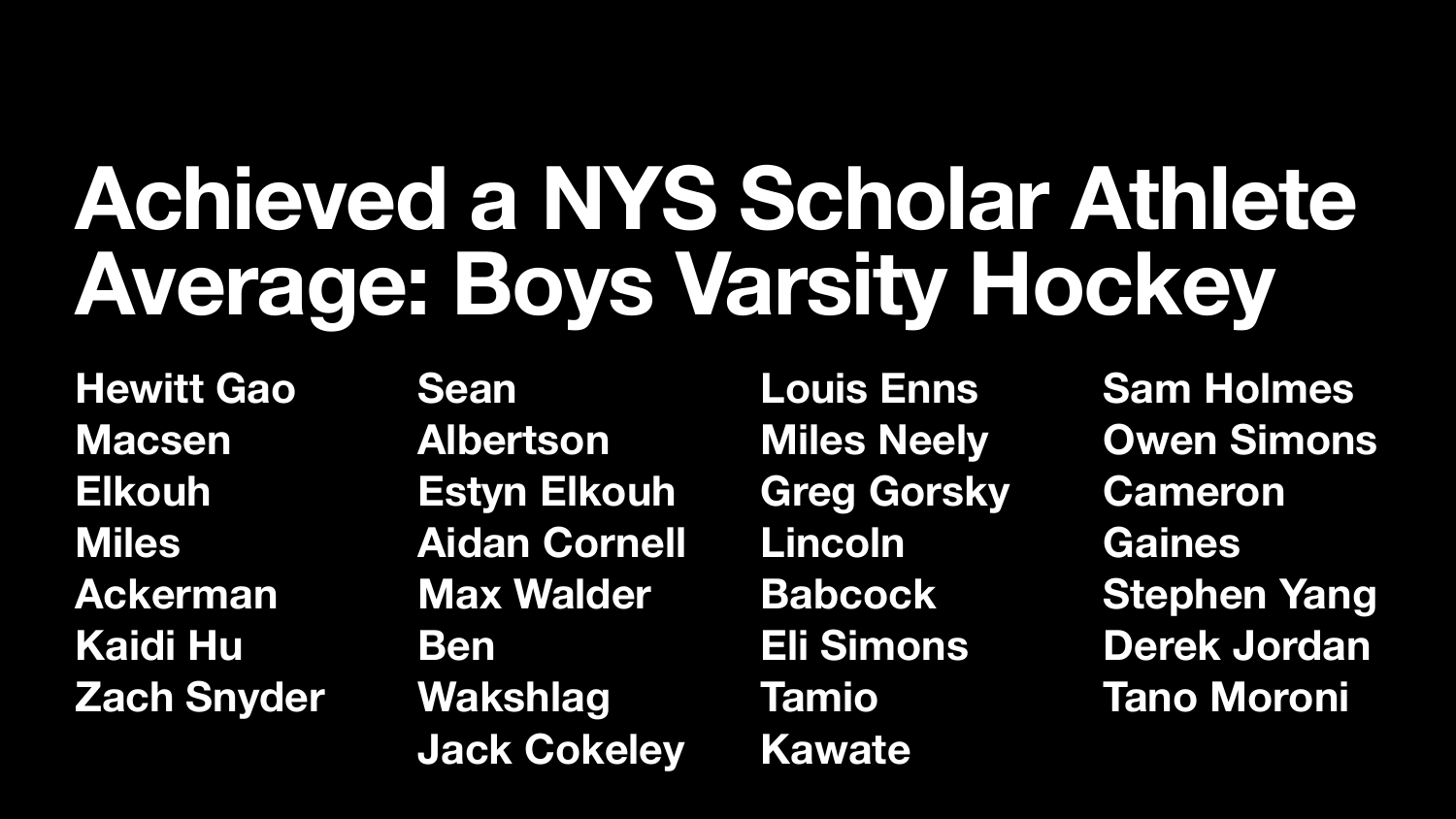#### **Achieved a NYS Scholar Athlete Average: Girls Varsity Indoor Track & Field Team**

**Jada Anagnost Emily Bellman Elisa Brivio Jezabelle Browne Alice Burke Elodie Fey Sarah Foley Cecilia Garduno Remy Germain Zara Gervais Siena Goebel** 

**Lucia Gore Maggie Hjortshoj Isabella Inigo-Payne Linnaea Kelly Eva Kiely Hailey Kuhns Isabel Leyden Githler Maggie Ma Izabella Mabaya Tumude Miller Aya Oulida** 

**Sarah Palmer-Jackson Natalie Patrone Annalee Pratt Gabriela Rose Anneke Ryan Helena Sheehan London Sparkman Annoura Stewart Riley Taylor**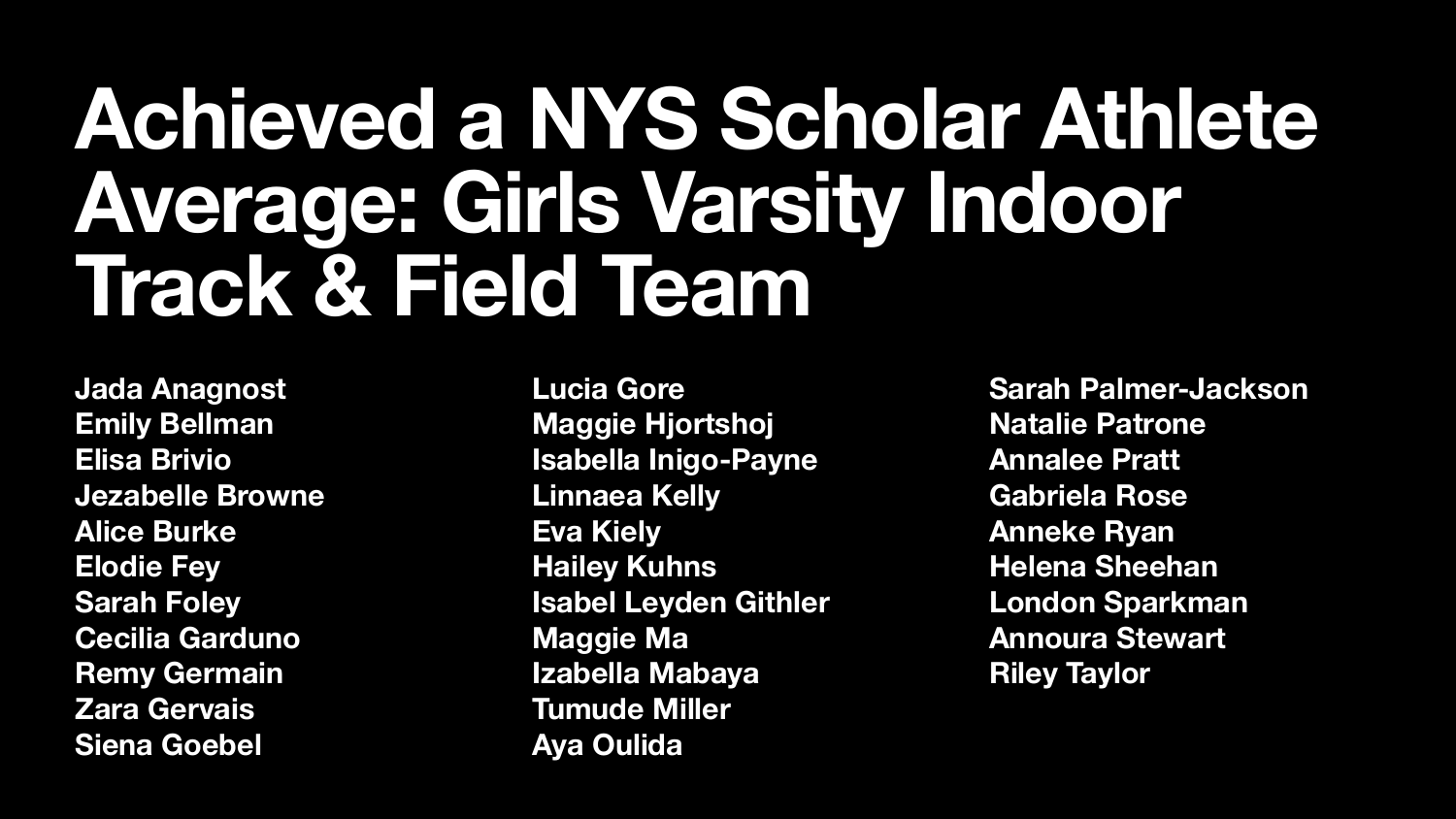#### **Achieved a NYS Scholar Athlete Average: Boys Varsity Indoor Track & Field Team**

**John Anderson Aitan Avgar Christian Barton Andrew Brown Felix Burgos Alessandro Campbell Emmanuel Moss Dengler Alex Duke Cardenas Etienne Exantus Marlin Hamm Jaden Haywood Geoffrey Helms Noah Hilker** 

**Sullivan Hill Atreyu Hoyt Riley Hubisz Caden Just Forrest Kingsley Joshua Kwakye Minott Max Lindenberg Kieran Lucio-Belbase Omar Maataoui Dominic Myers Elliott Nelson Luke Newton Ryan Nixon** 

**Joseph Pratt Andrew Putnam Silas Richardson Jesse Rinzel Marcus Santali-Torres James Saunders Noah Schmidt Everett Shaw Maxwell Sheehan Dave' Stanley Crosby Woods**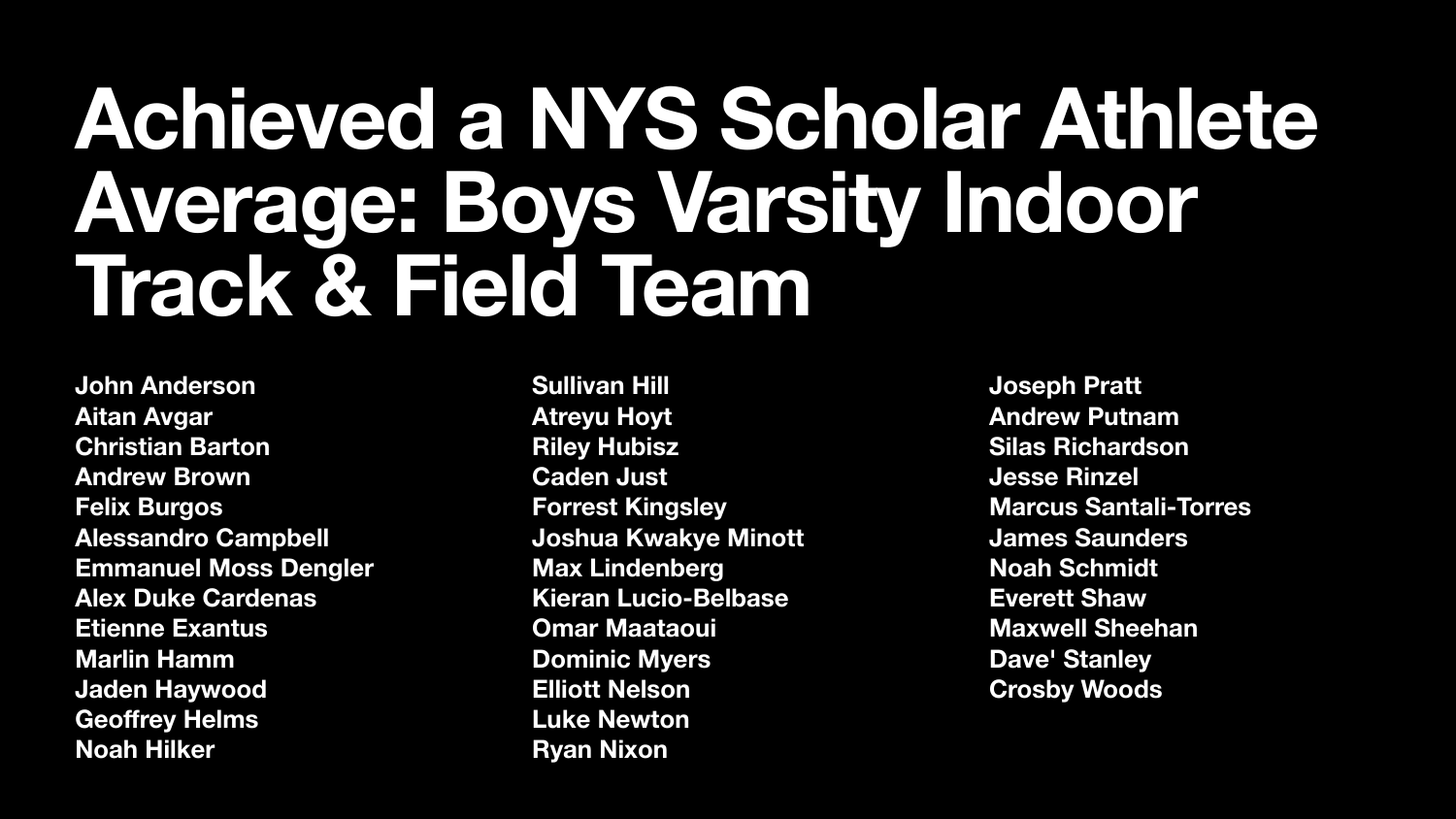#### **Section IV Class and Division 1 All-Stars**

**Riley Taylor Elodie Fey Tumude Miller Aya Oulida Gabriela Rose London Sparkman Luke Newton Joshua Kwakye Minott John Anderson Everett Shaw** 

**Noah Schmidt Emmanuel Moss Dengler Marcus Santali-Torres Elliott Nelson Luke Newton Jesse Rinzel Kieran Lucio Belbase Maxwell Sheehan**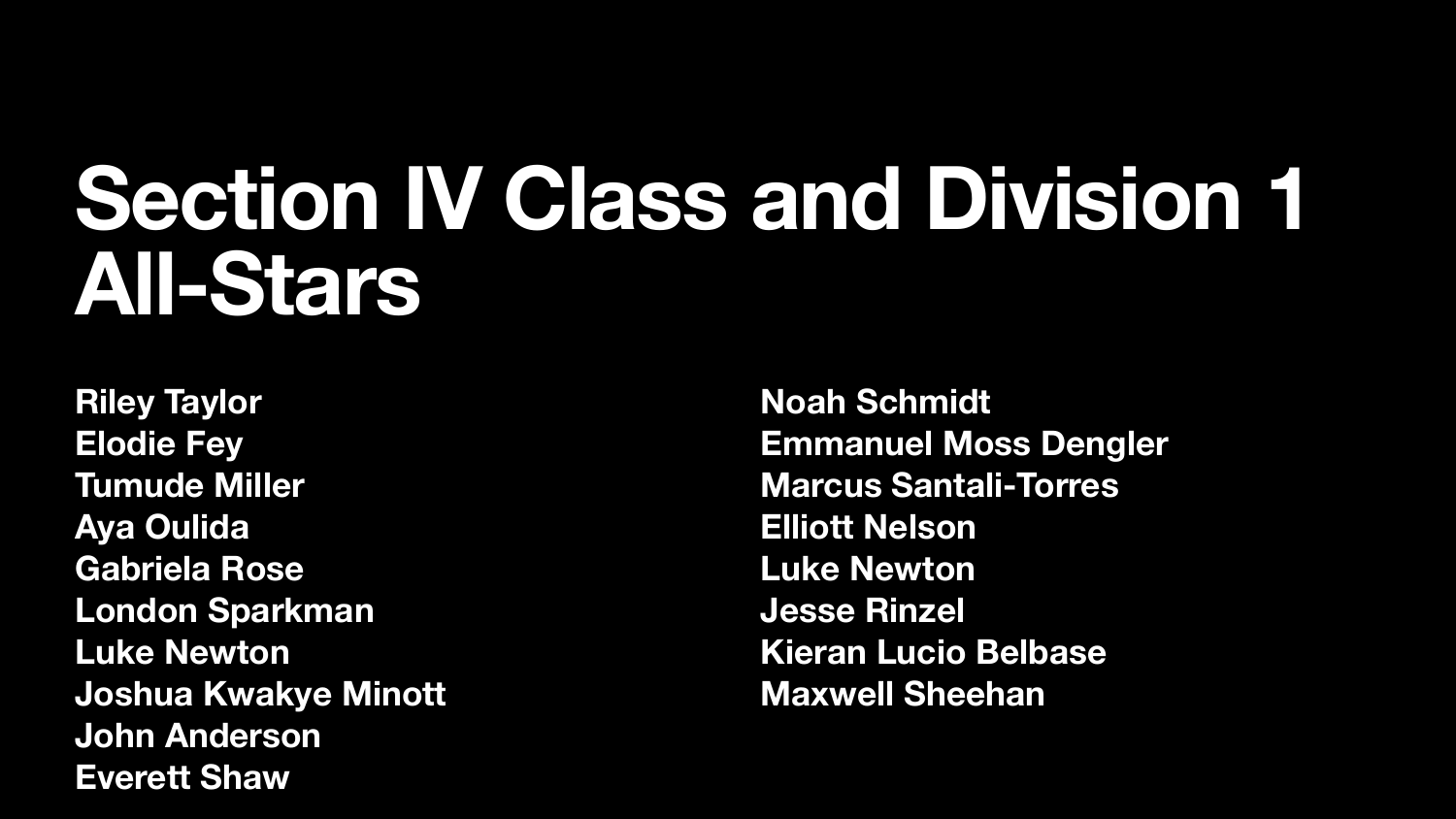## **Multiple Awards for Track**

**Silas Richardson Forrest Kingsley**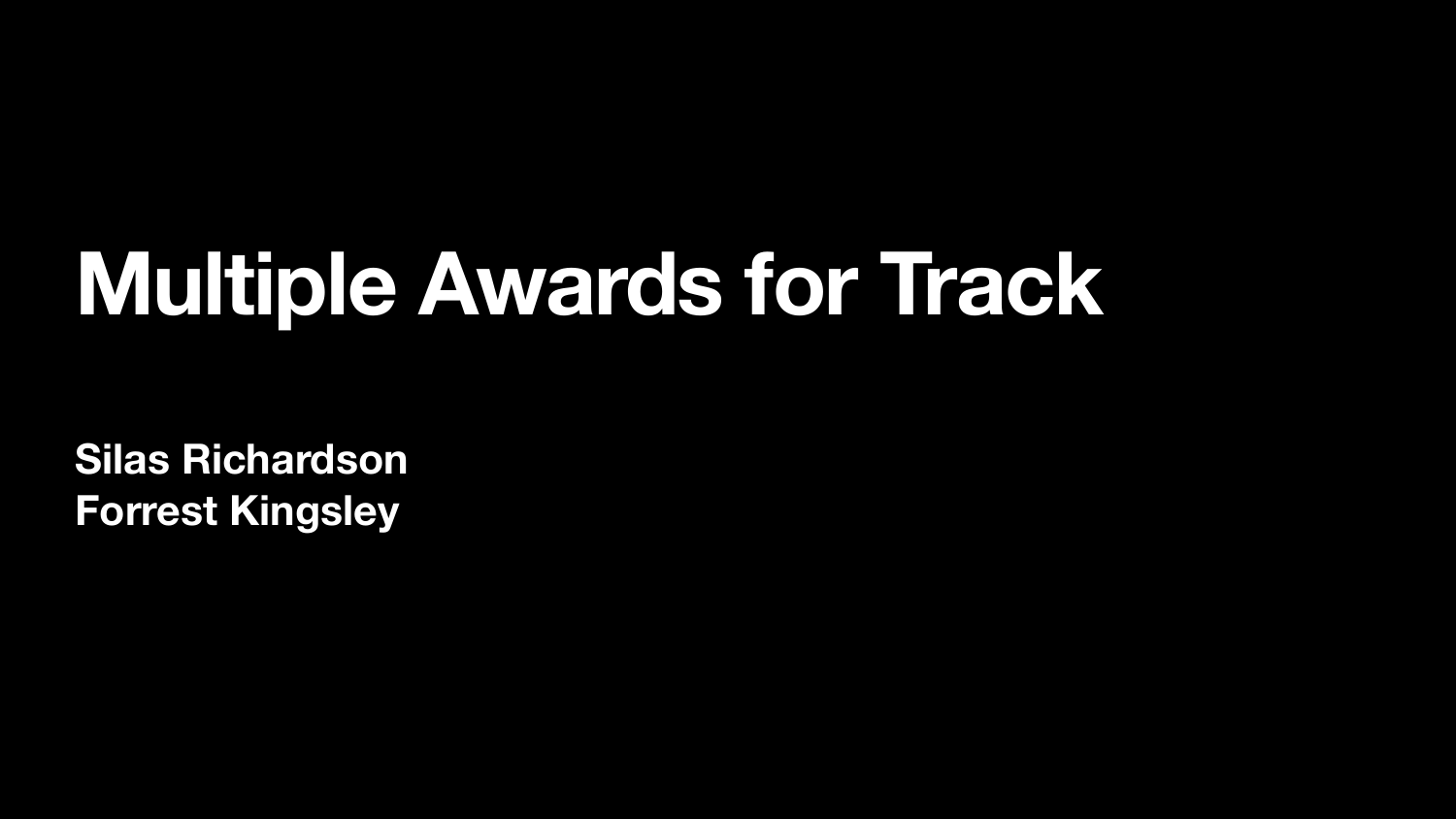## **Division 1 Class Championship - Boys Indoor Track & Field**

**John Anderson Aitan Avgar Christian Barton Andrew Brown Felix Burgos Alessandro Campbell Emmanuel Moss Dengler Alex Duke Cardenas Etienne Exantus Marlin Hamm Jaden Haywood Geoffrey Helms Noah Hilker** 

**Sullivan Hill Atreyu Hoyt Riley Hubisz Caden Just Forrest Kingsley Joshua Kwakye Minott Max Lindenberg Kieran Lucio-Belbase Omar Maataoui Dominic Myers Elliott Nelson Luke Newton Ryan Nixon** 

**Joseph Pratt Andrew Putnam Silas Richardson Jesse Rinzel Marcus Santali-Torres James Saunders Noah Schmidt Everett Shaw Maxwell Sheehan Dave' Stanley Crosby Woods**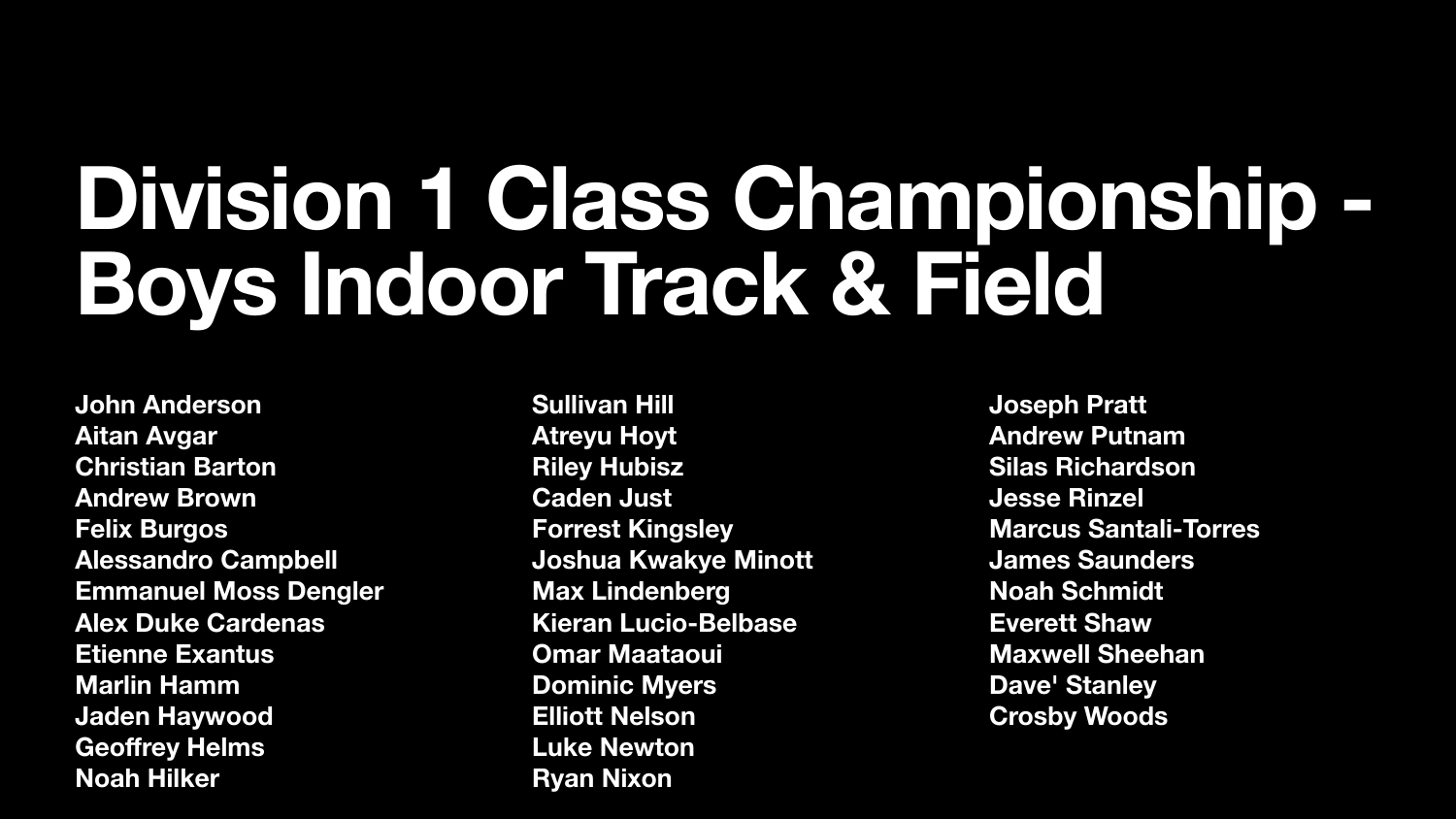### **Achieved a NYS Scholar Athlete Average: Girls Varsity Basketball**

**Maddy Little Stella Sapp-Dietrich Sandra Clarke Mia Little Mia Boggs-Fernandez** 

- **Sophia Escalante**
- **Caroline Sipple**
- **Viveka Plassmann** 
	-
- **Julia O'Donoghue** 
	-
	-

**Julia Whelan Emi Collins Ava Angell** 

**Tatyanna George Ava Thomas**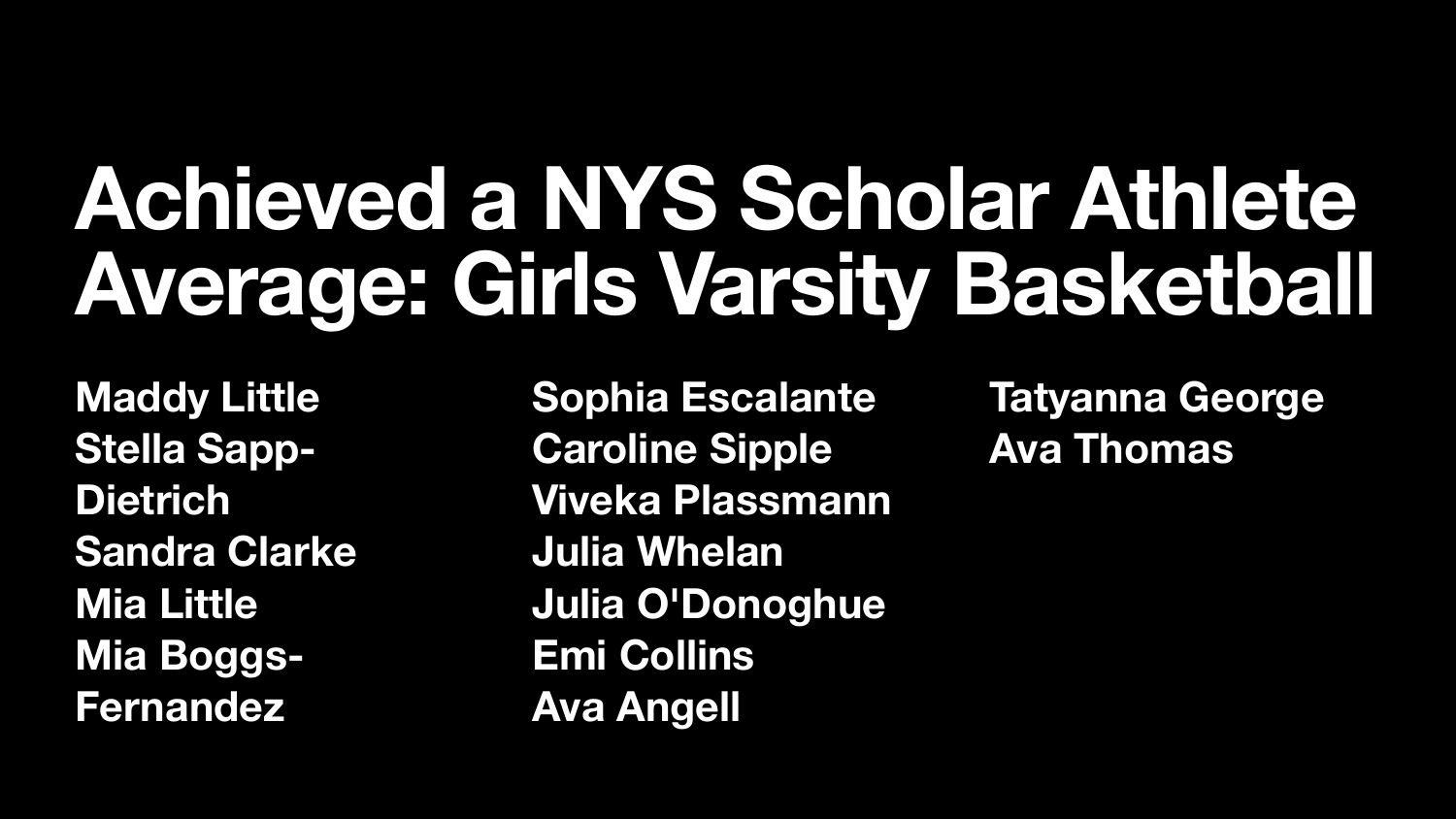## **Achieved a NYS Scholar Athlete Average: Girls Varsity Cheer**

**Rinchen Aaya Jemma Andersen Brianna Benjamin Selena Clemons Nyrece Cox Fatou Fofana Mariya Garner** 

**Ulyssa Pressey Nina Tallman Nicole Witter Sofia Yantorno France**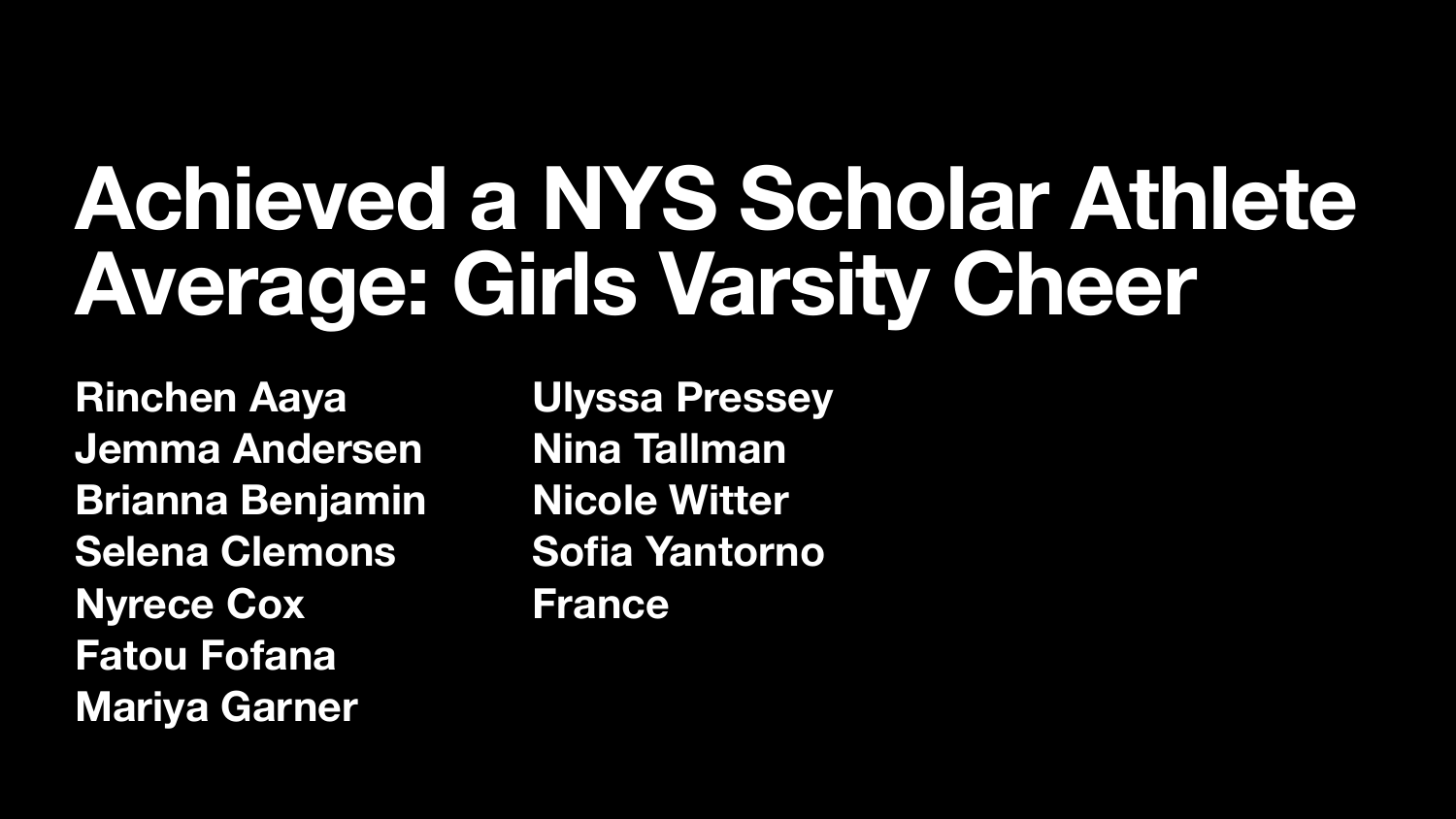### **Achieved a NYS Scholar Athlete Average: Girls Varsity Hockey**

**Grace Conuel Juju Crane Lindsay Wang Kayla Gerson Julia Blakeslee Liala Cryer Maya Green** 

**Bella Pauldine Skye Paskins Alex Pasto** 

- 
- **Natalie Wagenet** 
	-
- **Jessica Savage** 
	-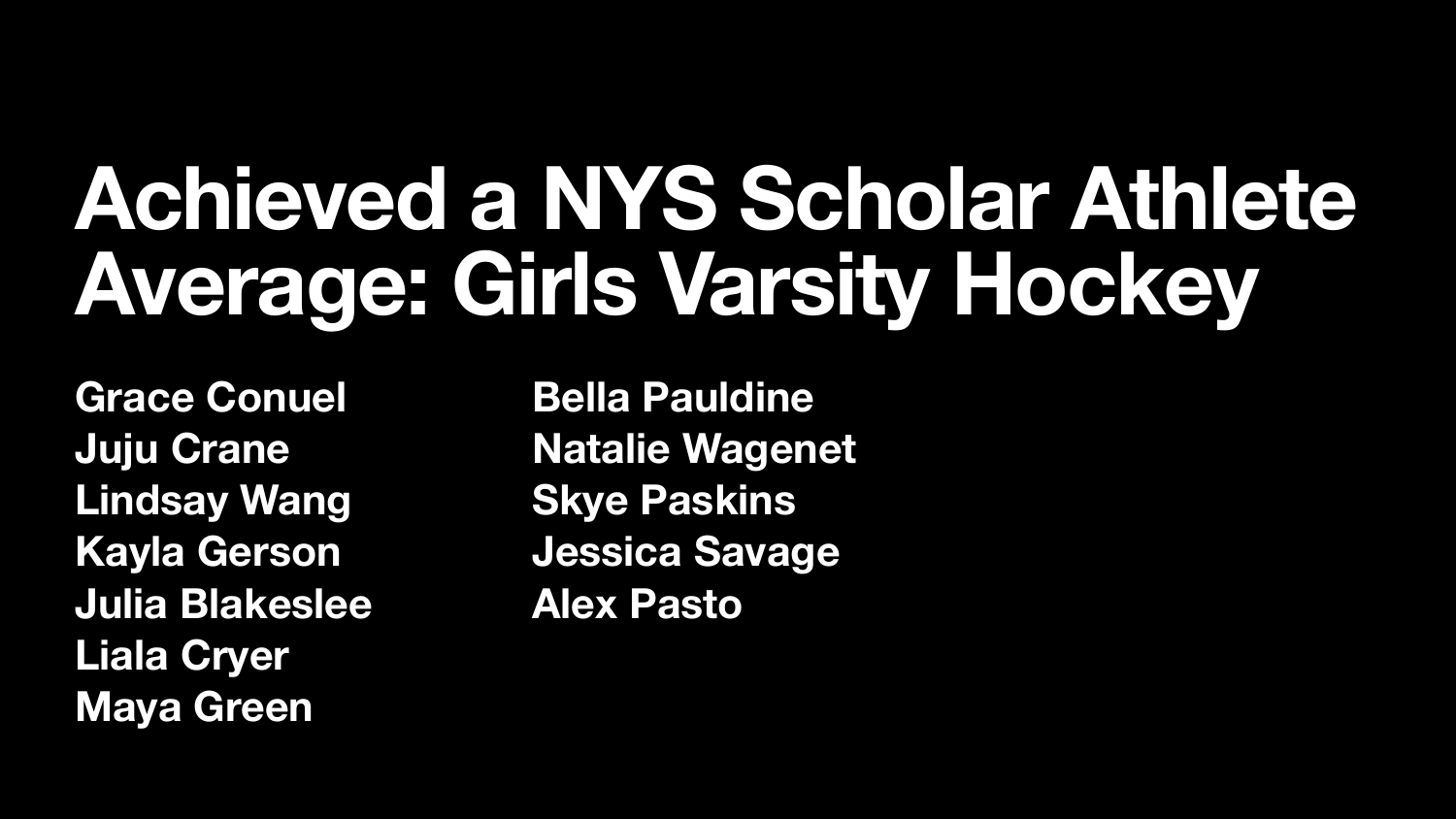### **Girls Hockey Section III Team All-League**

**Julia Blakeslee**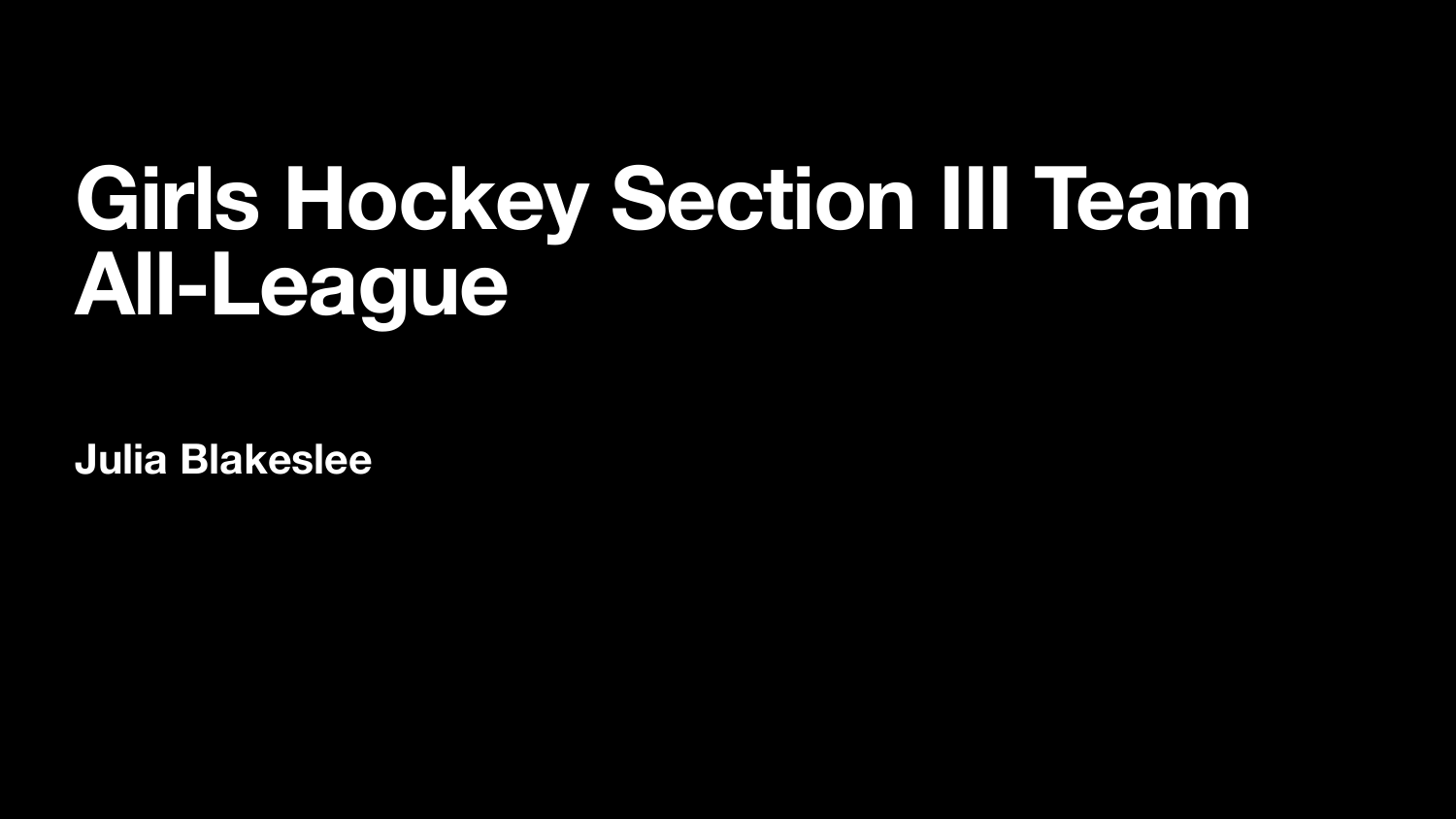### **Girls Hockey Section III 2nd-Team All-League**

**Laila Cryer Kayla Gerson**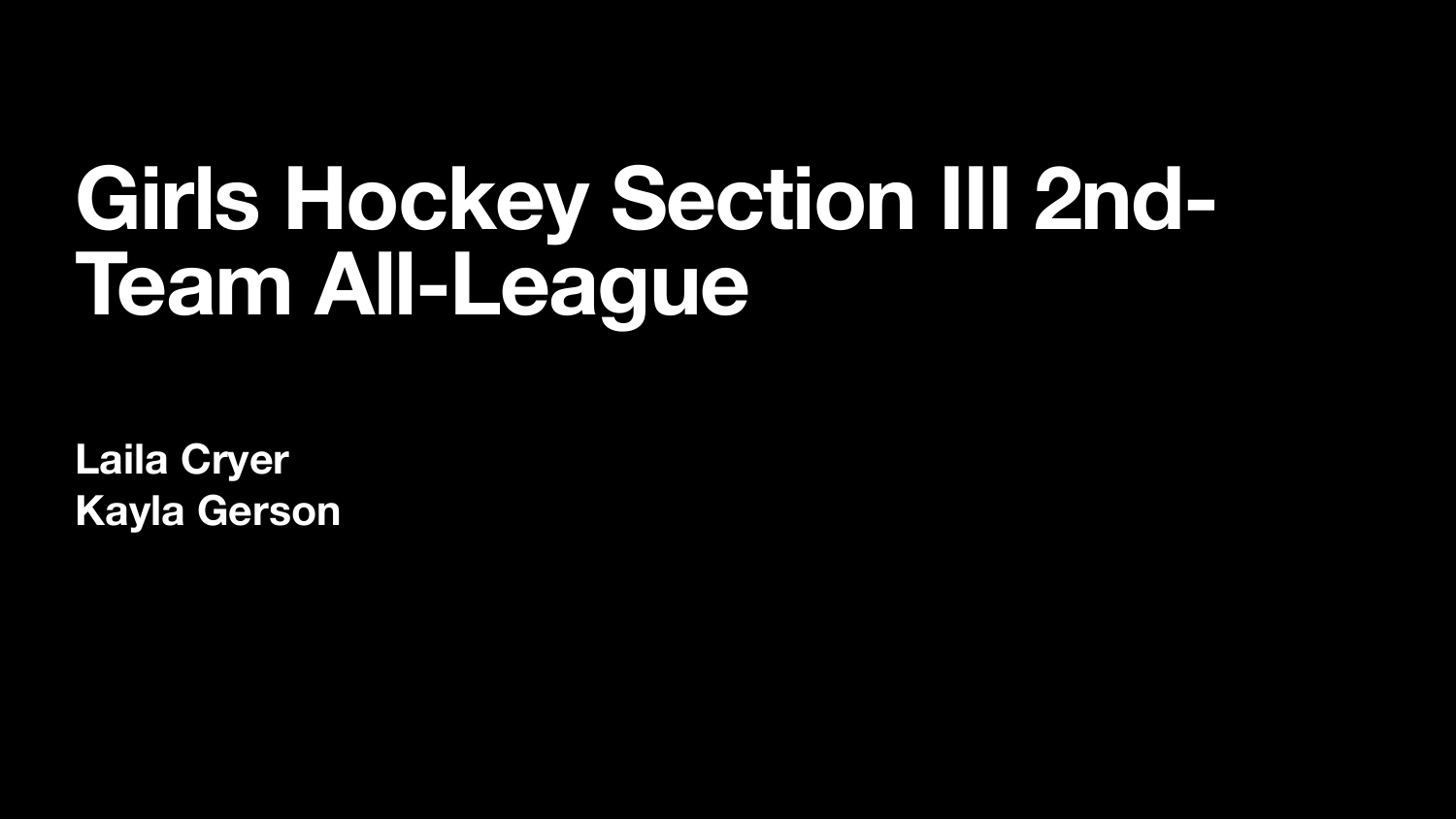#### **Girls Hockey Section III 2nd Team All-League Honorable Mention**

**Juju Crane Bella Pauline**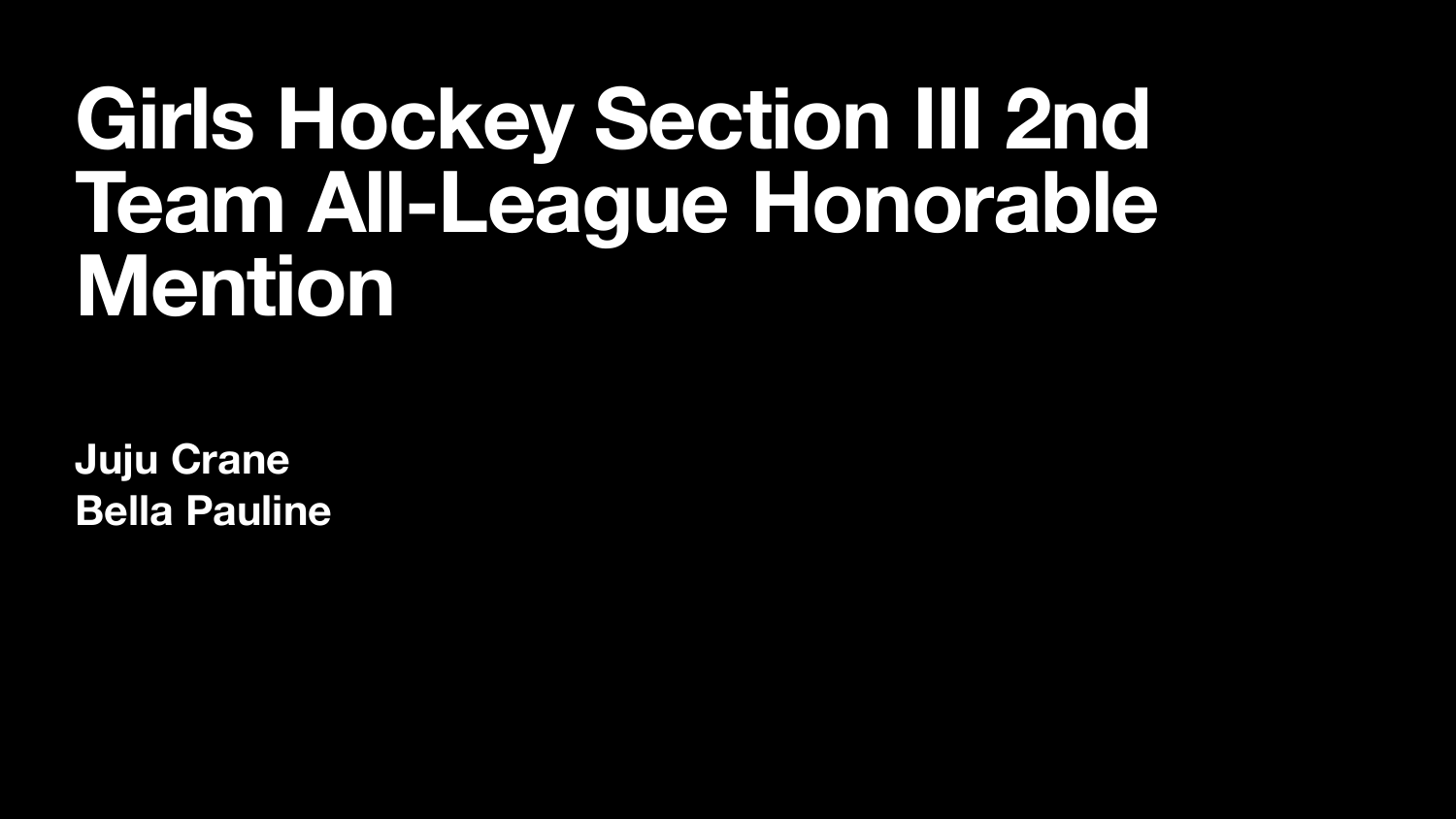#### **Boys Varsity Basketball STAC All-Conference**

**Justin Yearwood**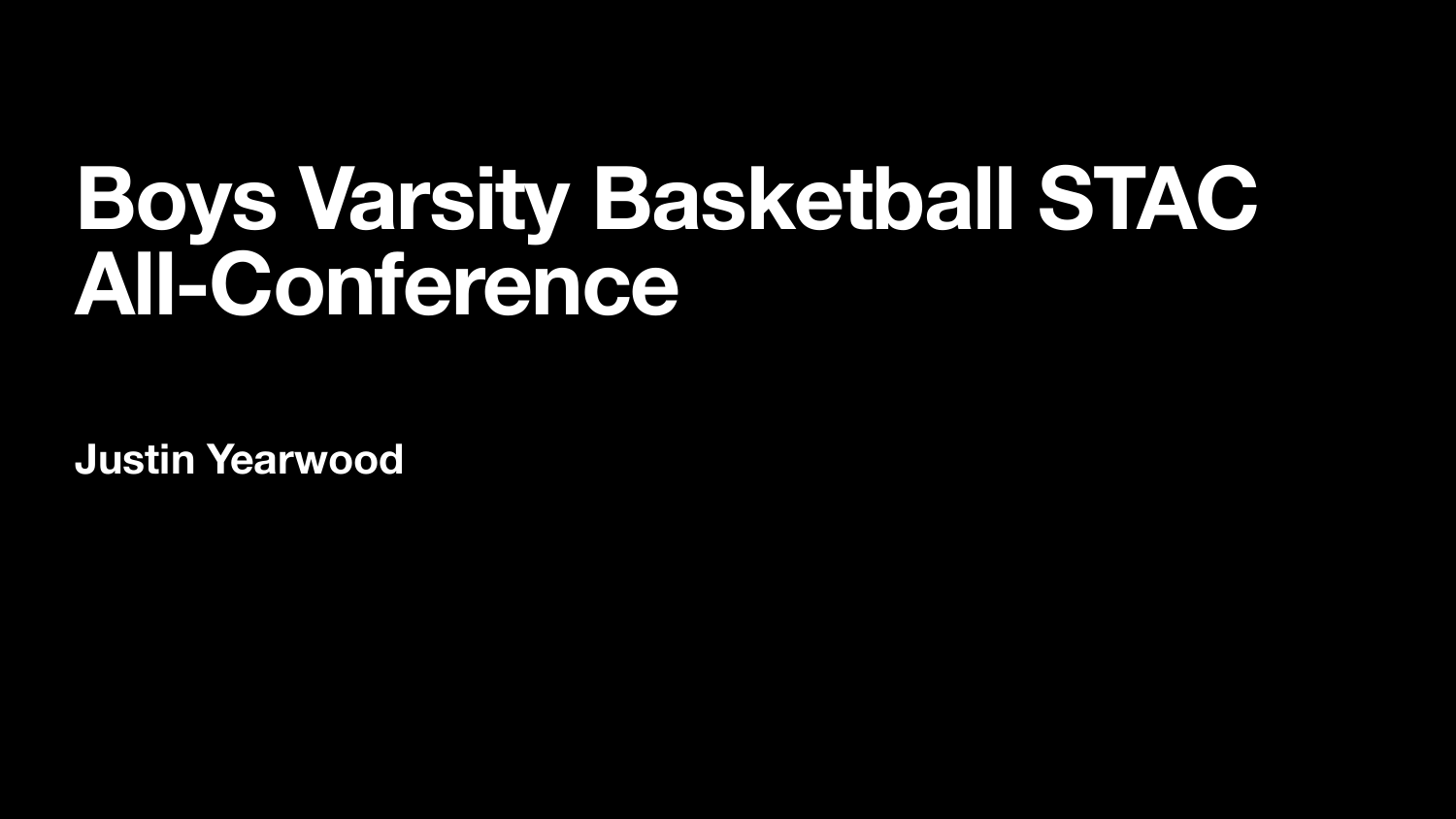#### **Boys Varsity Basketball STAC All-Division**

**Luke Little Aaron Macolino**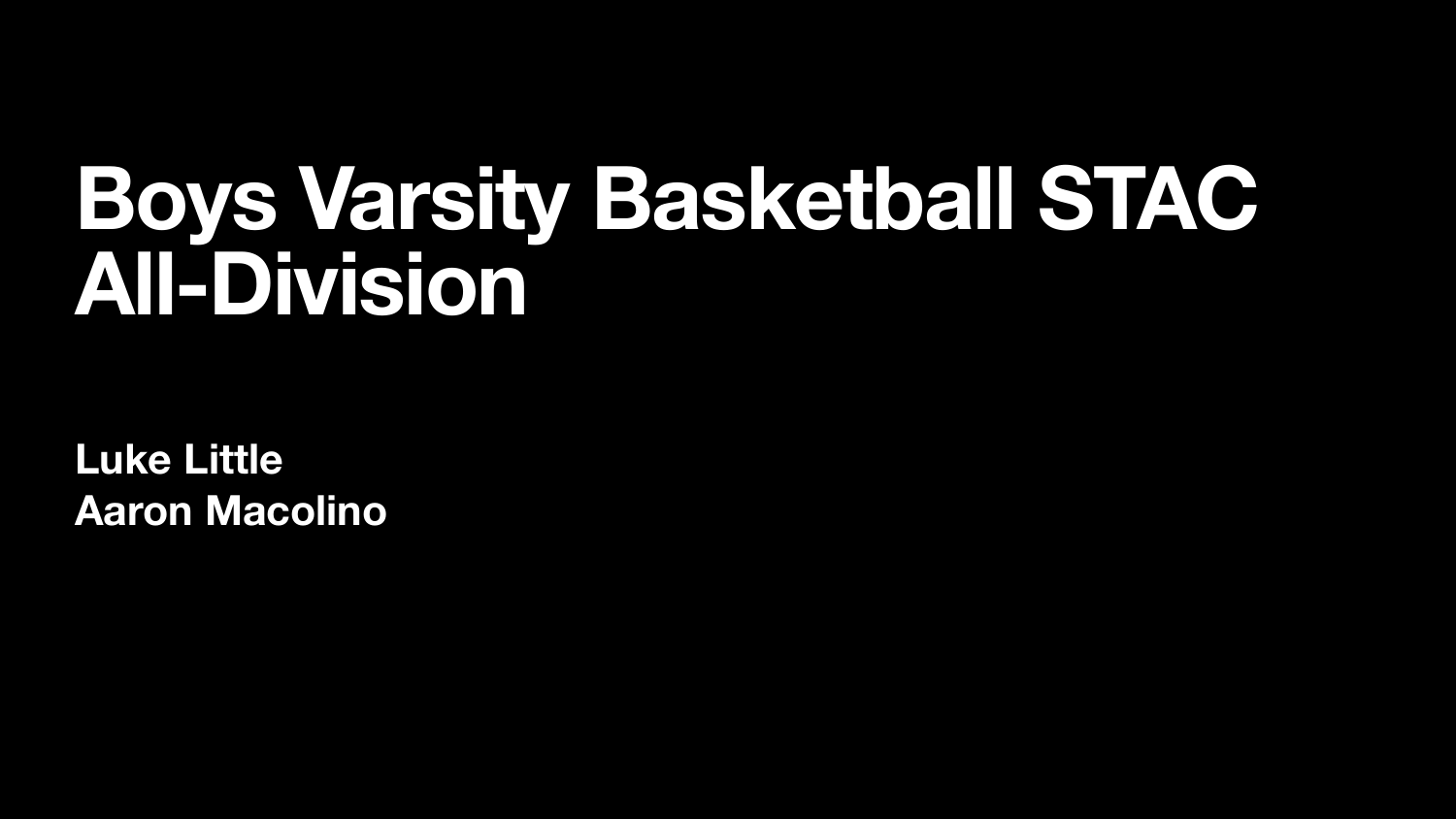### **NYS Master Teacher**

**Keri Sheridan**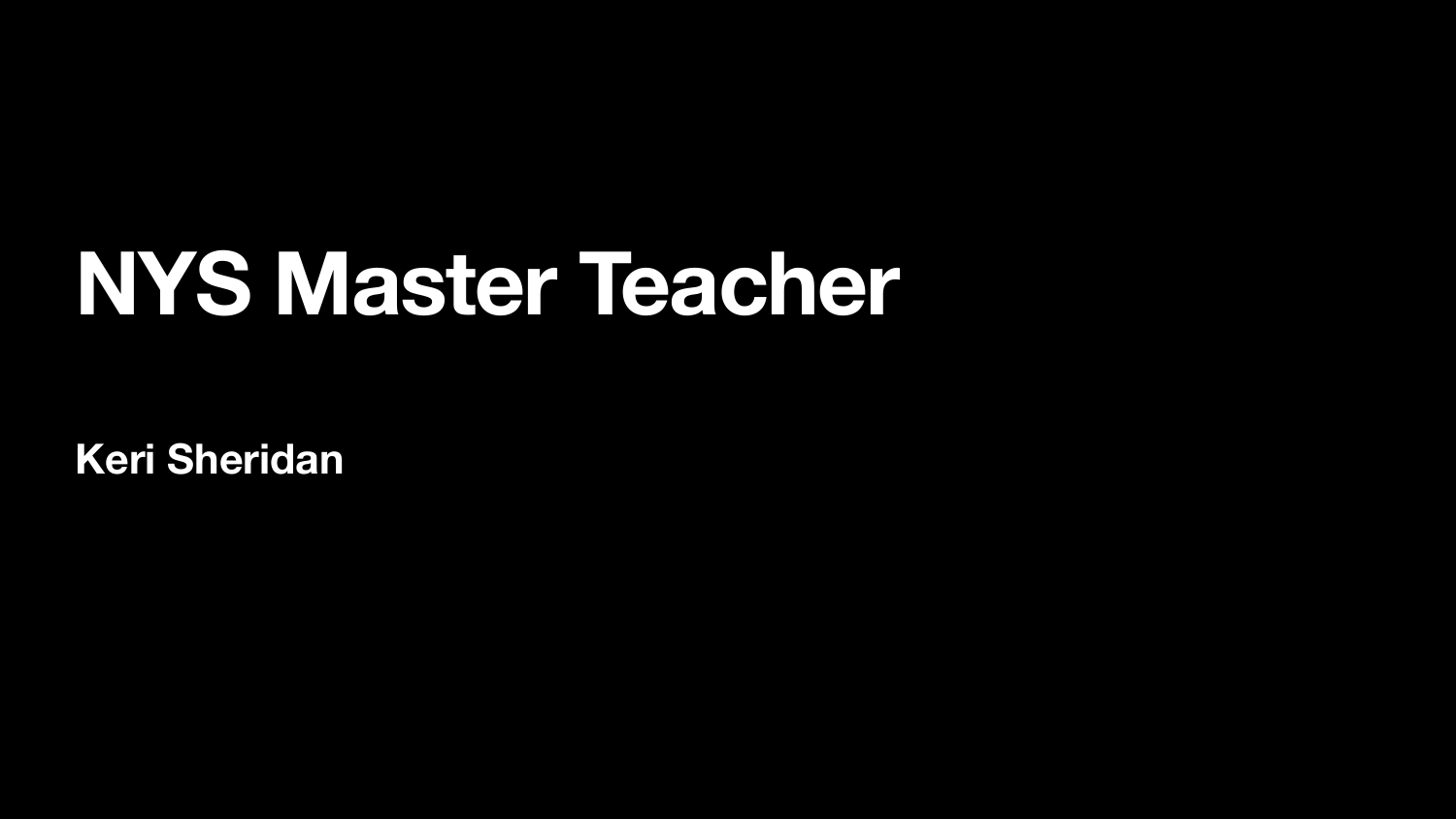# **Bravery & Selflessness**

**Terrell Williams**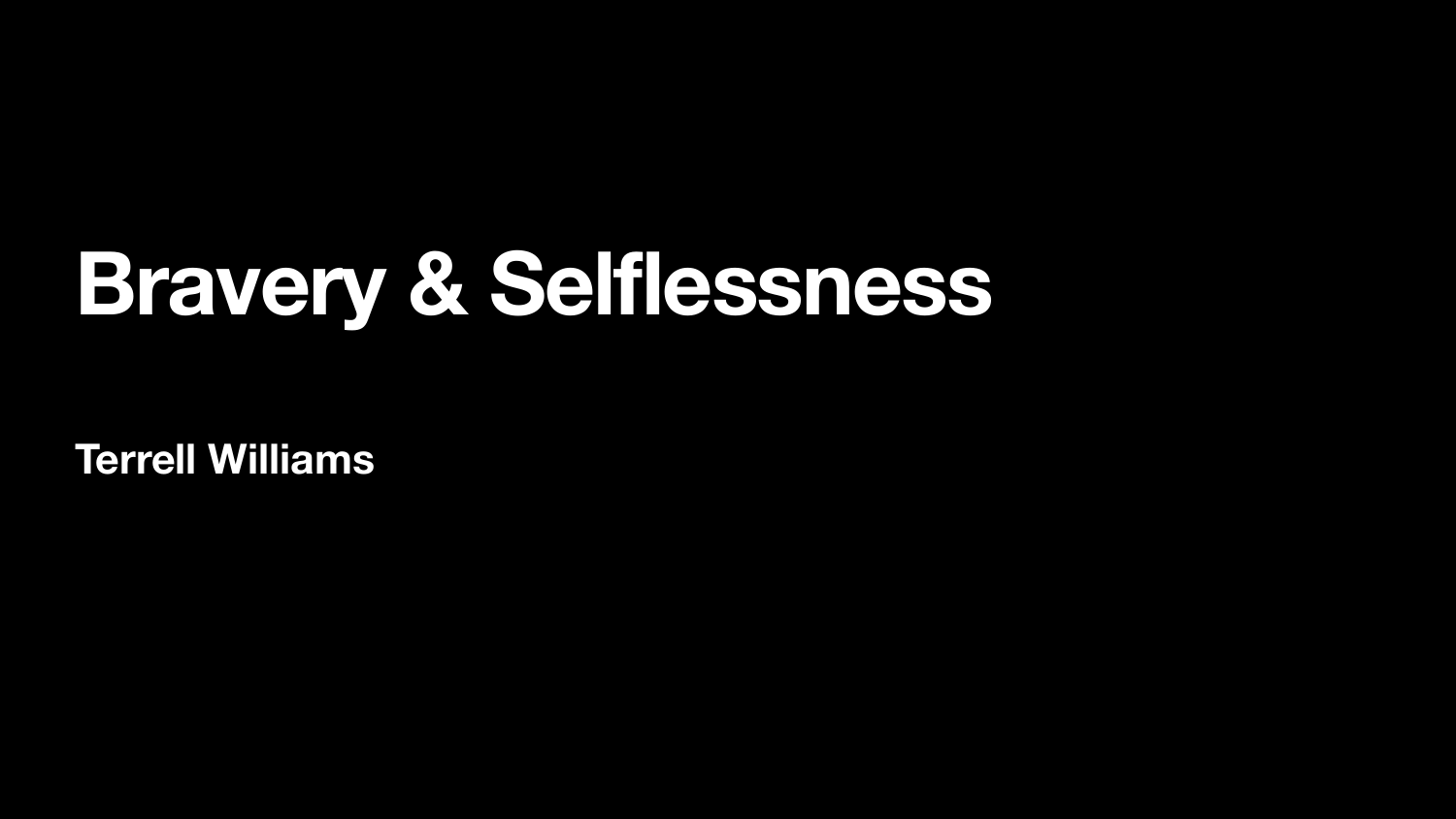# **Bravery & Selflessness**

**Keith Whitaker**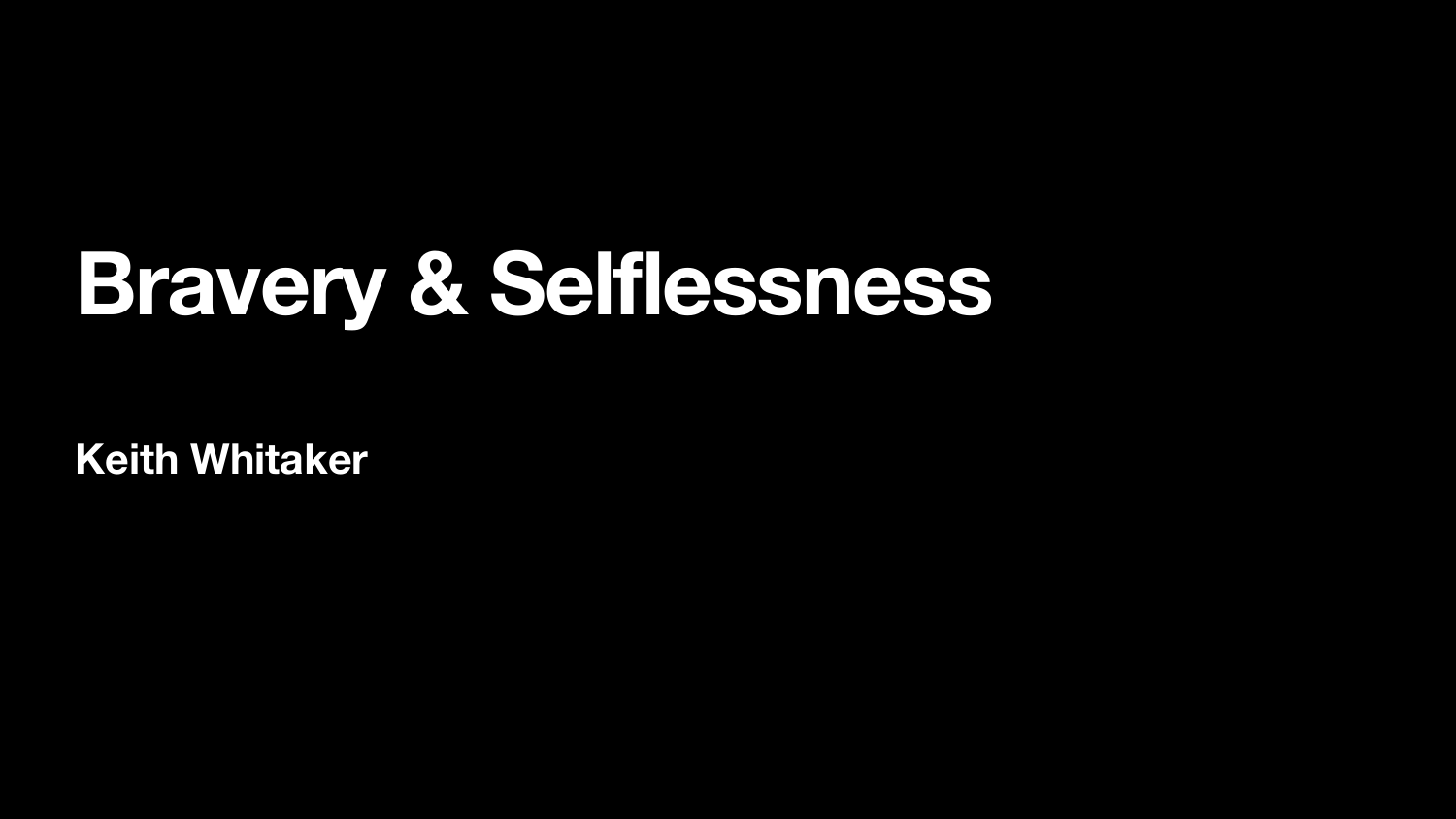# **Bravery, Selflessness**

**Rory Kent**

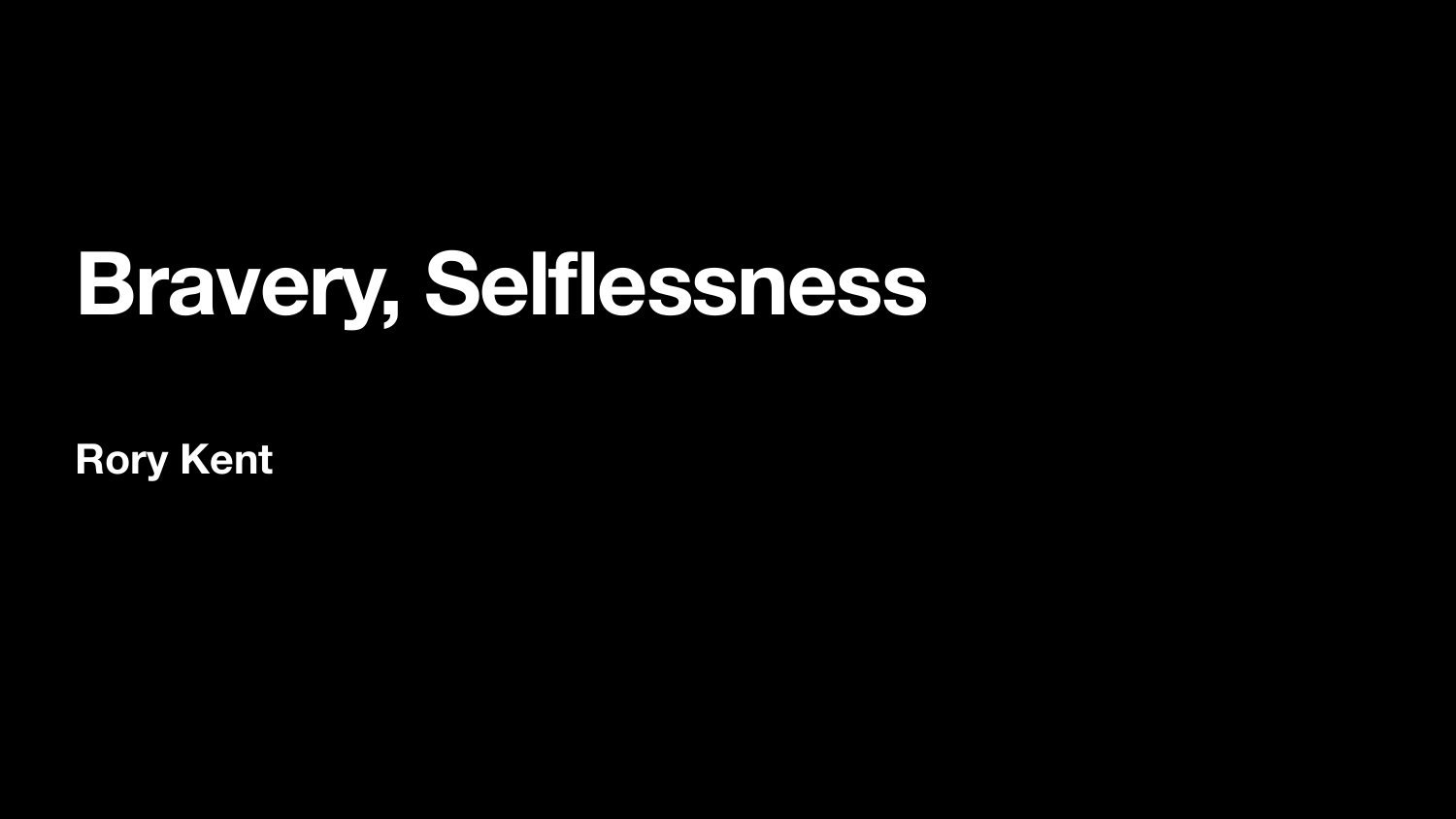### **Culture of Love: Commitment**

**Annabella Slayden**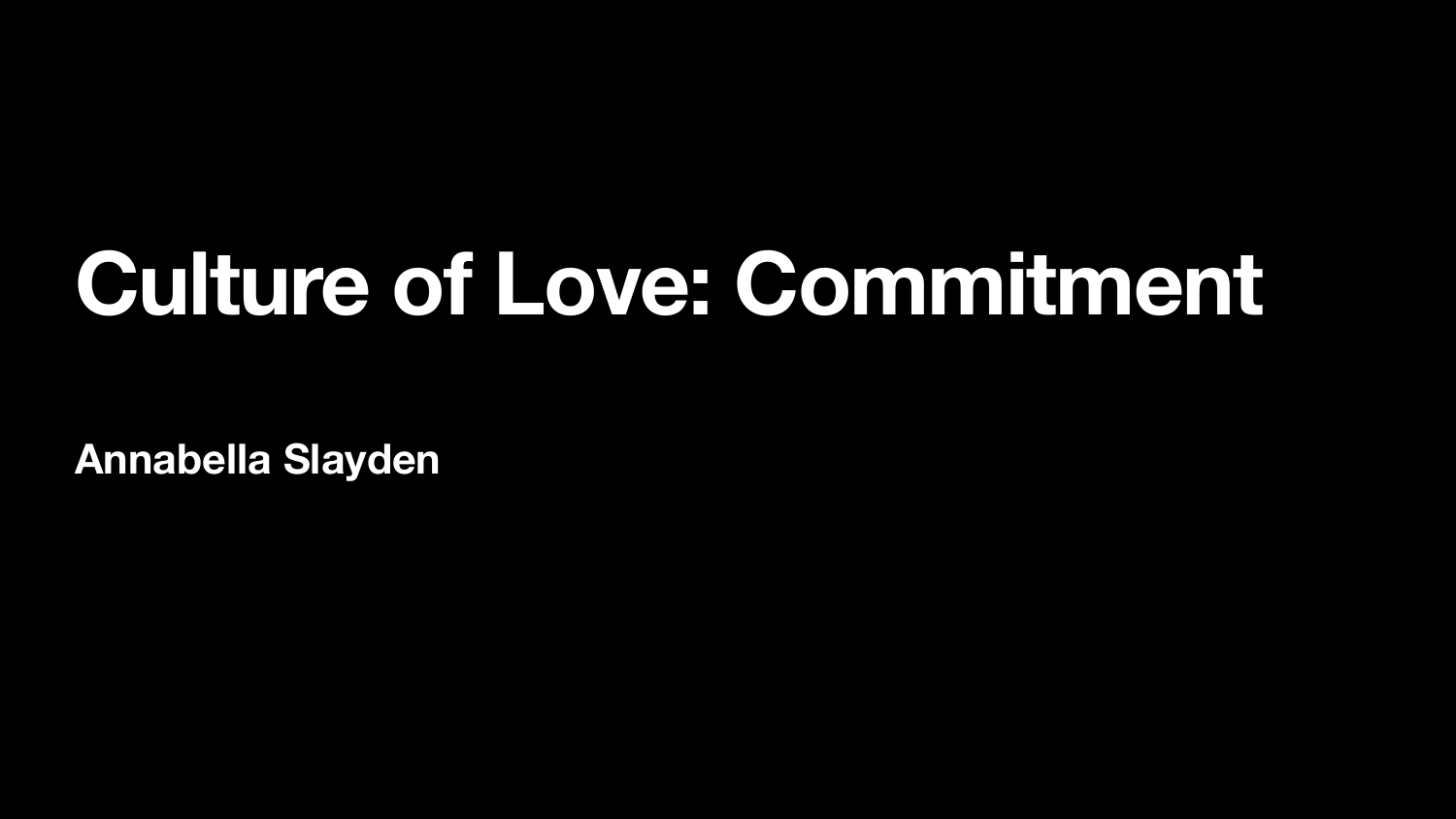### **Culture of Love: Commitment**

**Sheri Meminger Broadus**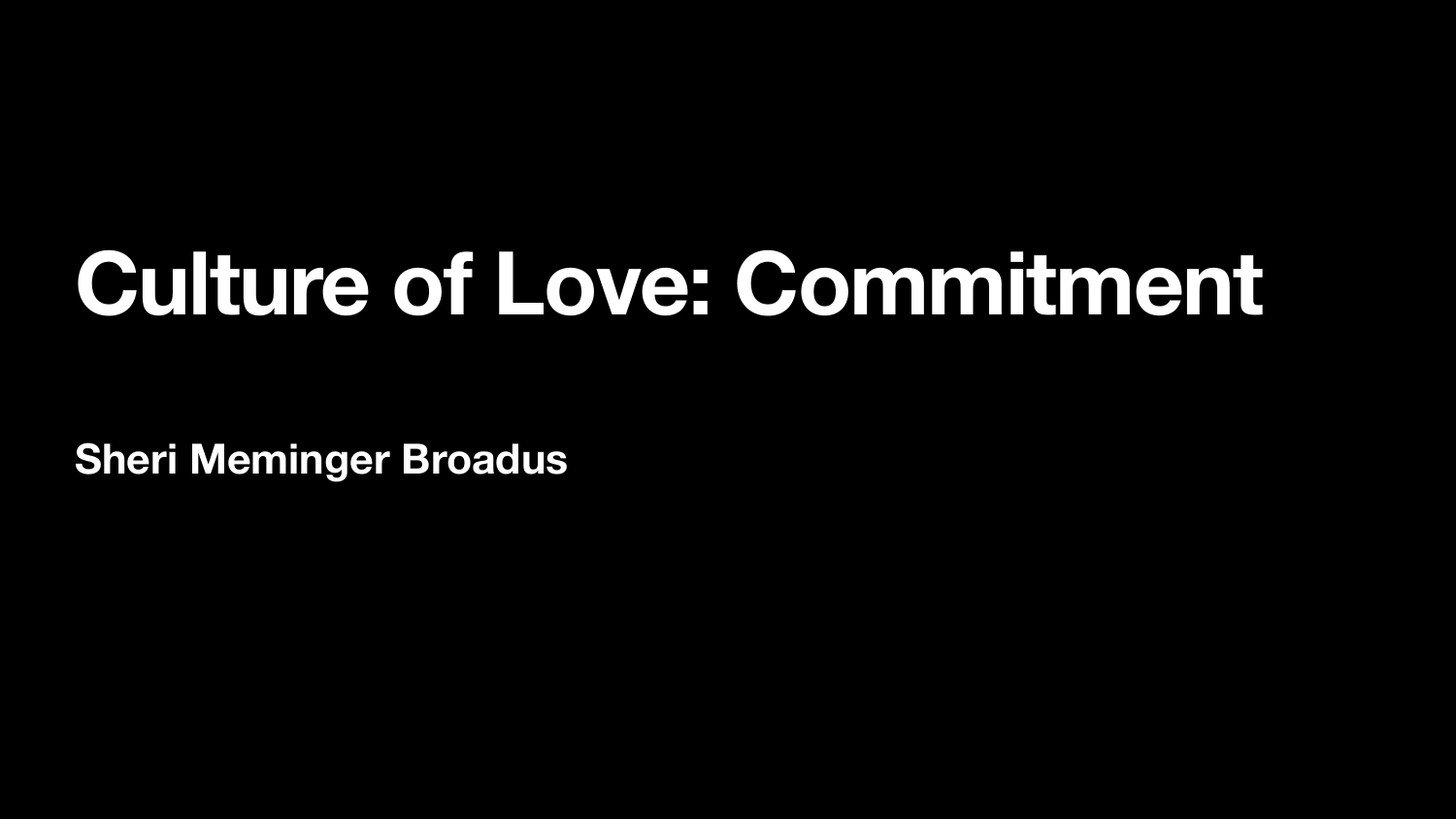#### **Culture of Love: Commitment, Selfless**

**Quinn Cosentino**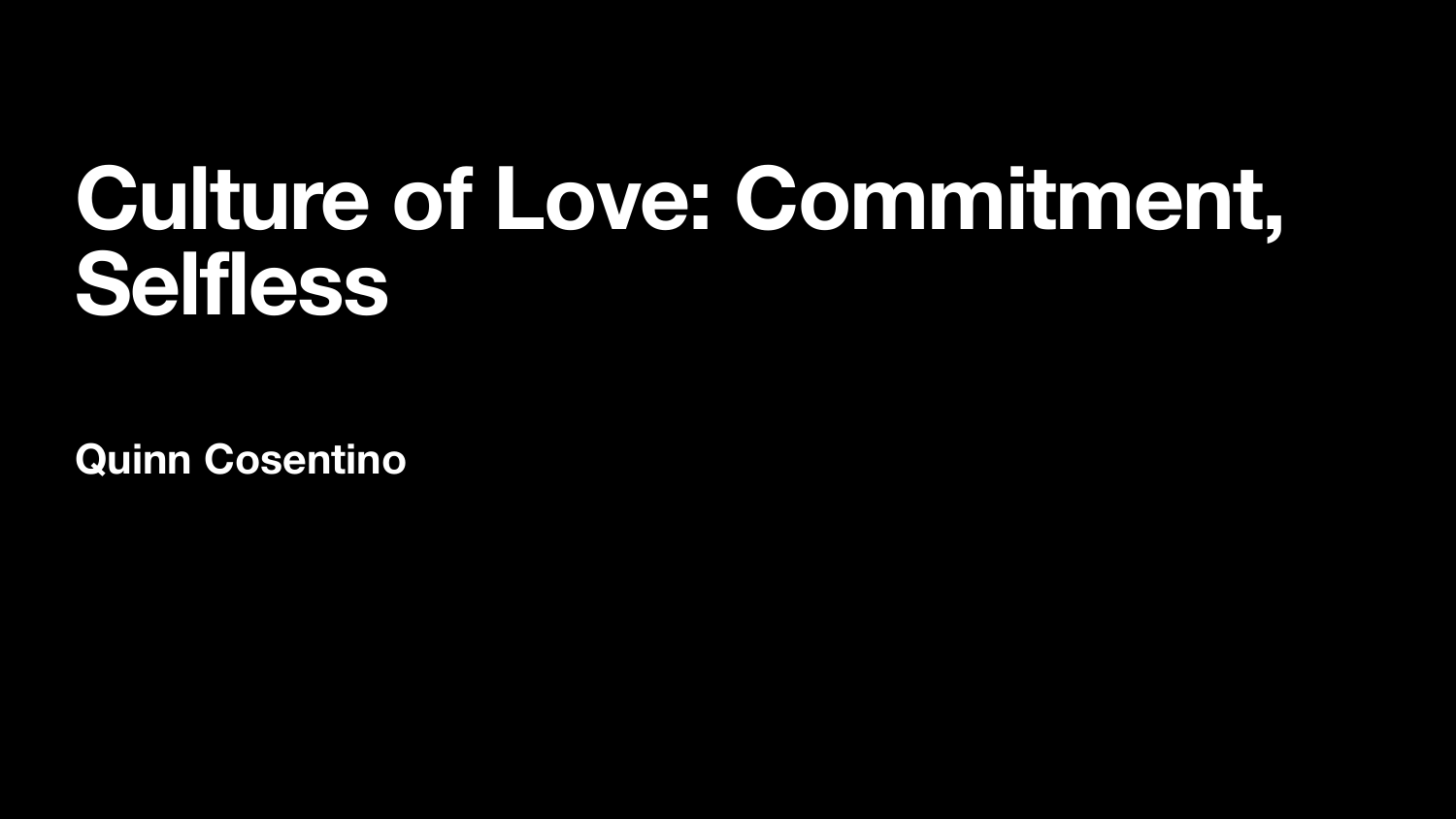#### **Culture of Love: Commitment, Selfless**

**Daphne Shululu**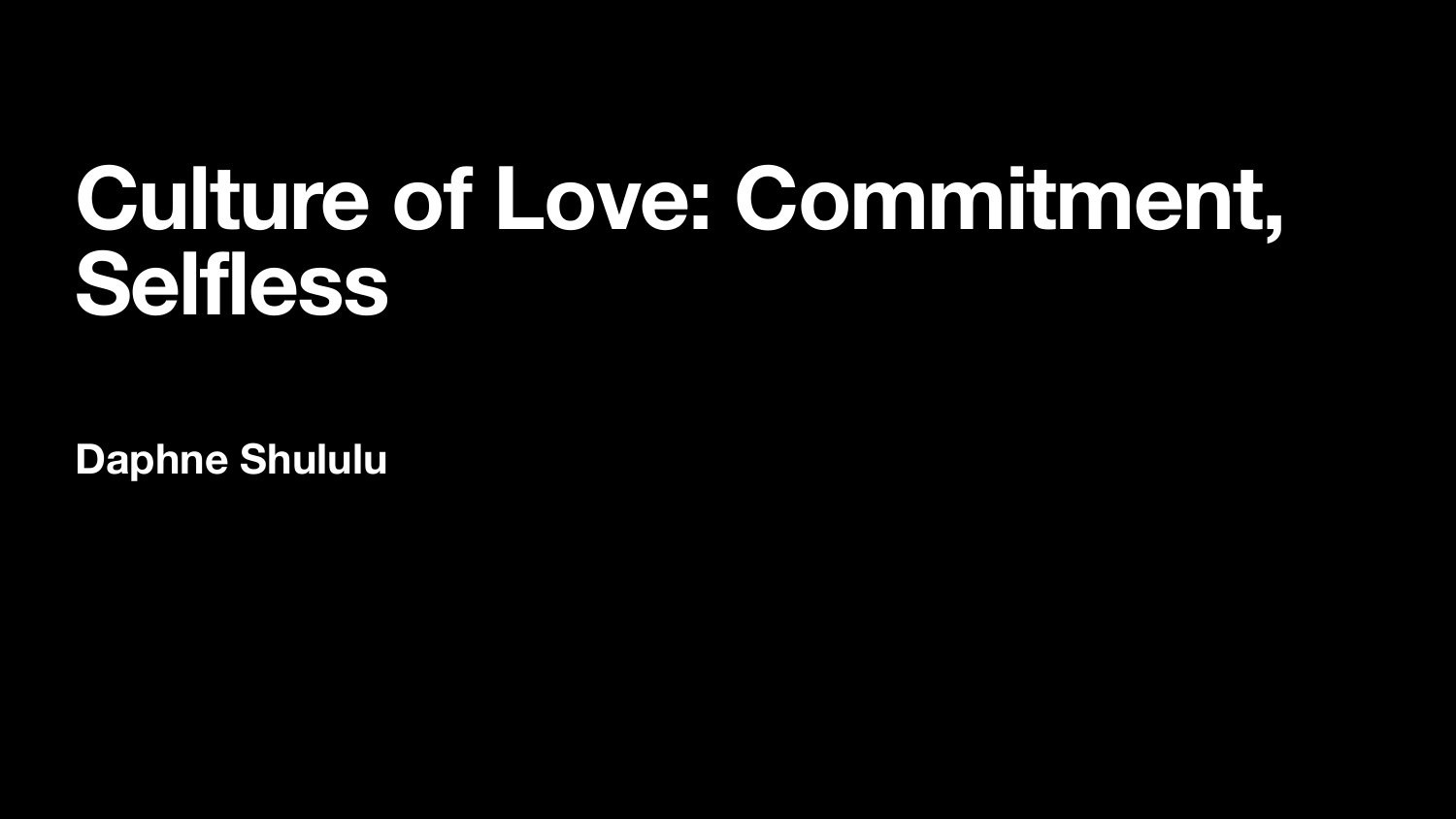#### **Culture of Love: Caring, Commitment**

**Chris Horstman**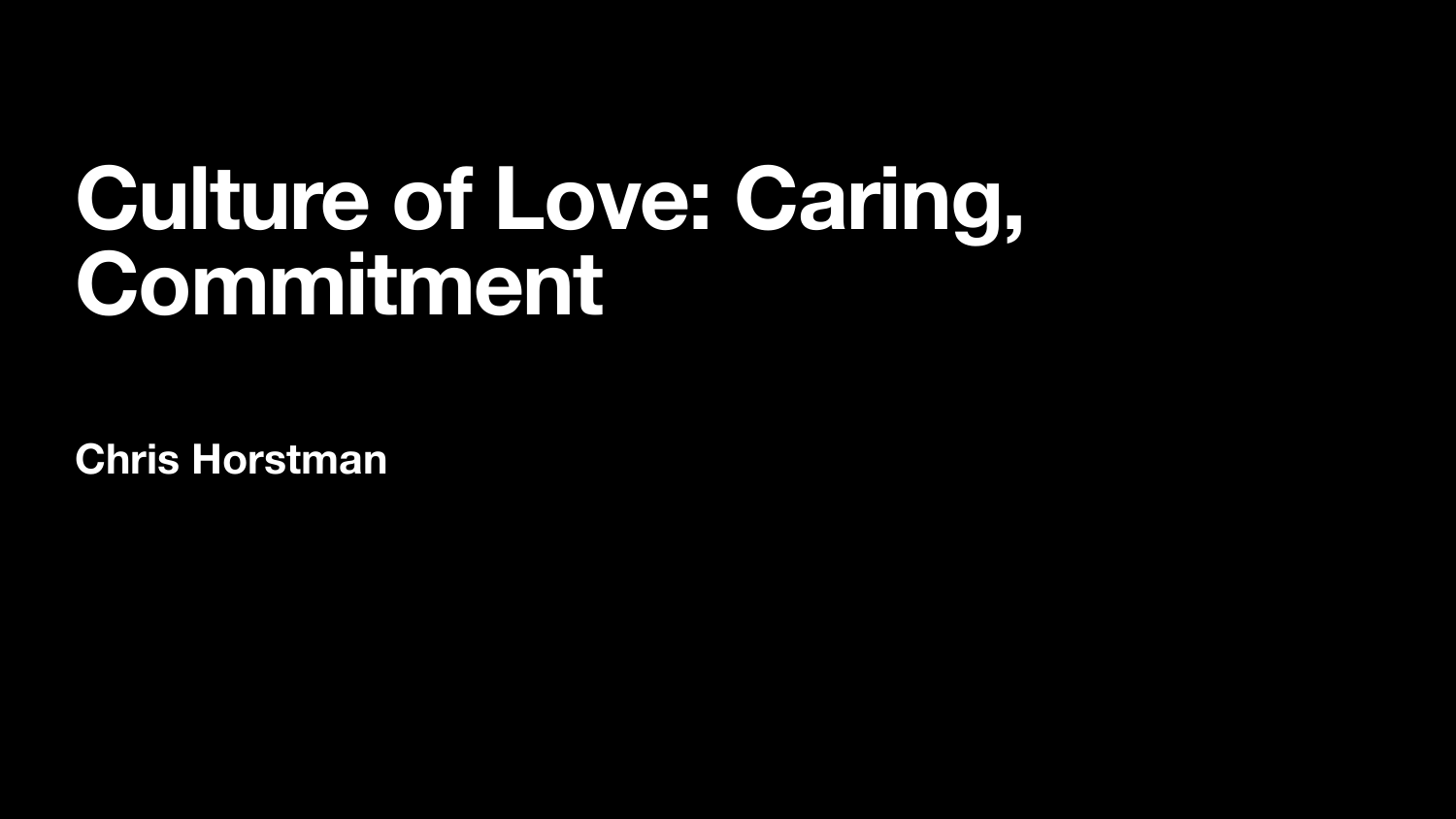#### **Culture of Love: Caring, Commitment**

**Rhonda Hull**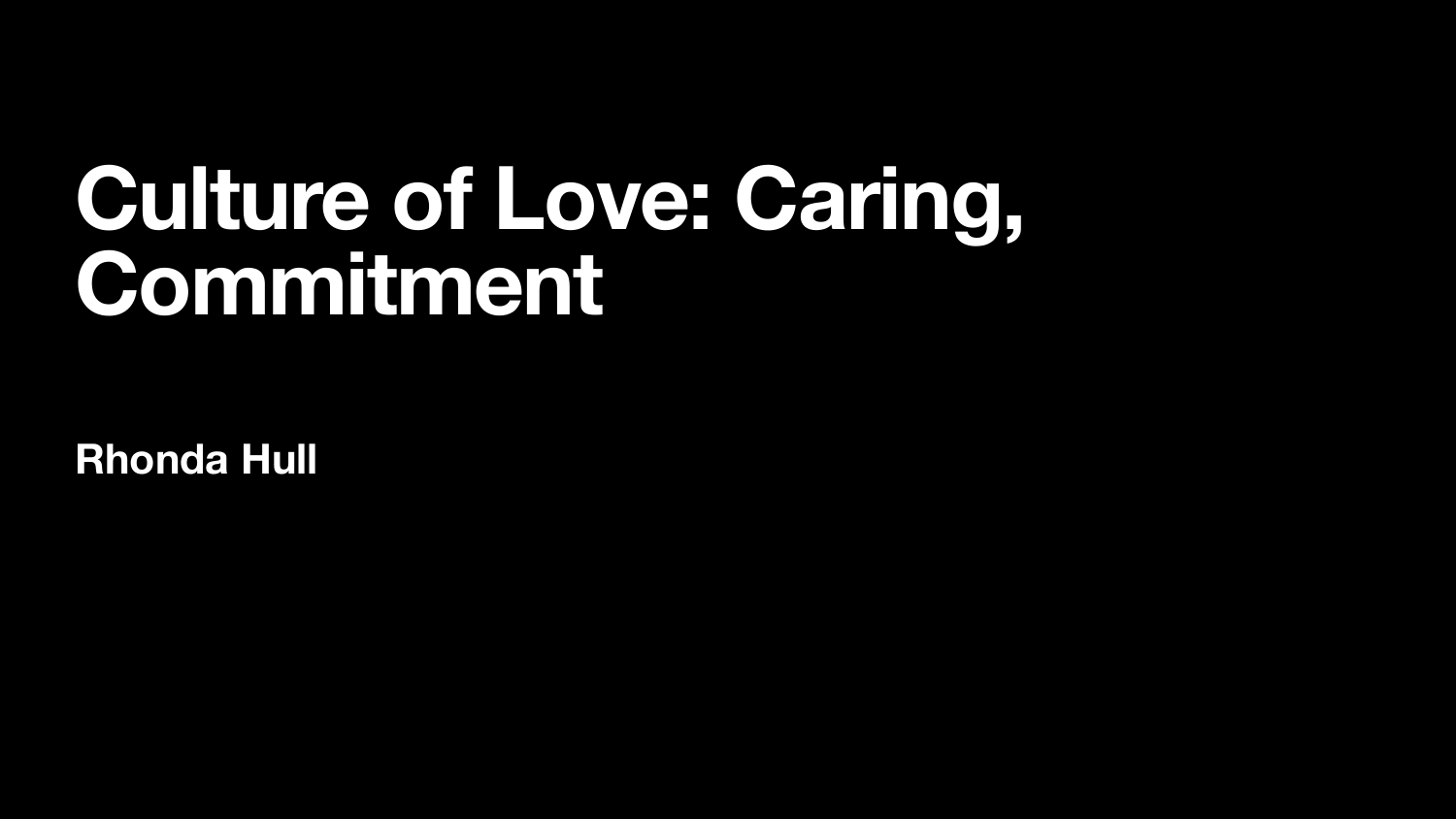### **Culture of Love: Patience, Caring, Commitment**

**Jill Browne**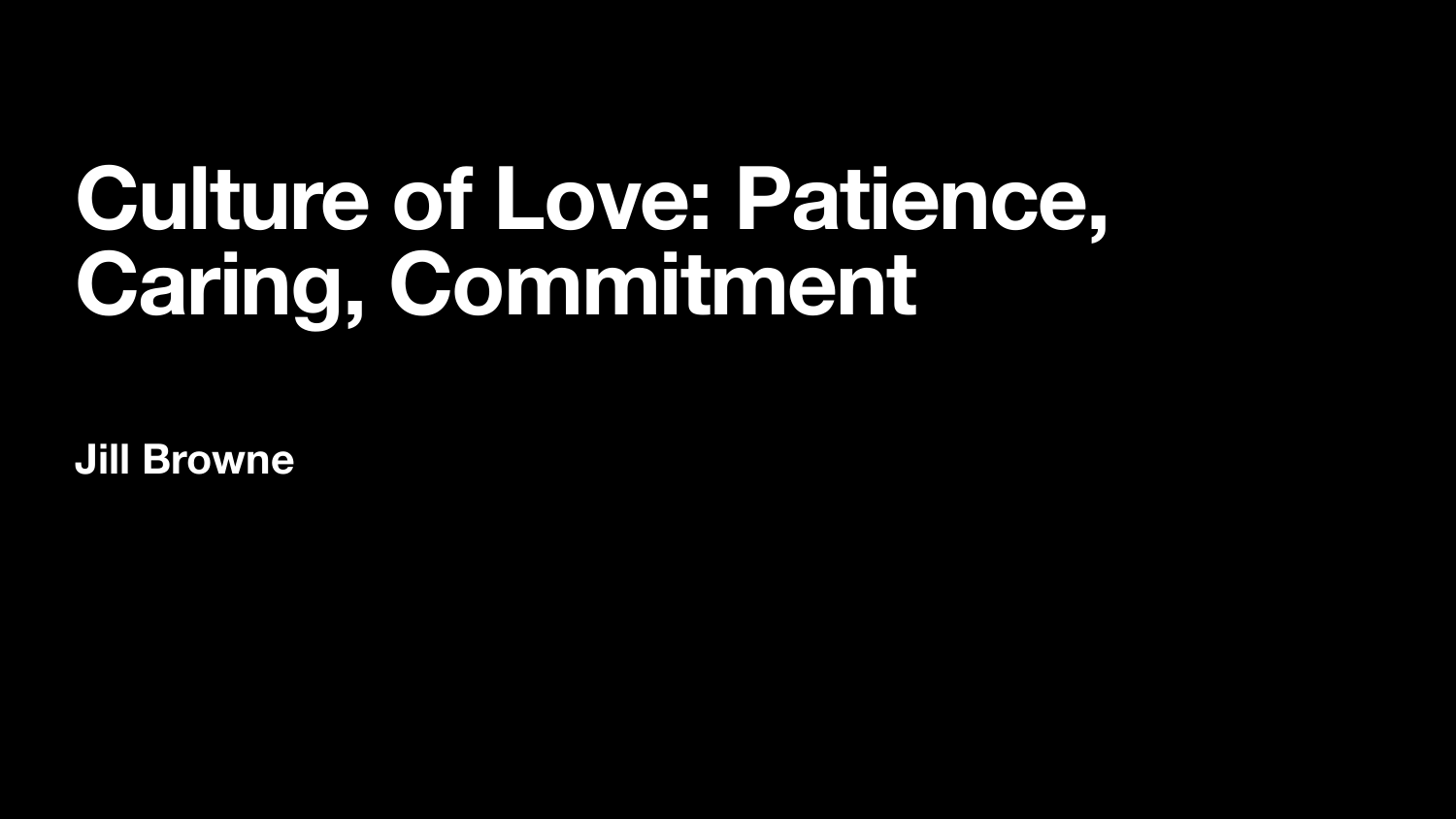### **Culture of Love: Commitment**

**Nathaniel Simson**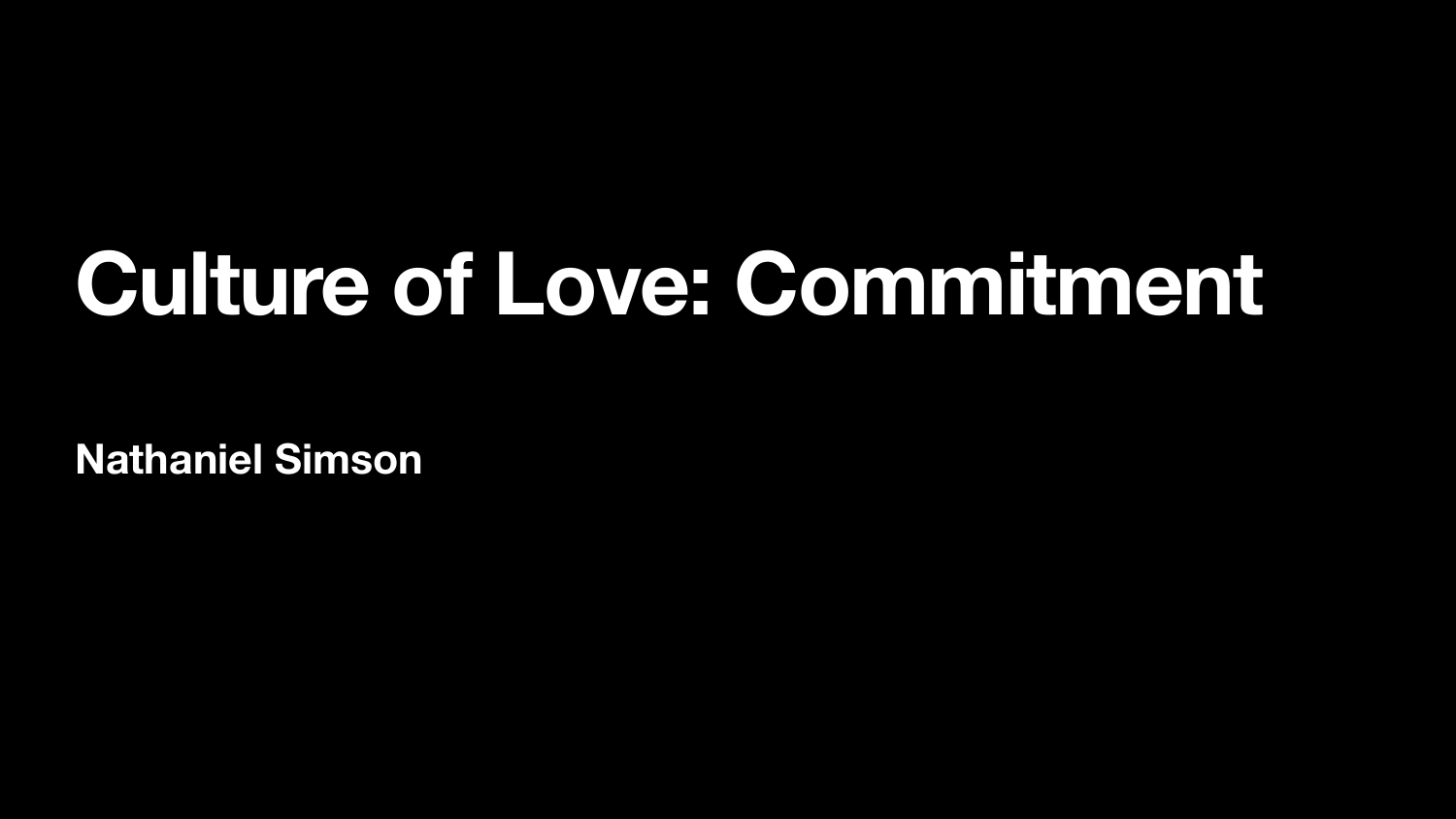### **Culture of Love: Commitment**

**Wendy Botting**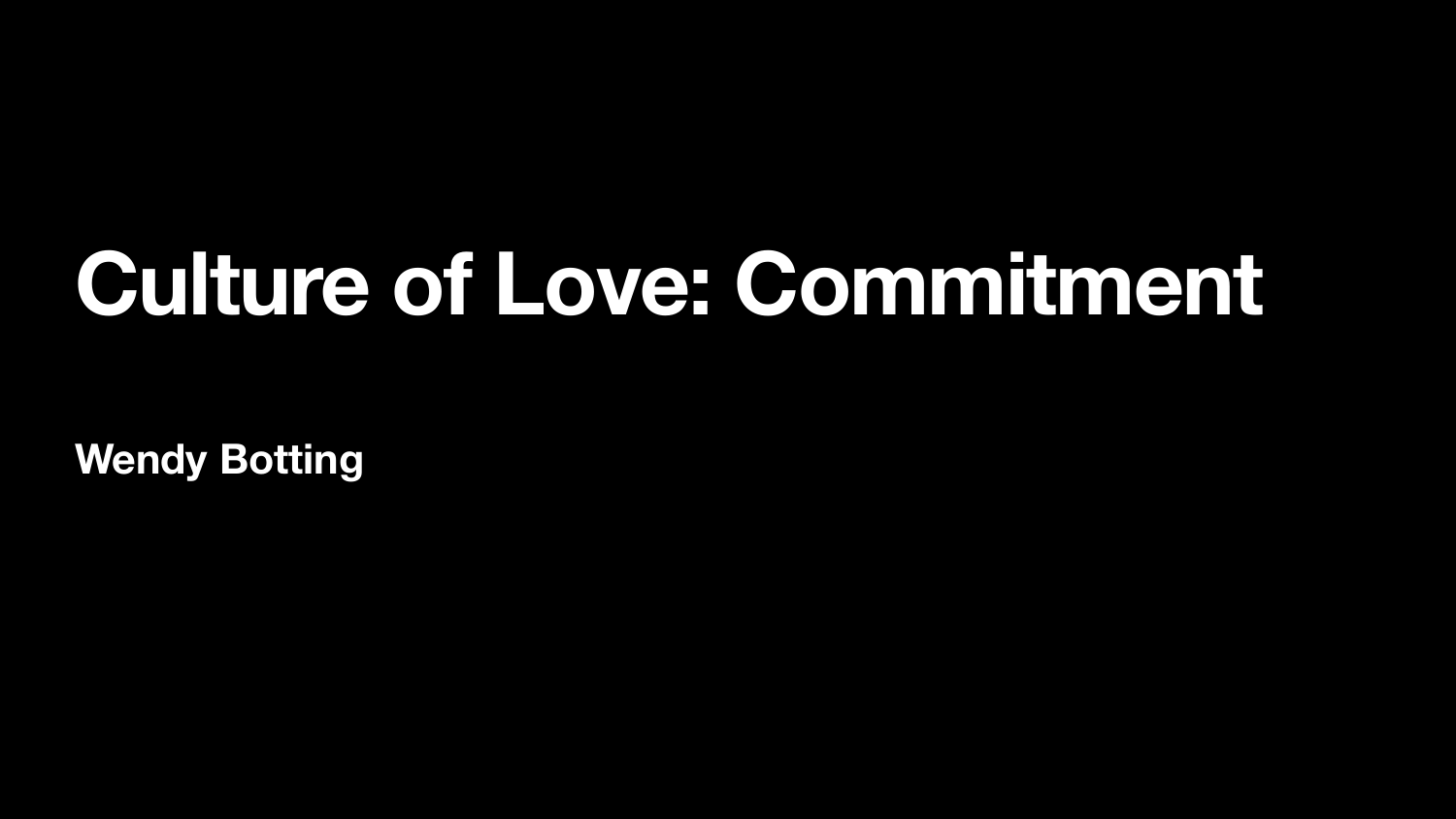#### **Culture of Love: Patience, Commitment**

**Kwantia Griffin**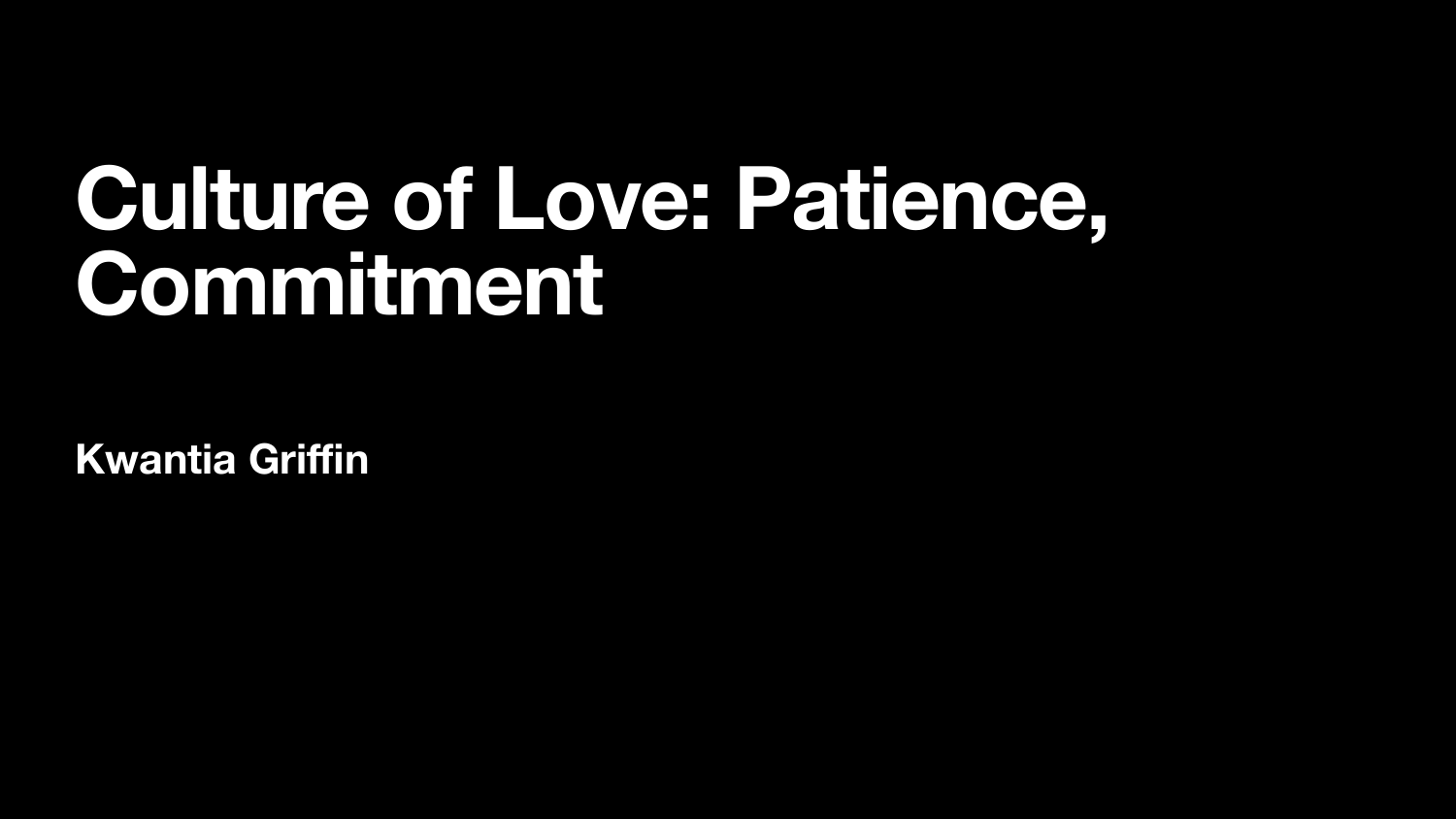### **Culture of Love: Commitment**

**Zach Lind**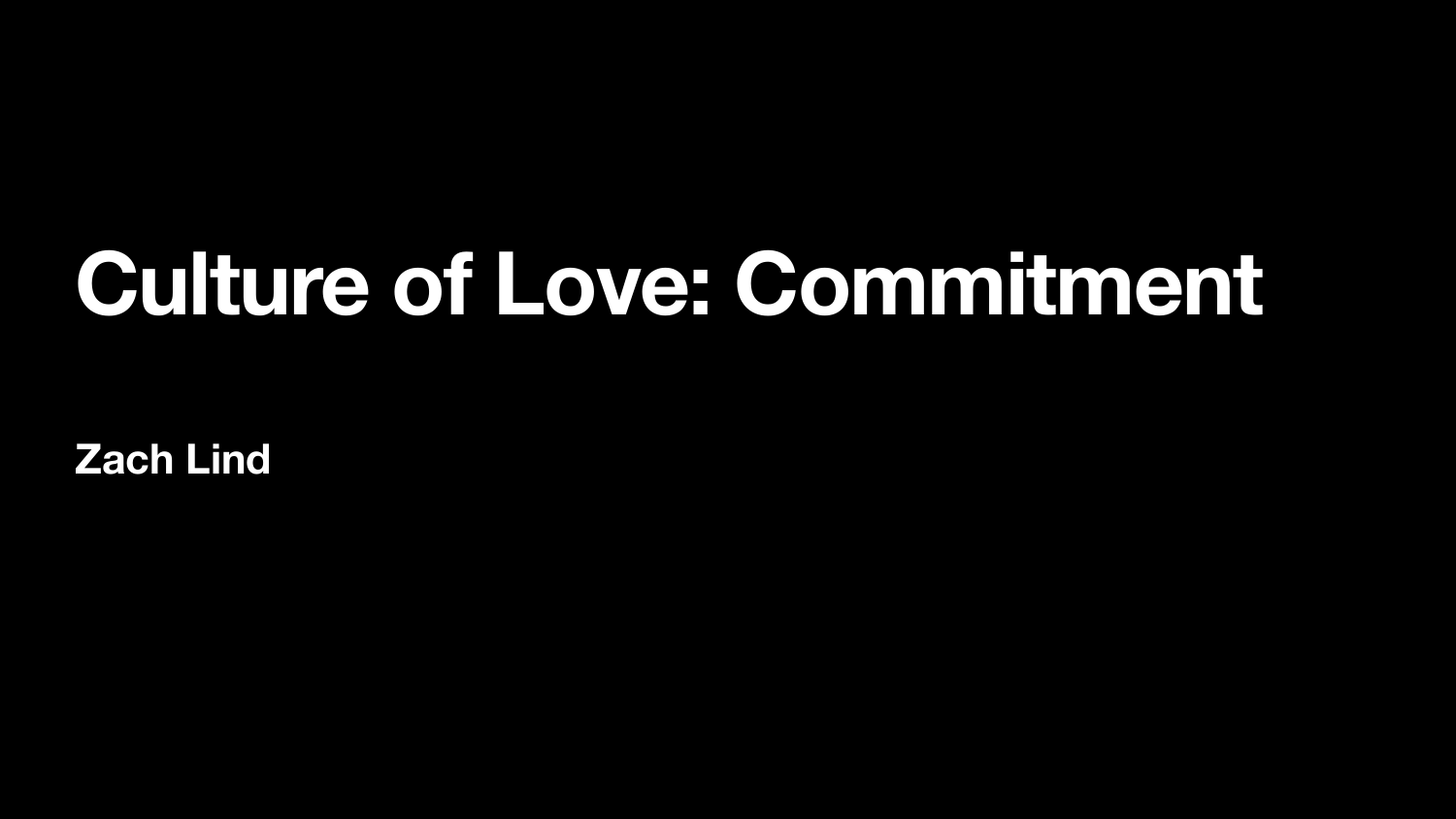### **Culture of Love: Commitment, Caring**

**Catherine Hart**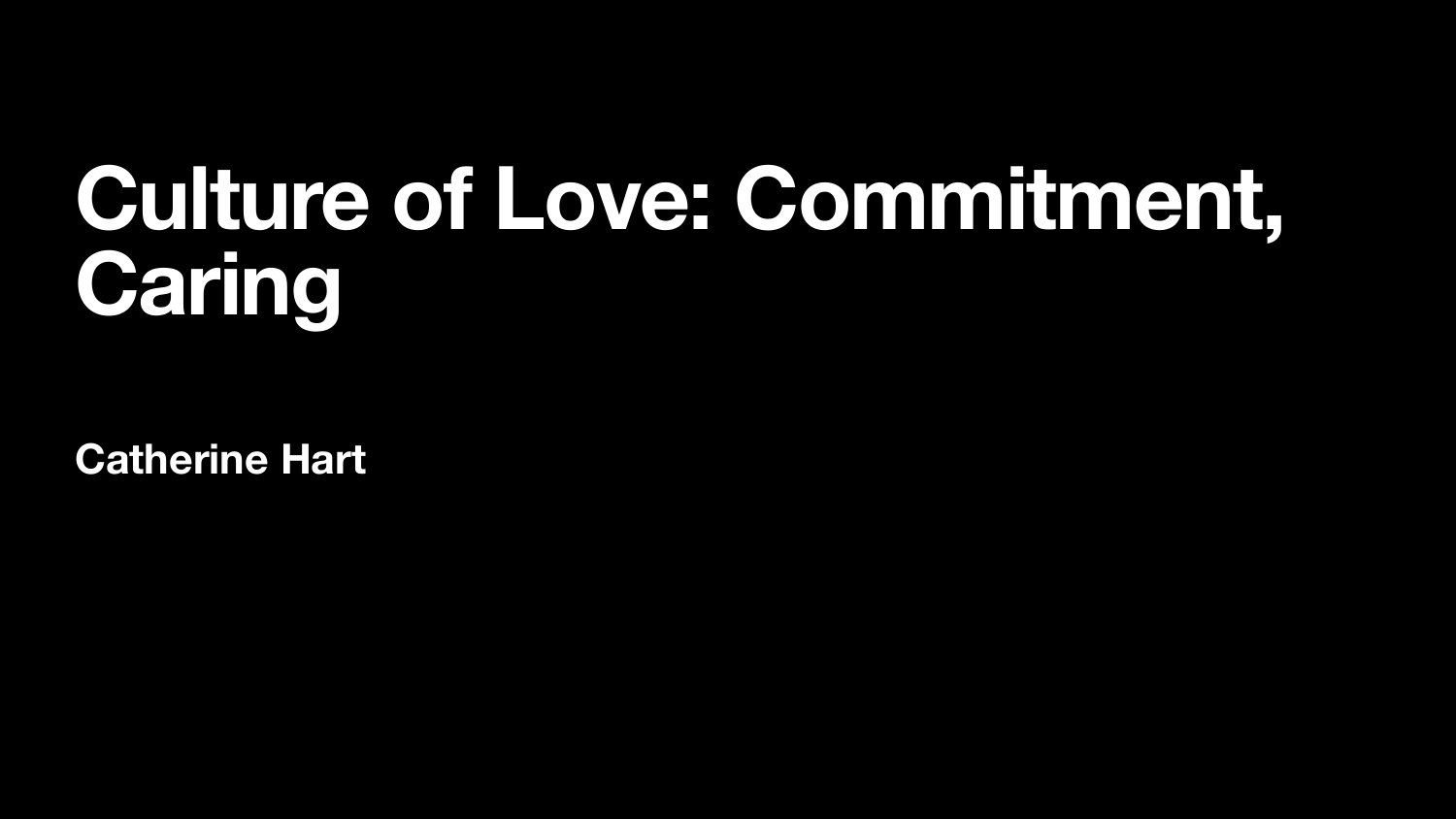### **Culture of Love: Commitment**

**Tracy Compton**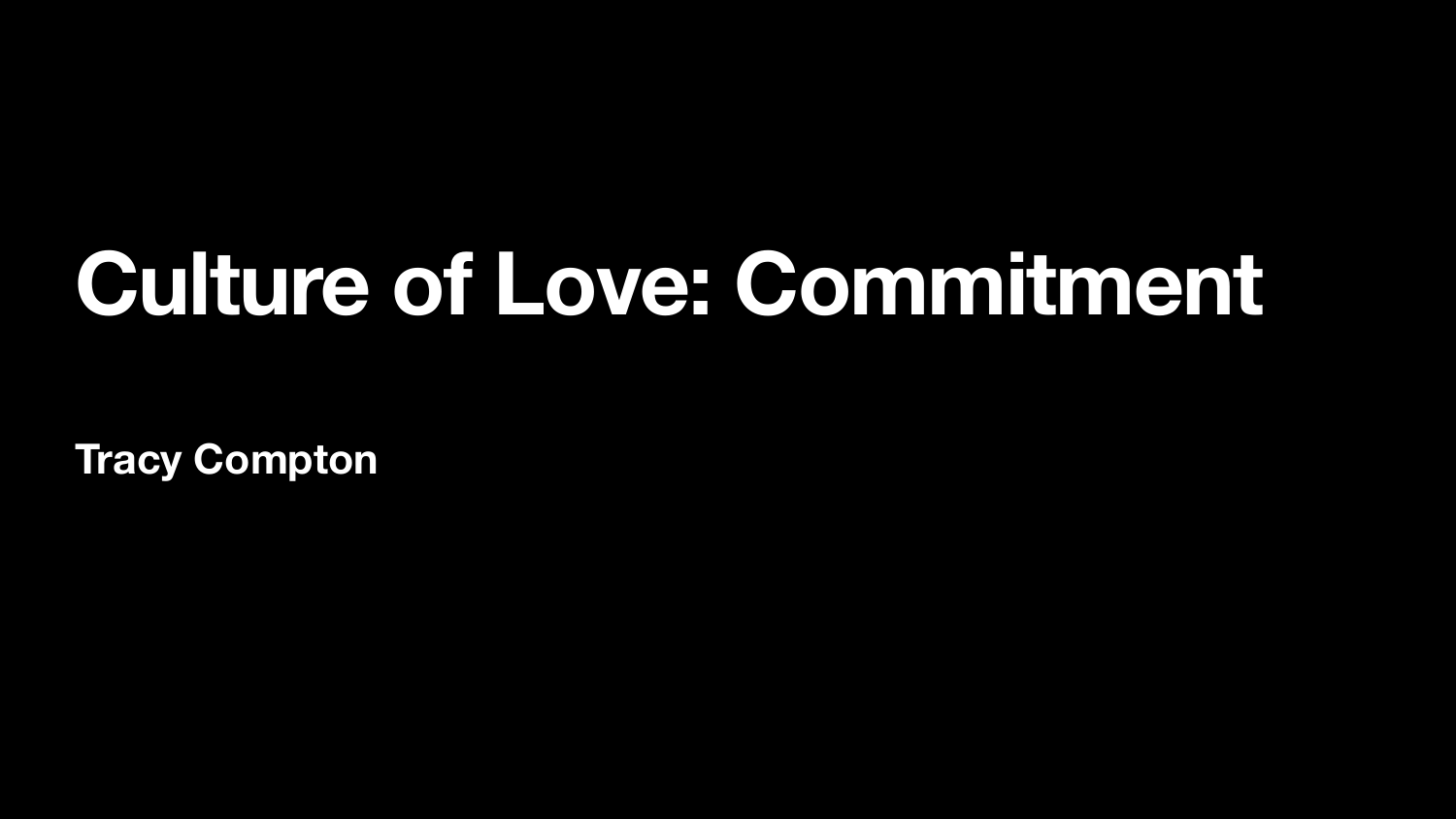### **Culture of Love: Commitment, Caring**

**Katie Everhart**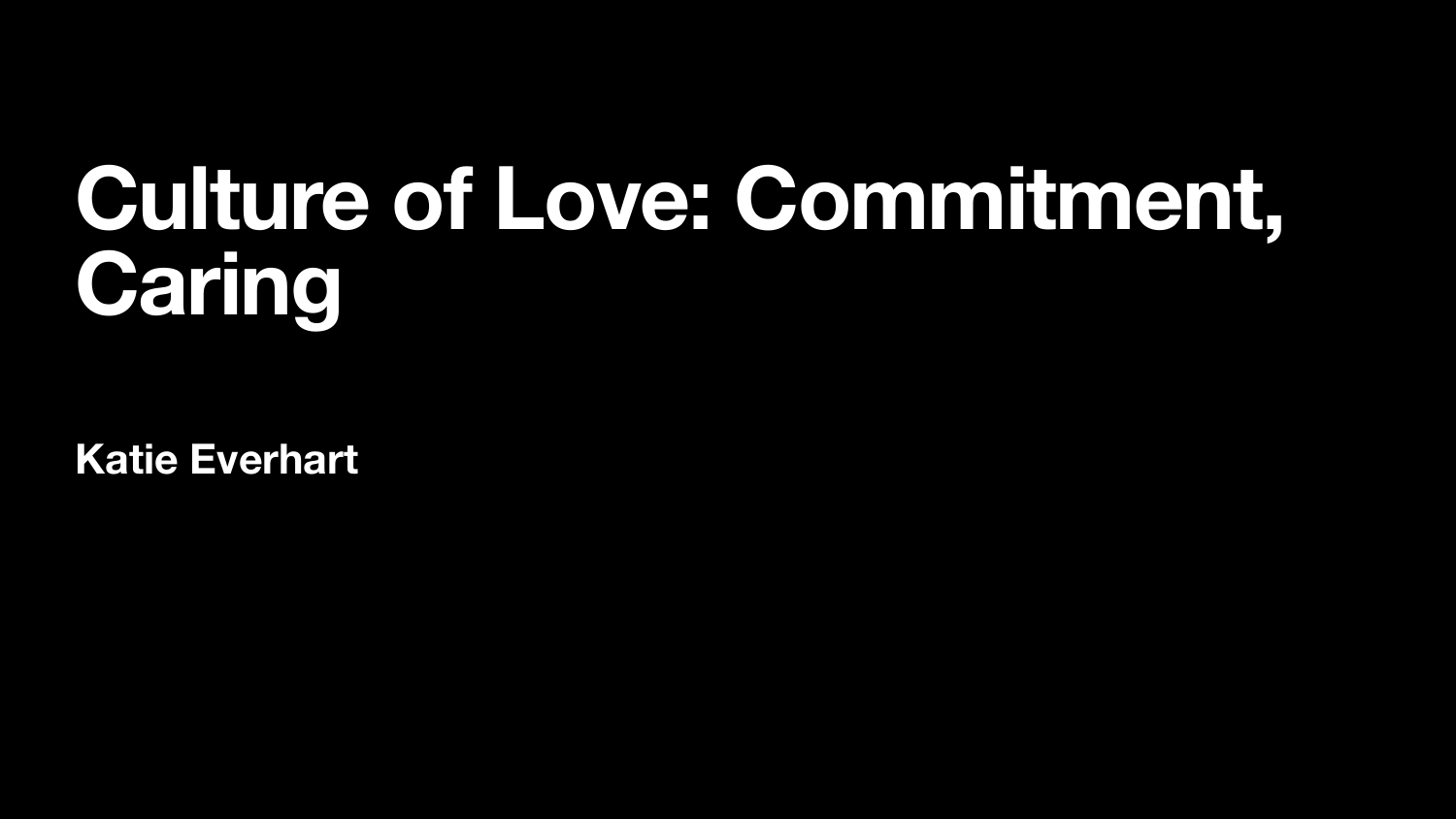### **Culture of Love: Selfless**

**Woody Miller**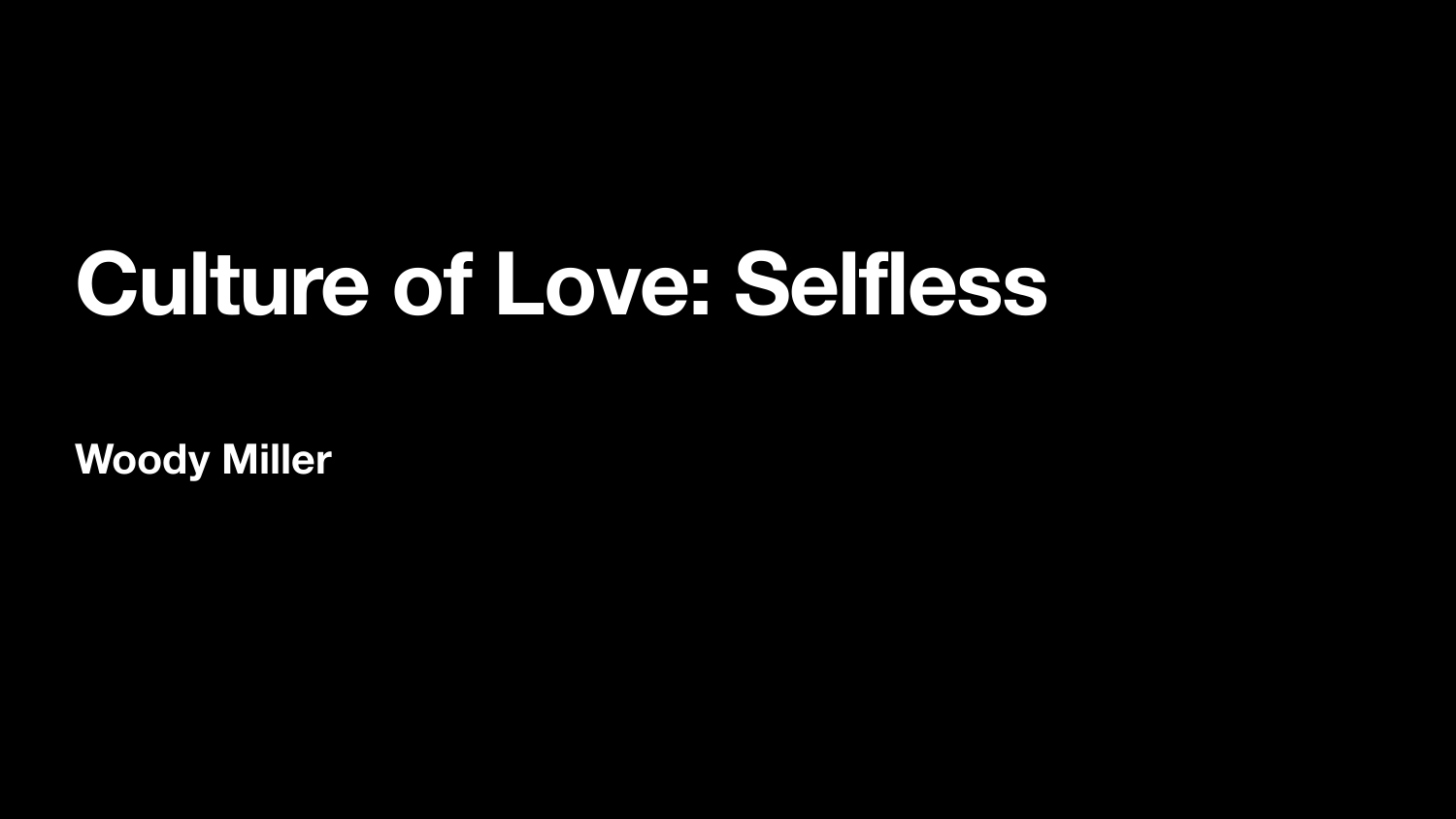#### **Culture of Love: Patient, Honest, Caring, Forgiving, Trusting, Committed, Selfless**

**Dr. Susan Eschbach**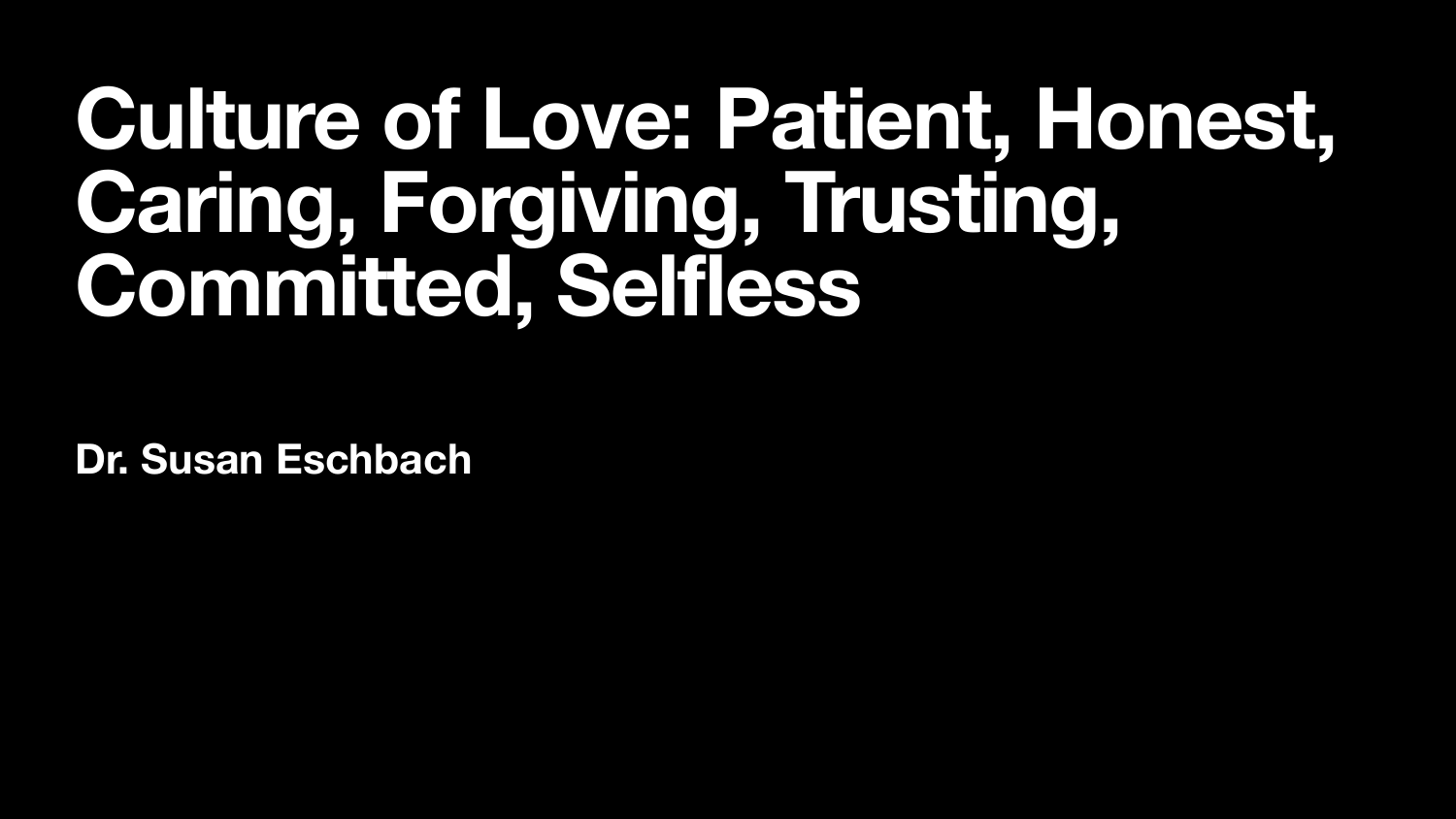### **Culture of Love: Patience, Caring**

**Trinity Bartholdi**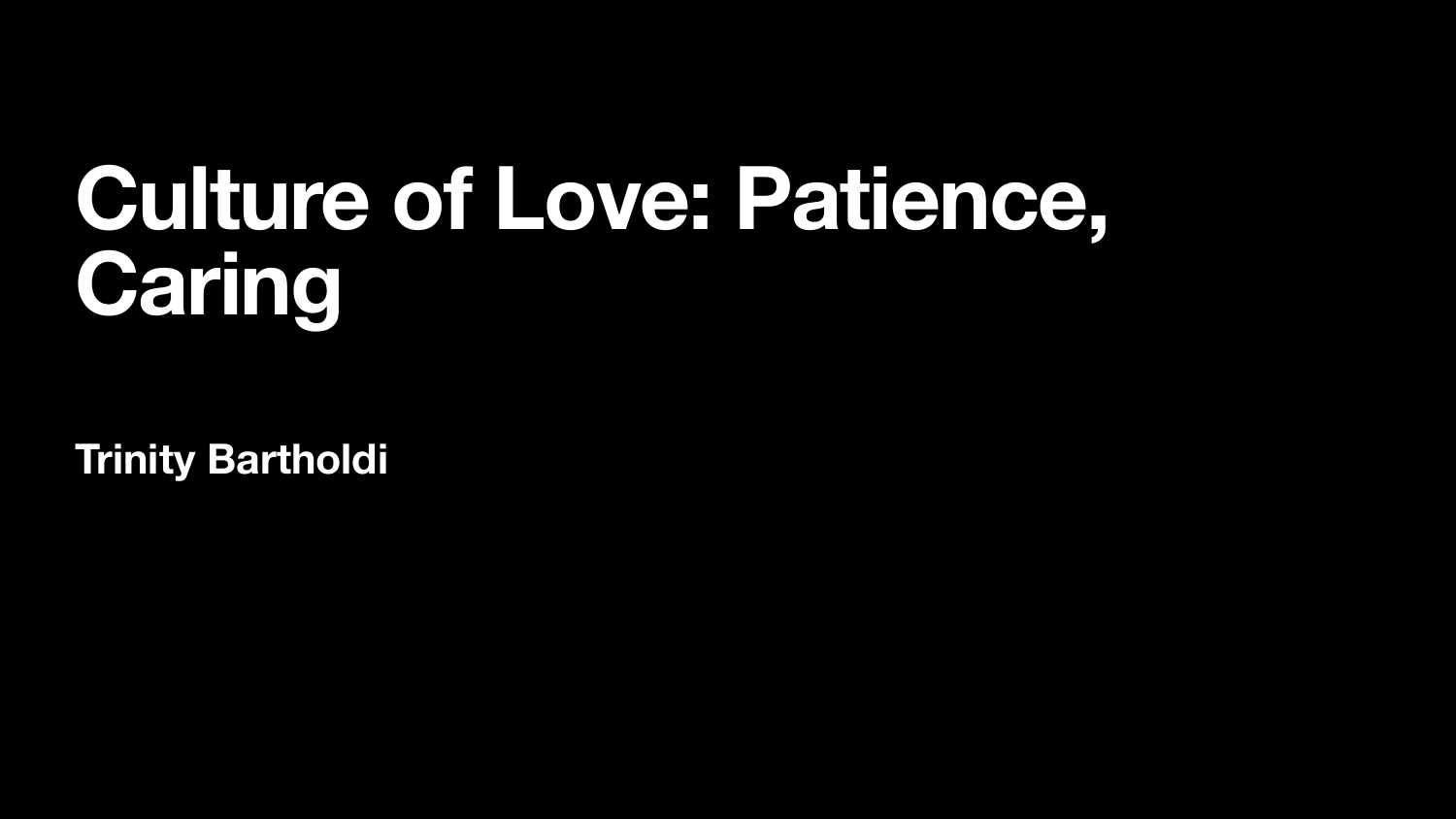# **Culture of Love: Selfless, Caring**

**Yaroslav Yuz'vak**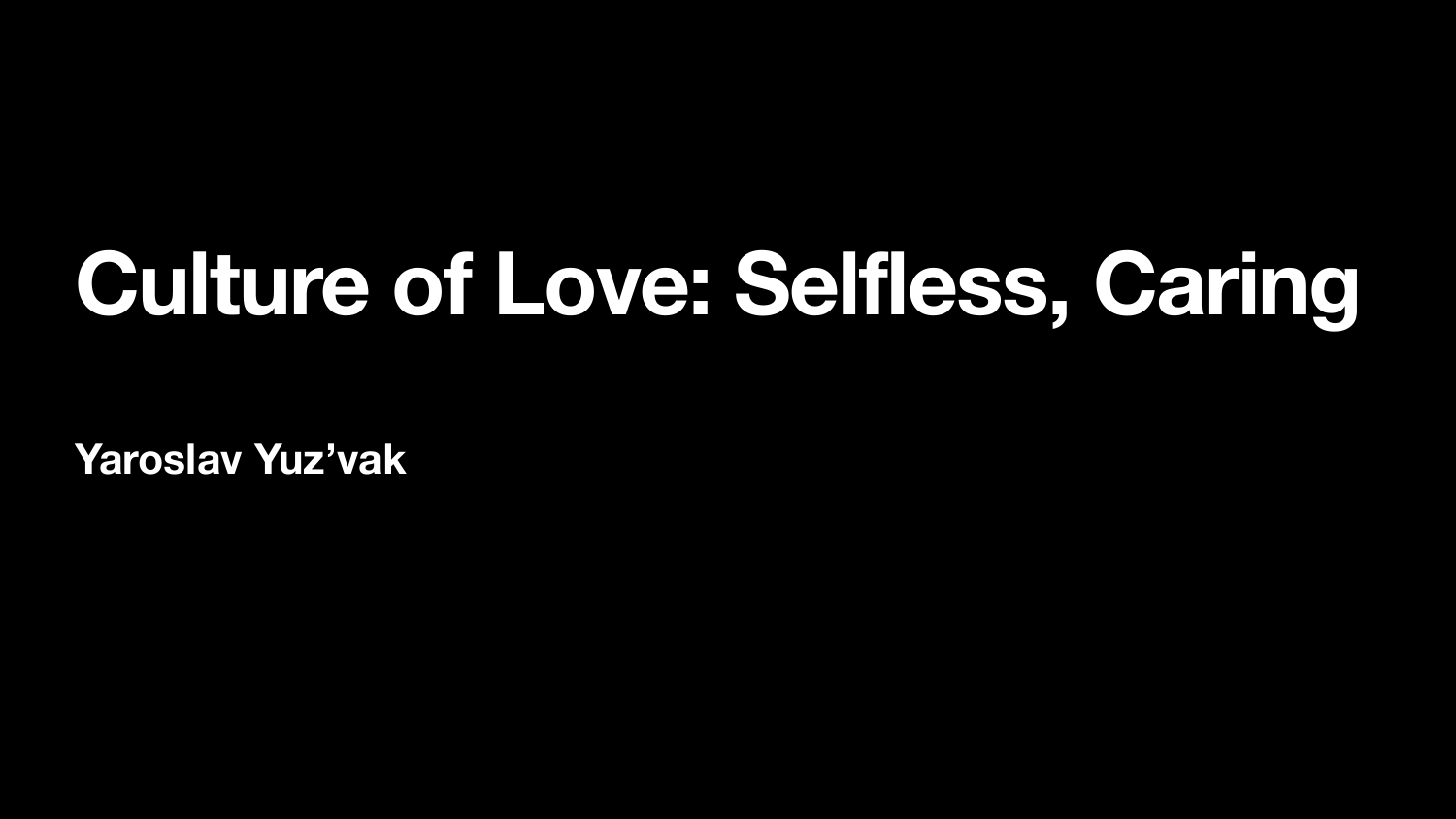### **Culture of Love: Commitment**

**Deb Jordan**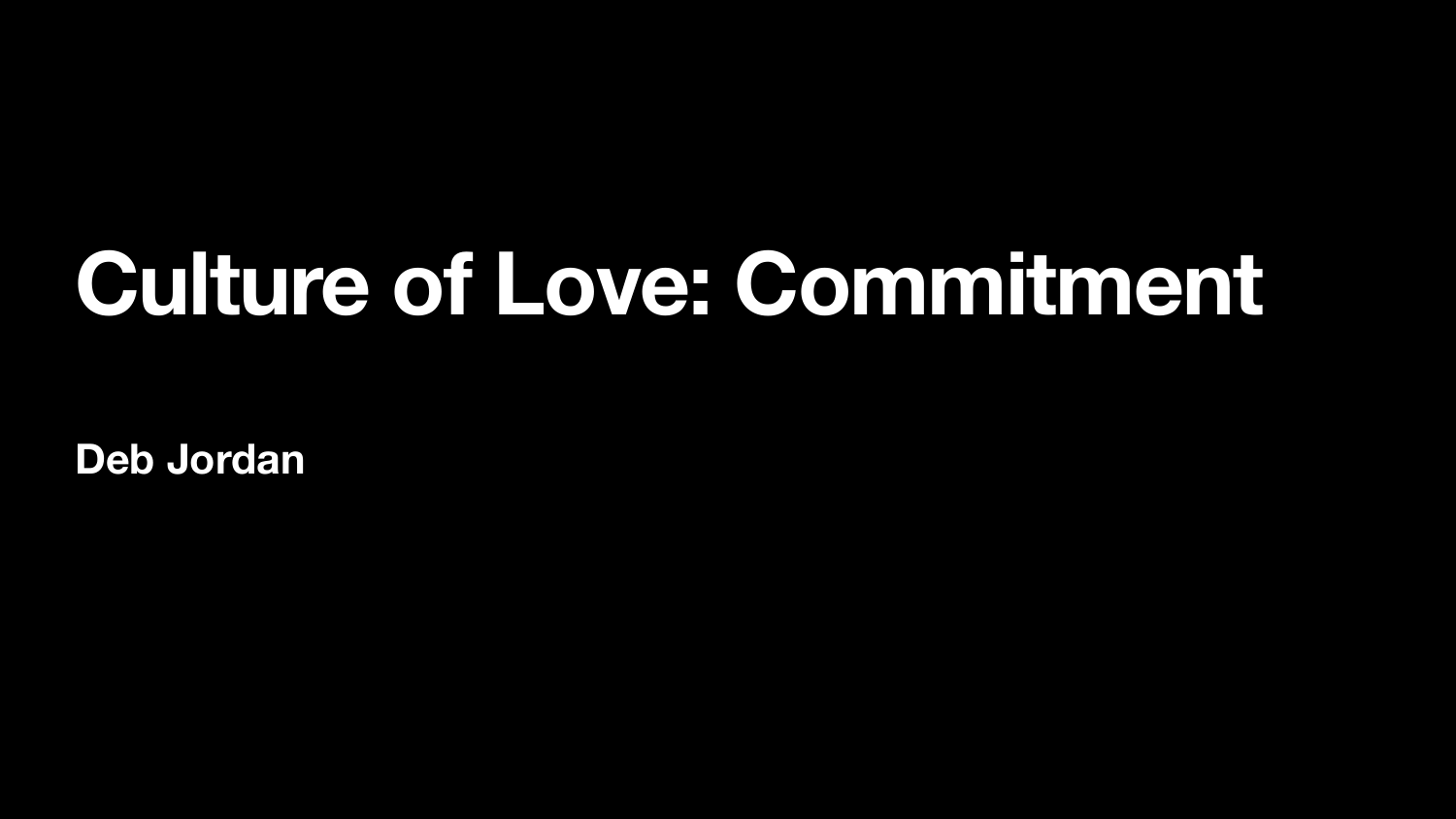### **Culture of Love: Commitment**

**Sabetha Hersini Izzy Githler Sam Delisa Dove Williams Anna Bjerken Addie Houle-Hitz Niko Fontanez-Vargas Suzzie Morey Shaqued Menda Anya Packard Hayden Sheley Luna King O'Brien Lily Ryan Maggie Schneider Ella Monroe Corinne Ford Mars Bierle** 

**Astrid Braddock Chloe King James Arnold Ananya Prasad Knox Travis Frey Letton Adina Wilensky Rowan Modisher Nora Coch Josephine Goodreau Blythe Hodgson Anneke Wittink Alex Jordan Daniela Forbes Anna Hummel Eden Coyne Luciana Parr Cam Greco Liam Sparks** 

**Skye Steuteville Pluto Hopkins Lorelli Cervantes Ella Howe Myalyn Adams Caitlin Strong Adelaide Riedl Echo Doggett Jupiter Brady-McCollough Anika Rassnick Yusef Scott-Wetherbee Indira Clairborne Quinn Charsky Mika Gazit Andrew McCracken William Shanton Anais Vanek** 

**Vivan Molner Nico Landau Leigha Houseworth Maggie Bonassar Benjamin Wahl Charlie Shanton Chester Stone Grace Moyer Tomas Arroyo Graem Chiuten-Black Carly Hare Elliott Salpekar Alicia Fulbright Eh Lay Htoo Angie Guo Ronan Venkat Claire Russell** 

**Owen Loiacono Kate Keresztes Zoe Galgoczy Reese Mount Larissa Hsu Ezri Rubenstein-Miller Jake Merrill Theo Lobo Julian Bushlow**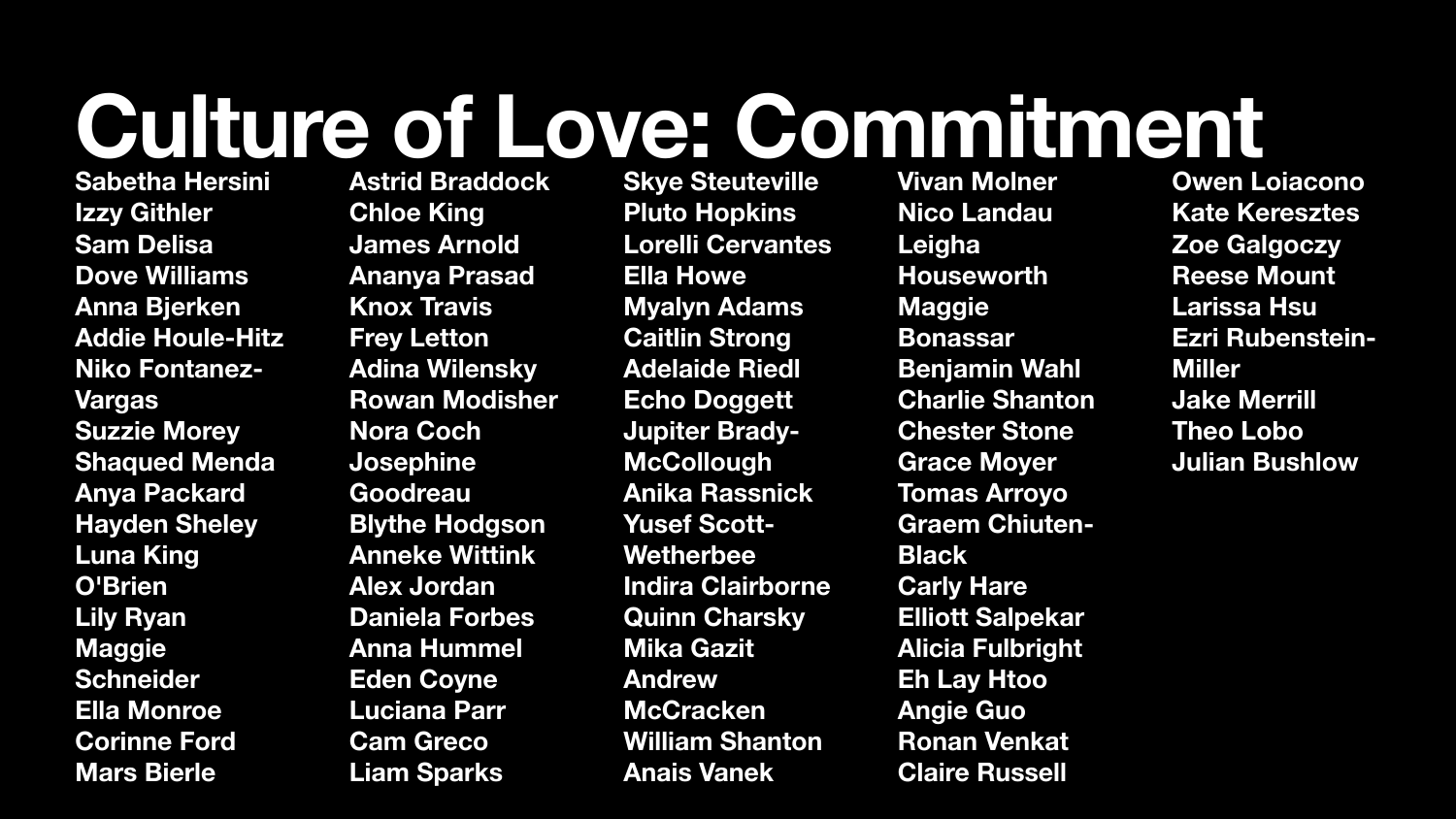#### **Culture of Love: Selfless, Commitment**

**Zoe Galgoczy**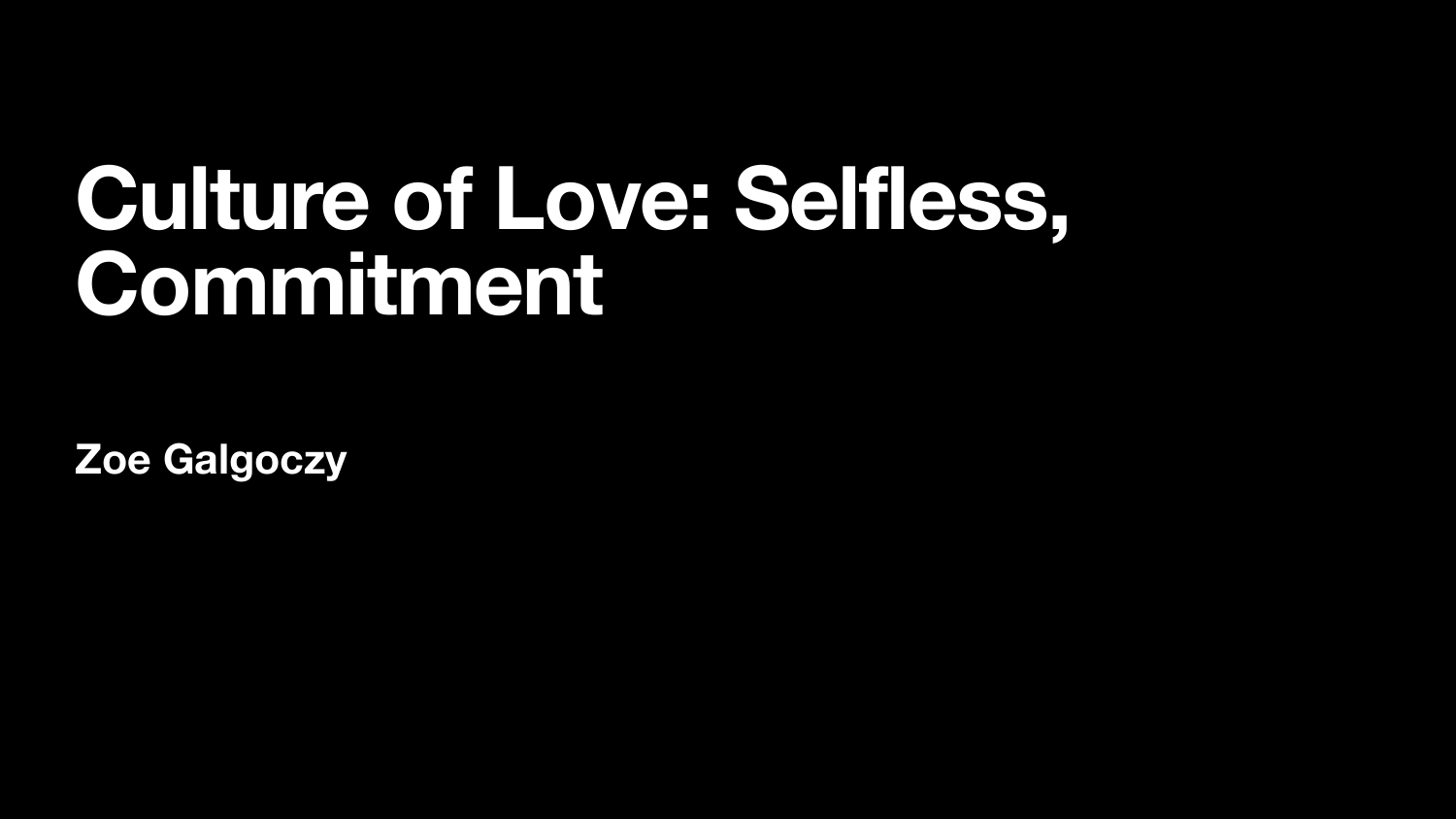## **Culture of Love: Selfless, Caring, Commitment**

**Barbara Masser Kristine Wills Cheyenne Cardamone-Knewstub Paige Davis Brittany Griffin Krynn Thompson Kaye Harrington** 

**Maria Saccuccimorano Nichole Compton Justine Gibbs Robin Atkin Michelle Sanito Barbara Cerza Sharon Ordway Sarah Strichartz** 

**Amy Garbincus Mitch Schaff Cindy Aumic Cindy Ceracche Marisa Foehr Hildegard Epp Sareanda Lourdes Elizabeth Windstein**